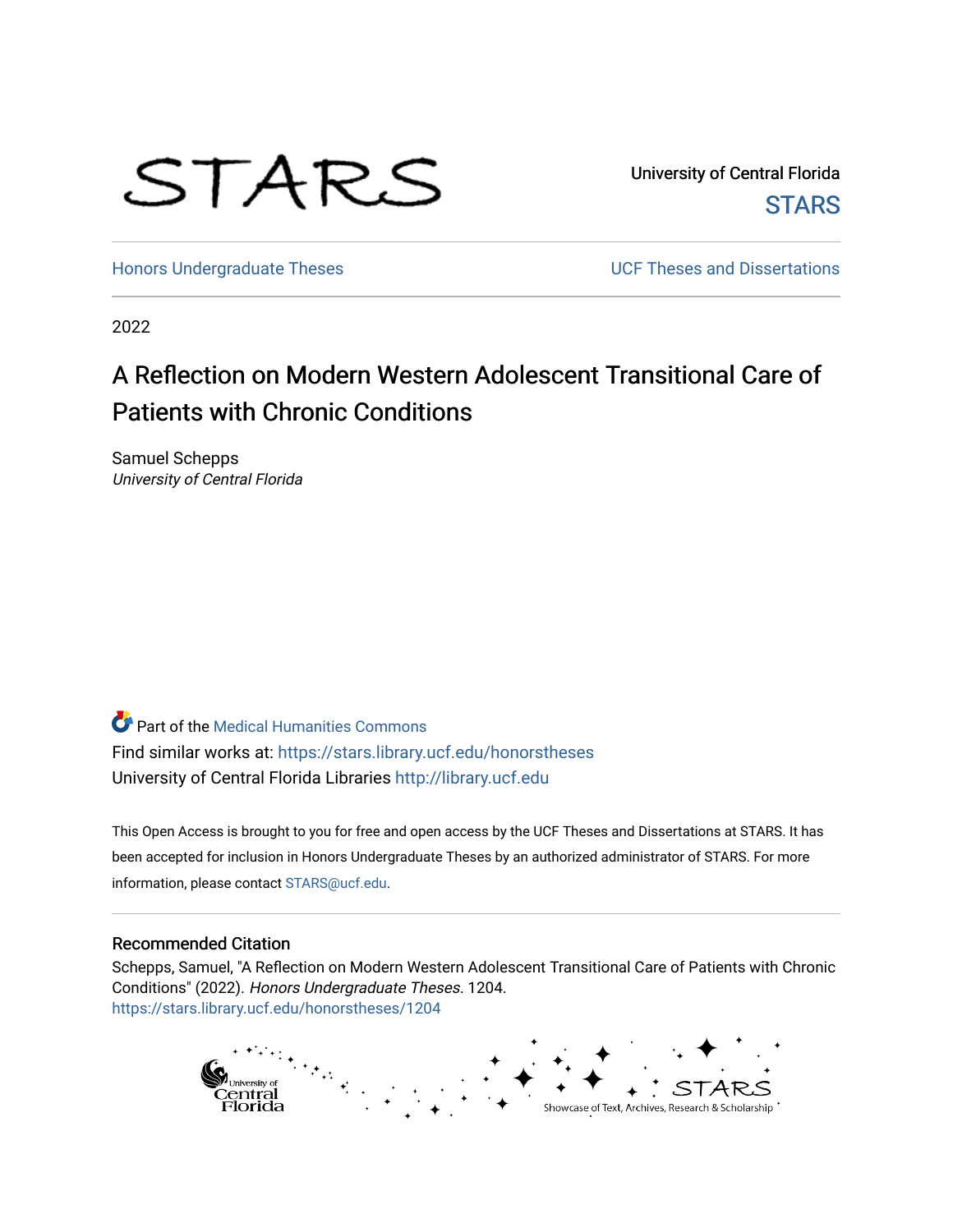## A REFLECTION ON MODERN WESTERN ADOLESCENT TRANSITIONAL CARE OF PATIENTS WITH CHRONIC CONDITIONS

by

## SAMUEL SCHEPPS

A thesis submitted in partial fulfillment of the requirements for the Honors Undergraduate Thesis Program in Biomedical Sciences in the College of Medicine and in the Burnett Honors College at the University of Central Florida Orlando, Florida

Spring Term, 2022

Thesis Chair: Luciana Garbayo, M.D., Ph.D., M.A.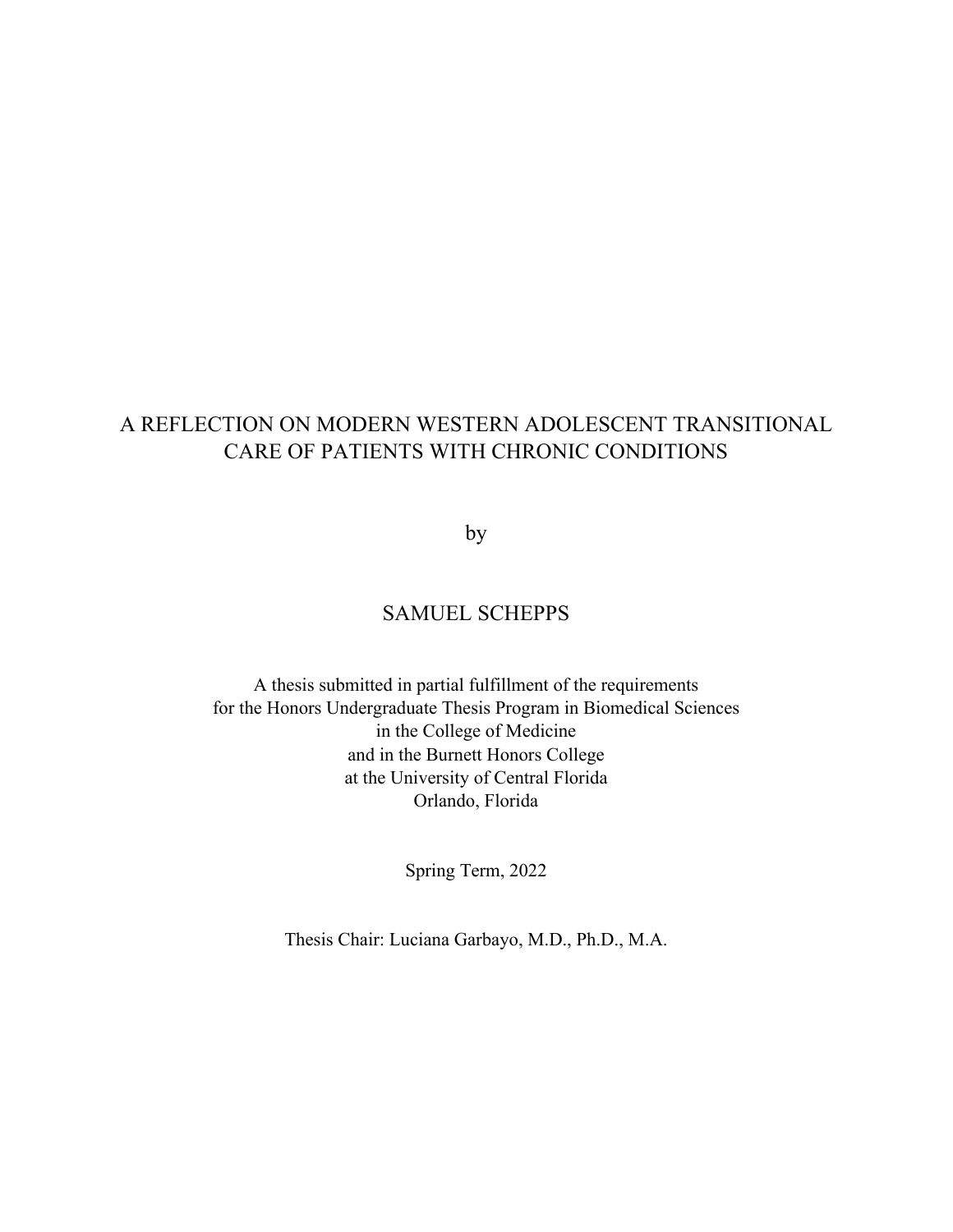### **ABSTRACT**

Transitional care represents a critical juncture in the continuing care of patients with chronic conditions, particularly for adolescent patients. It also represents a significant point of failure in that process for adolescents, with many patients experiencing difficulties during the transition between adolescent and adult medicine that lead to negative long-term impact on health and wellbeing. This thesis aims at addressing adolescent transitional care processes and its obstacles through a broad medical humanities inquiry in a multidisciplinary dialogue between philosophy, social sciences, and medicine. The social, anthropological, and medical concepts of adolescence and autonomy were derived from a literature review and used to identify and philosophically analyze obstacles to adolescent transitional care. Studies were used to illuminate those obstacles. For a first person-perspective analysis, an autoethnography was developed to provide patient testimony, towards improving the reflection on transitional care. This analysis tested the alignment of the author's experiences in interacting with a healthcare transition as part of the patient population with those recorded in the literature. This study has found barriers and facilitators concerning autonomy and communication at many levels and among many parties involved in the transition, such as patients, caregivers, healthcare providers, and healthcare systems operations, particularly regarding insurance management. This study recommends a focused coordination of primary care and/or transitional care specialists with the participation of adolescent patients' voices and testimony to develop and manage challenges to autonomy in transitional care.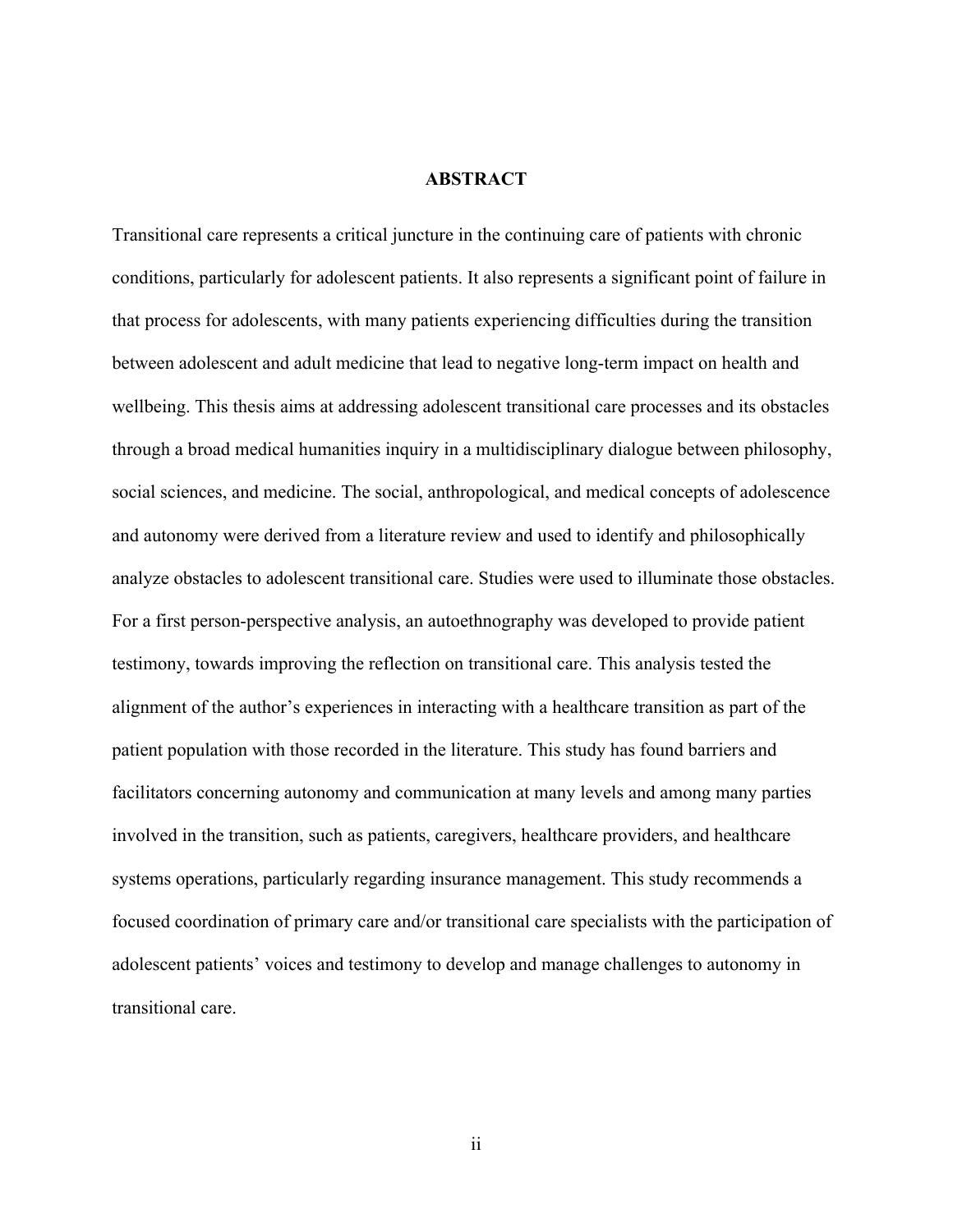## **ACKNOWLEDGEMENTS**

Special thanks to my committee chair, Dr. Luciana Garbayo and my other committee member, Dr. Joanna Mishtal, without whom no part of this journey nor where it may lead would have been possible.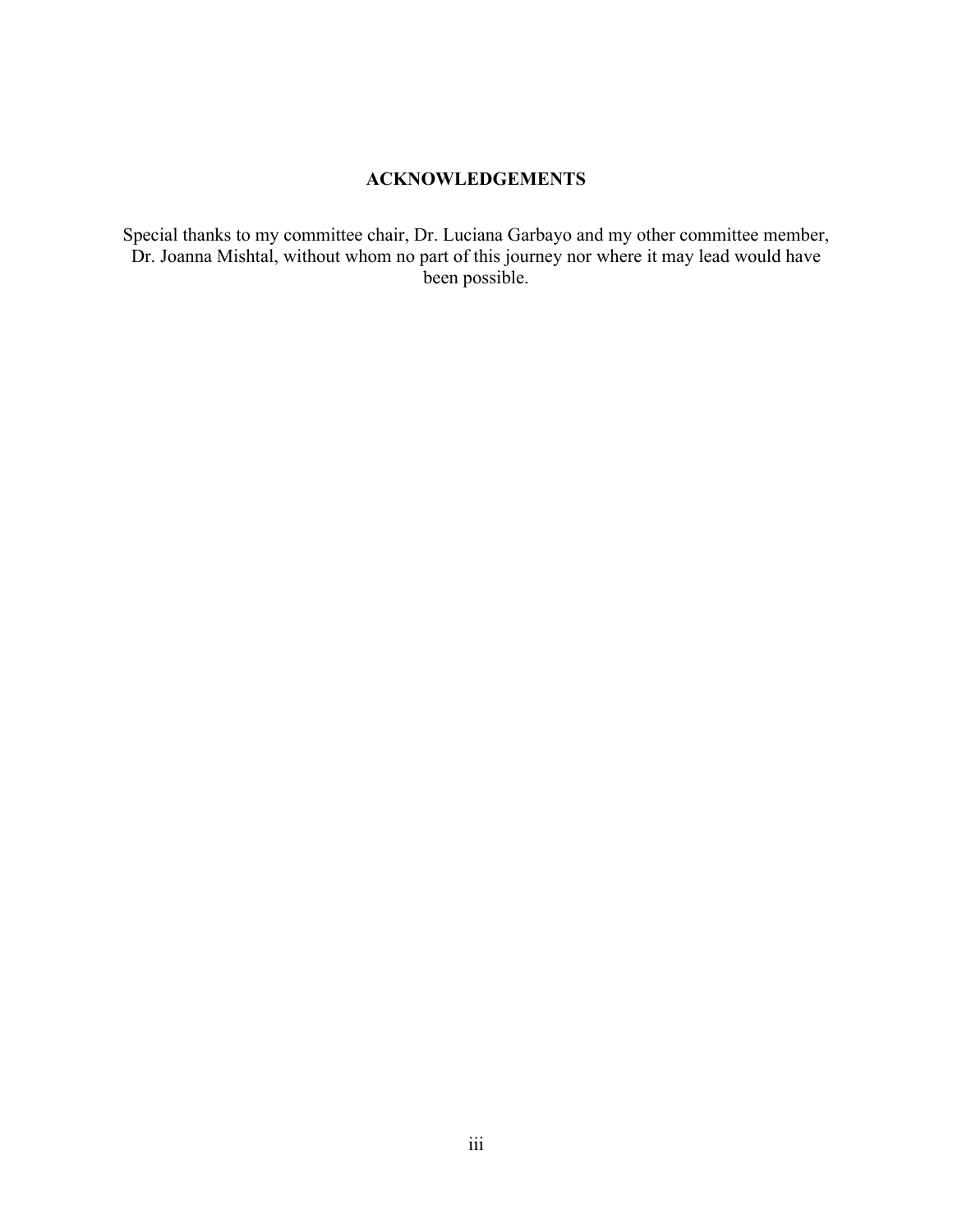## **TABLE OF CONTENTS**

| <b>INTRODUCTION</b>                                             | 1              |
|-----------------------------------------------------------------|----------------|
| To Pave the Way Towards a Better Transition                     | 1              |
| Methodology and Methods                                         | $\overline{2}$ |
| <b>Theoretical Background</b>                                   | 3              |
| Significance                                                    | 6              |
| ADOLESCENCE IN CONTEXT                                          | 9              |
| Adolescence in a Social Context                                 | 9              |
| A Historical Lens                                               | 9              |
| An Anthropological Lens                                         | 10             |
| Sociological Considerations for Diverse Adolescent Populations  | 11             |
| Adolescence in a Medical Context                                | 13             |
| A Synthesis of the Contexts of Adolescence                      | 15             |
| On Adolescent Autonomy in a Medical Context                     | 15             |
| Assessing Autonomy and Transition Readiness                     | 17             |
| ON BARRIERS AND FACILITATORS                                    | 19             |
| Illustrative Studies from the Literature and an Autoethnography | 19             |
| Casey                                                           | 19             |
| Australian Psychologists                                        | 20             |
| $\mathbf{P}$                                                    | 21             |
| Autoethnography                                                 | 23             |
| On Barriers                                                     | 27             |
| Considerations by Stakeholder Perspective                       | 27             |
| Considerations by Patient Subpopulation                         | 30             |
| On Facilitators                                                 | 31             |
| A Synthesis                                                     | 33             |
| A PHILOSOPHICAL ANALYSIS                                        | 34             |
| The Road So Far                                                 | 34             |
| The Way Forward                                                 | 35             |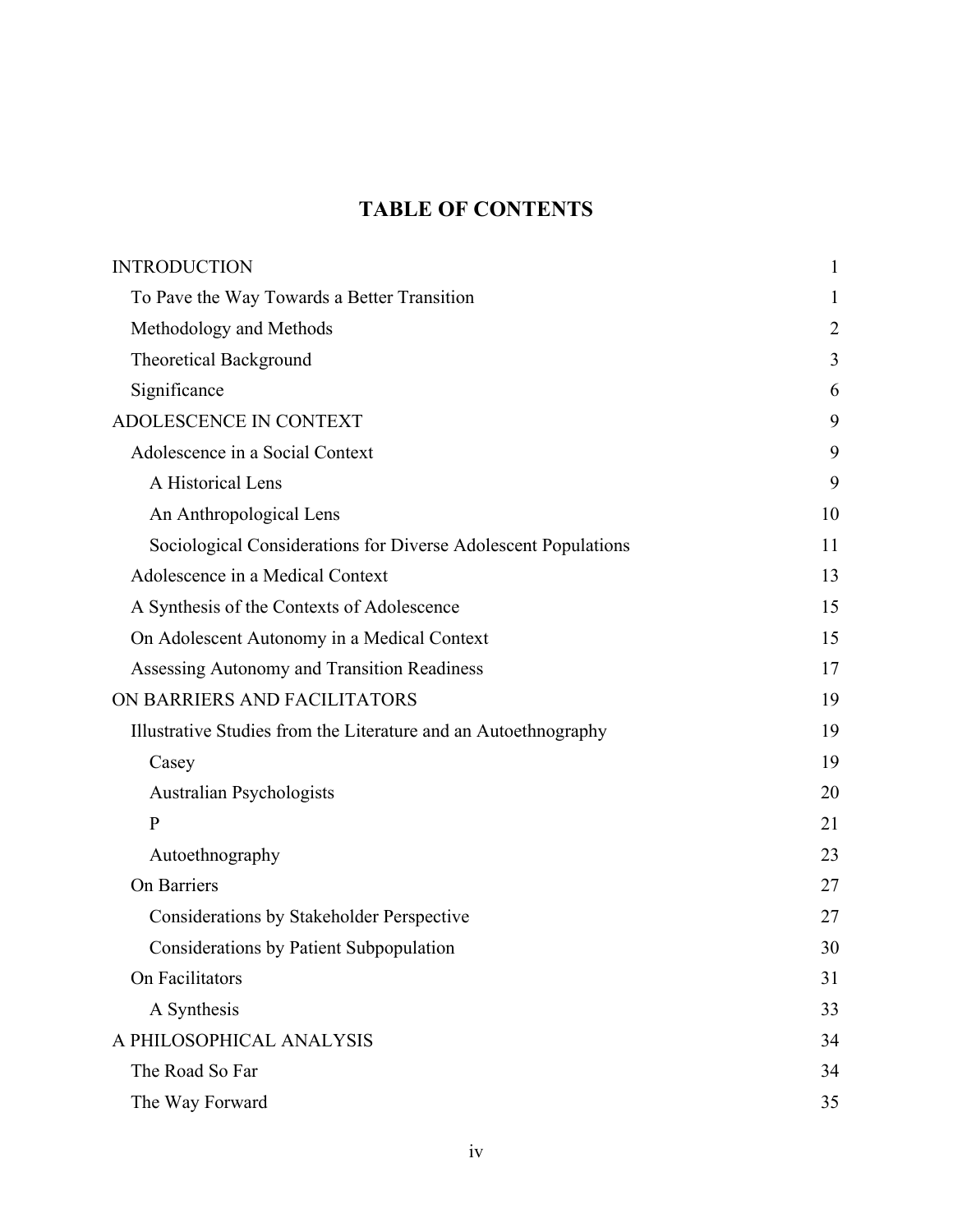## [CONCLUSION](#page-43-0) 38 [REFERENCES](#page-45-0) 40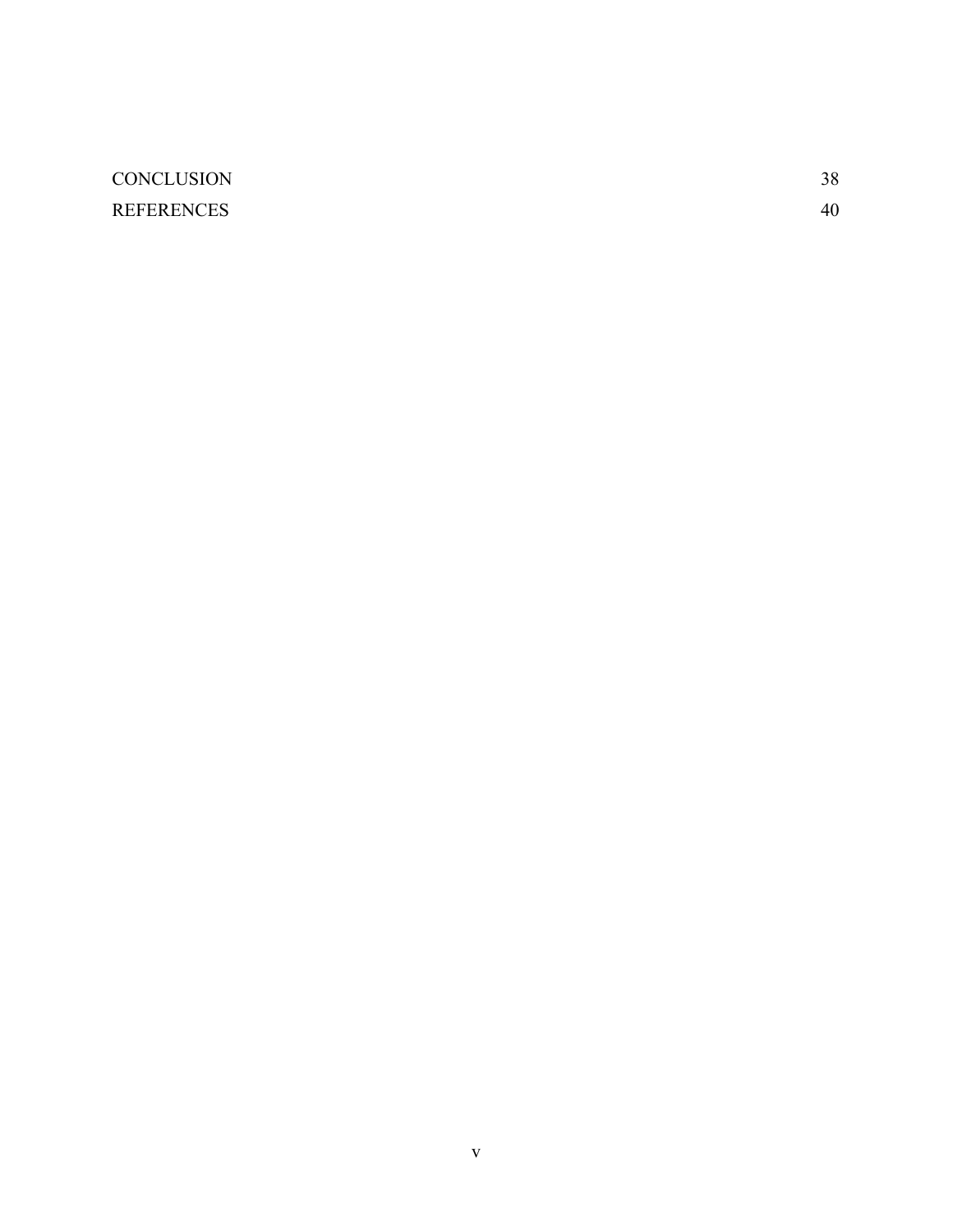## **INTRODUCTION**

#### To Pave the Way Towards a Better Transition

<span id="page-6-1"></span><span id="page-6-0"></span>This thesis aims at addressing adolescent transitional care processes and its obstacles through a broad medical humanities inquiry in a multidisciplinary dialogue between philosophy, social sciences, and medicine. The primary layer of this investigation concerns the area of Western adolescent transitional care for patients with chronic conditions. In this context, transitional care generally refers to the movement of patients from pediatric and adolescent healthcare systems to adult healthcare systems. A significant number of patients are required to go through such a transition at varying points and for different reasons (McKenzie et al., 2019), and many are met with significant barriers to a successful transition upon doing so, often with detrimental health impacts as a result (White and Cooley, 2018). As such, this thesis discusses barriers and facilitators via an examination of adolescence from a multidisciplinary perspective. It begins by describing the development of adolescence in social, historical, and anthropological contexts, with special considerations paid to patients from social out-groups in reference to medicine.

This multidisciplinary view of adolescence informs the reflection on the problem of autonomy applied to medical decision-making processes in health care, before giving way to a discussion on the barriers and facilitators facing transitional care. A few case studies are discussed with a focus on the barriers and facilitators contained therein regarding the transitional care apparatus in healthcare. An autoethnography is also used as a method of bioethical research that is inclusive of the patient's testimony and voice, and in particular, the reflexive voice of the adolescent patient with a chronic condition who is passing through a transition of care. Patient-centered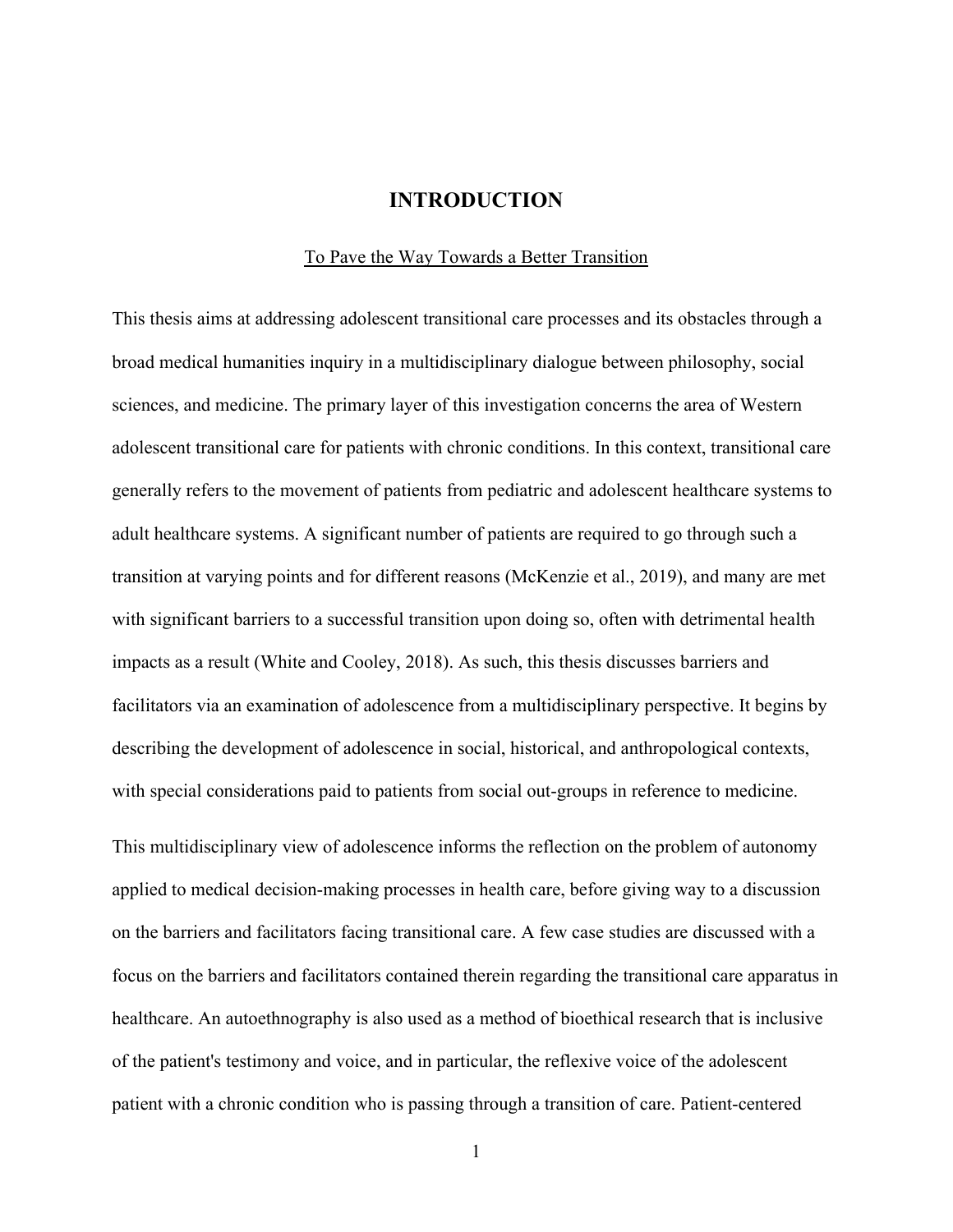recommendations on implementing changes to support the development of patient autonomy are suggested to balance the maximization of patient health outcomes with respect to patient autonomy.

#### Methodology and Methods

<span id="page-7-0"></span>The field of bioethics is inherently interdisciplinary (Sugarman & Sulmasy, 2010). Accordingly, in this thesis, an interdisciplinary theoretical investigation was conducted, focusing on the problem of adolescent autonomy. The main strands of research were on philosophical and anthropological methods, as well as in reference to medical humanities at large. Principlism (Beauchamp & Childress, 2001) was used as a theoretical framework in the bioethical analysis of the problem of adolescent patients with chronic conditions' autonomy in transitional care, inclusive of the analysis of casuistry.

Ellis et al.'s (2011) Autoethnography protocol was used for eliciting a first-person perspective documentation for this work from the author on adolescent transitional care, serving as "an approach to research and writing that seeks to describe and systematically analyze personal experience in order to understand cultural experience" (ibid). Though numerous significant challenges to the validity of autoethnography exist, there is significant value in its use, particularly in analyzing relational ethics as this study, in part, does (Denshire, 2014). To the limit of this thesis, no studies in transitional care and similar fields were found that attempted to incorporate autoethnography as part of their methodologies. In this thesis, in the pursuit of a method of widening the door for incorporation of first-person perspectives and patient-research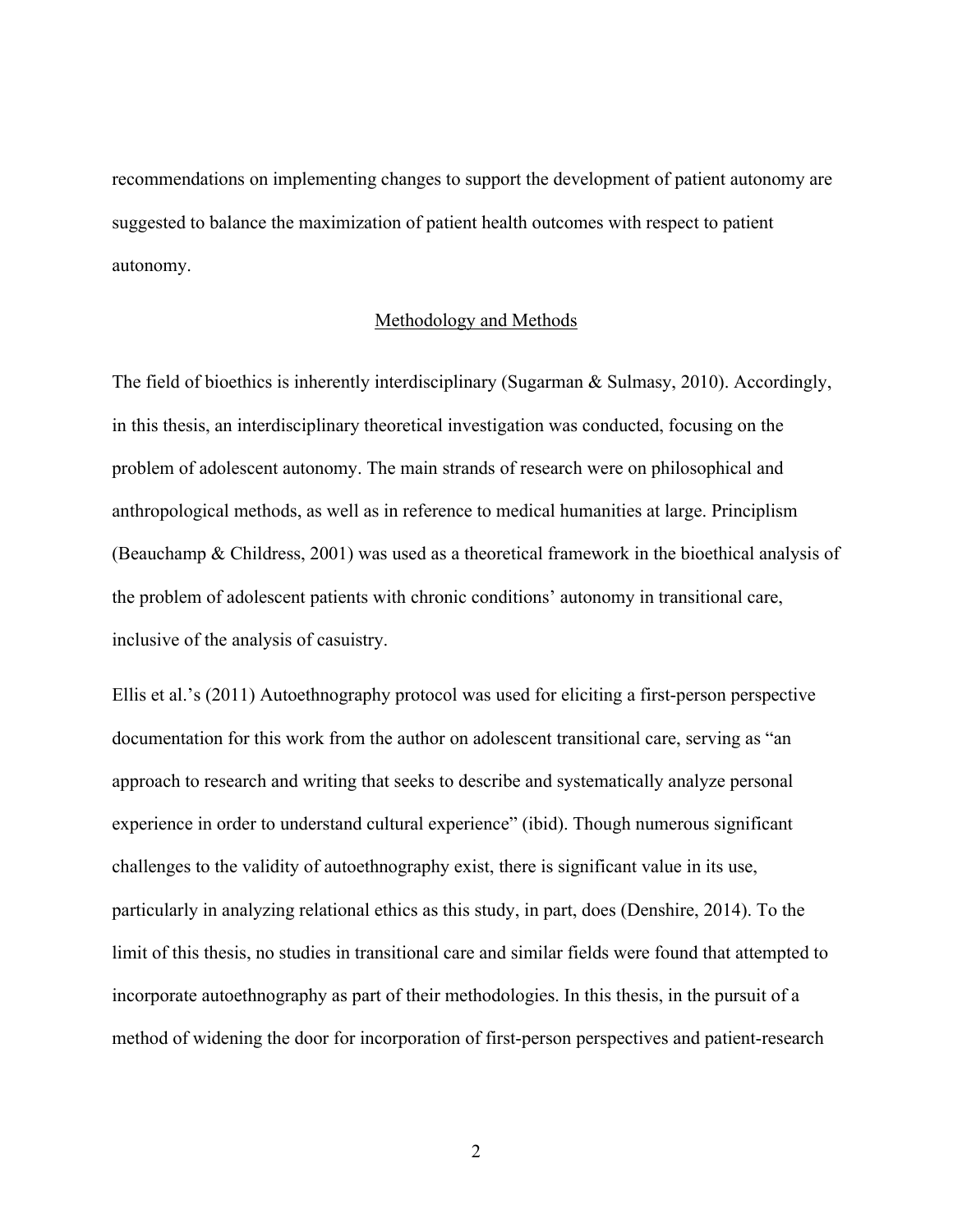partnerships profiles, an autoethnography is exhibited alongside the case studies accompanying the discussion on barriers and facilitators.

A preliminary historical reconstruction of the concepts of life transitions, childhood, adolescence and adulthood, with a focus on adolescence was conducted, based on the work of Philippe Aries (Aries, 1960/1962).

A limited literature review on the medical science and humanities literature on the topic of adolescent transition of care as related to medical error was conducted with the databases PubMed and JSTOR and presented (Schepps & Garbayo, 2021), exploring barriers and facilitators to a successful transition.

Three studies were drawn from the literary investigation to illustrate patterns in concepts related to barriers and facilitators to transitional care for adolescents with chronic conditions. A first case focuses on a girl suffering from cerebral palsy as she transitions between healthcare systems upon enrolling in college; a second case focuses on a group of Australian psychologists' struggles with the autonomy of their adolescent patients, and a third case on the legal fallout stemming from a controversy surrounding a British teenager's autonomy after she declined potentially life-saving treatment following an overdose. Together, these, along with the autoethnography, render a depiction of a range of experiences that informs the analysis of barriers and facilitators to transitional care for adolescent patients.

#### Theoretical Background

<span id="page-8-0"></span>To better structure a discussion of Western transitional care, we take time now to define and differentiate some key terms. To start, Kumagai et. al define "transition-related healthcare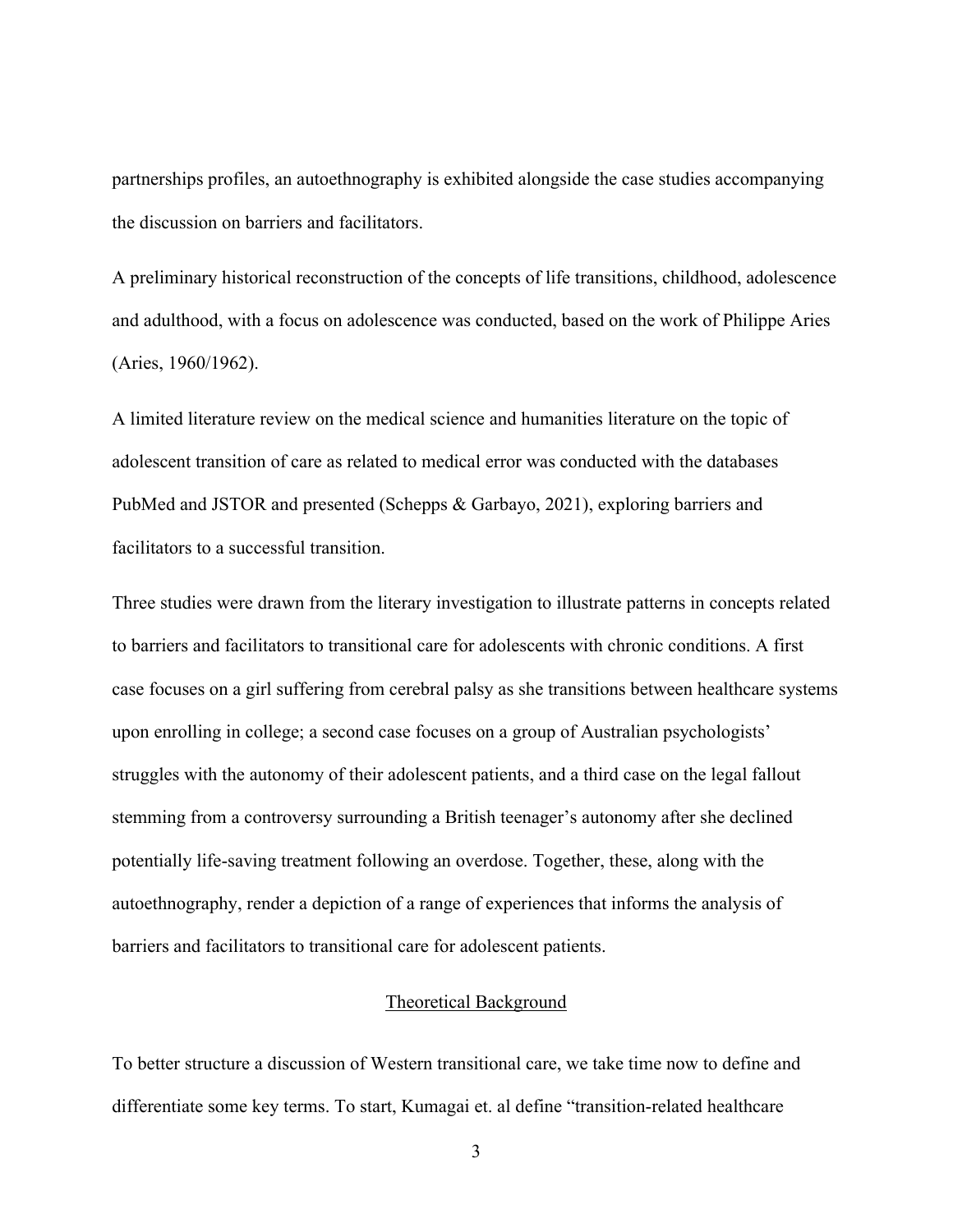intervention," scoped to this specific patient population, as "the purposeful planned movement of adolescents and young adults with chronic physical and medical conditions from child-centered to adult-oriented healthcare systems" (2020). What is relevant to note here is the direct intent with which a transition is carried out; the process of transitional care, while occasionally sudden, is never unexpected, and is therefore always carried out with clear intent by health providers, patients, and their guardians. de Hosson more precisely defines the term transitional care as "the process by which adolescents and young adults with chronic childhood illnesses are prepared to take charge of their lives and their health in adulthood" (2019). Here we begin to see transitional care as a crucial occasion to develop autonomy of adolescent patients. Additionally, de Hosson defines the term "transfer" similarly to Kumagai et. al's definition of "transition-related healthcare intervention," referring to transfer as "an event or series of events through which adolescents and young adults with chronic physical and medical conditions move their care from pediatric to an adult health care environment" (2019). Whereas a transition marks an important milestone in the care of an adolescent patient, an accomplishment of sorts for the patient, a transfer acts as a mere event or events that set up a transition, something that is done to, rather than by, the patient. Less structured and seemingly less permanent than a transition, a transfer carries with it a lower threshold of intent and lies somewhat outside the scope of study herein, as it is theoretically able to occur even in the absence of a transition.

What these similar but clearly distinct definitions reveal is the complexity of transitional care. It is not a single act, but a moving process, occurring over an extended period of time and space, that may contribute to the development of a patient's self-determination. It often involves numerous separate but related parties coordinating and cooperating, attempting to work as a unit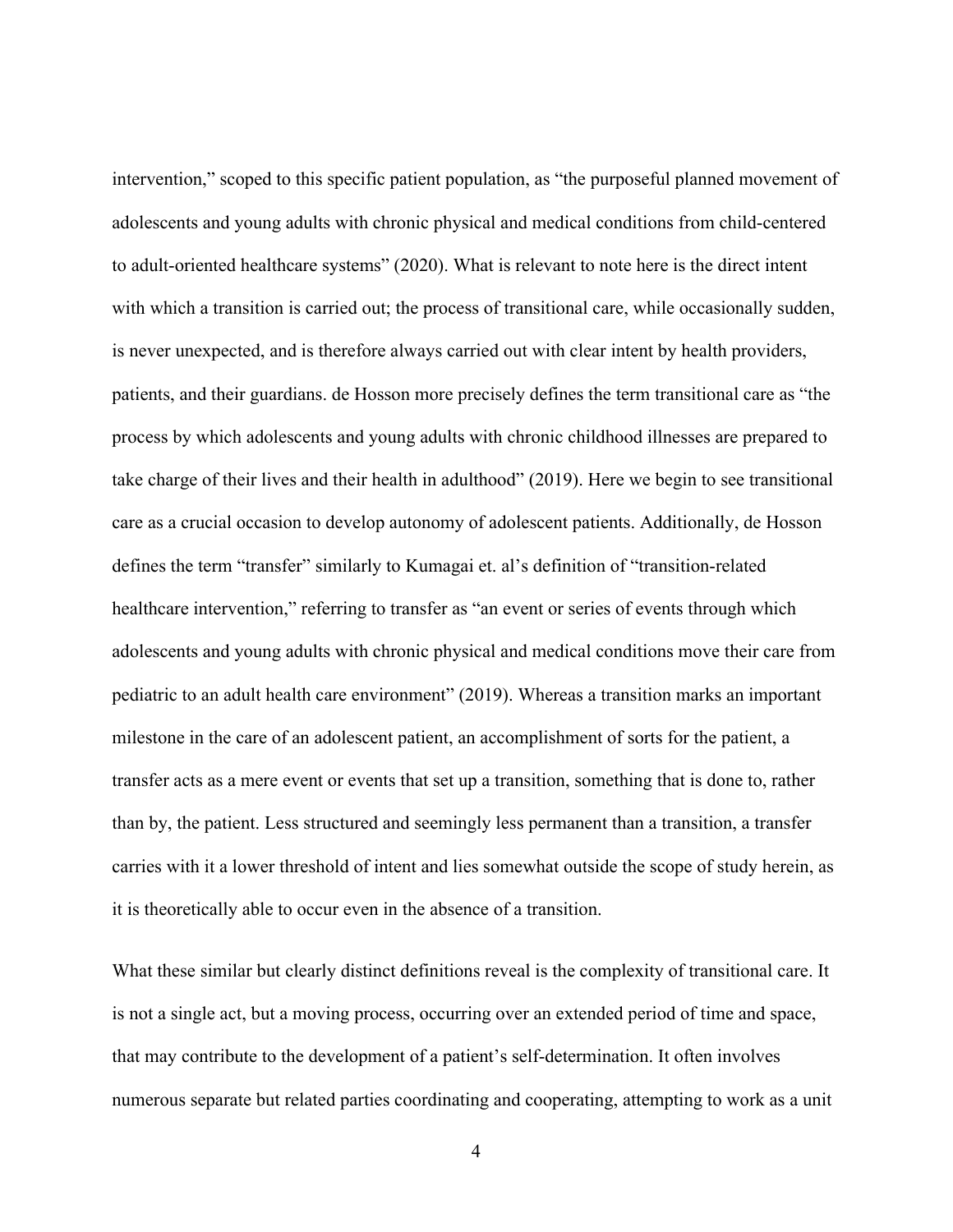and requires keen and proactive communication on the parts of all involved parties. It is a process carried out with clear intention—to provide for the continuing care of the adolescent patient—but this intention may not always be more specific than as mentioned. Moreover, transitional care can be further complicated by structural factors such as the accessibility of treatment and other circumstances surrounding the transfer, particularly in cases involving the transitions of patients with chronic conditions (Betz, 1998). Succinctly put, adolescent transitional care is a complex and unique entity with innumerable potential obstacles to the uninterrupted and satisfactory continuation of care for the adolescent patient

Another key lexical term, "adolescents," refers to patients "who [are] no longer [children] but who [have] not yet become [adults]" (Collins Dictionary, n.d.). Of note is that this term is in use in its Western colloquial parlance, as opposed to its use in a medical context.

The World Health Organization (WHO) defines adolescents as those people between 10 and 19 years of age. The great majority of adolescents are, therefore, included in the agebased definition of "child", adopted by the Convention on the Rights of the Child, as a person under the age of 18 years. Other overlapping terms used in this report are youth (defined by the United Nations as 15–24 years) and young people (10–24 years), a term used by WHO and others to combine adolescents and youth (WHO, 2014).

Apparent in this construct, then, is the inherent influence society plays in defining this analysis' patient population as it is (Aries 1960/1962). Additionally, "chronic conditions" can be taken to refer to any health condition that is "continuing or occurring again and again over time." This term can refer to a wide range of conditions, from cancer and diabetes to gastrointestinal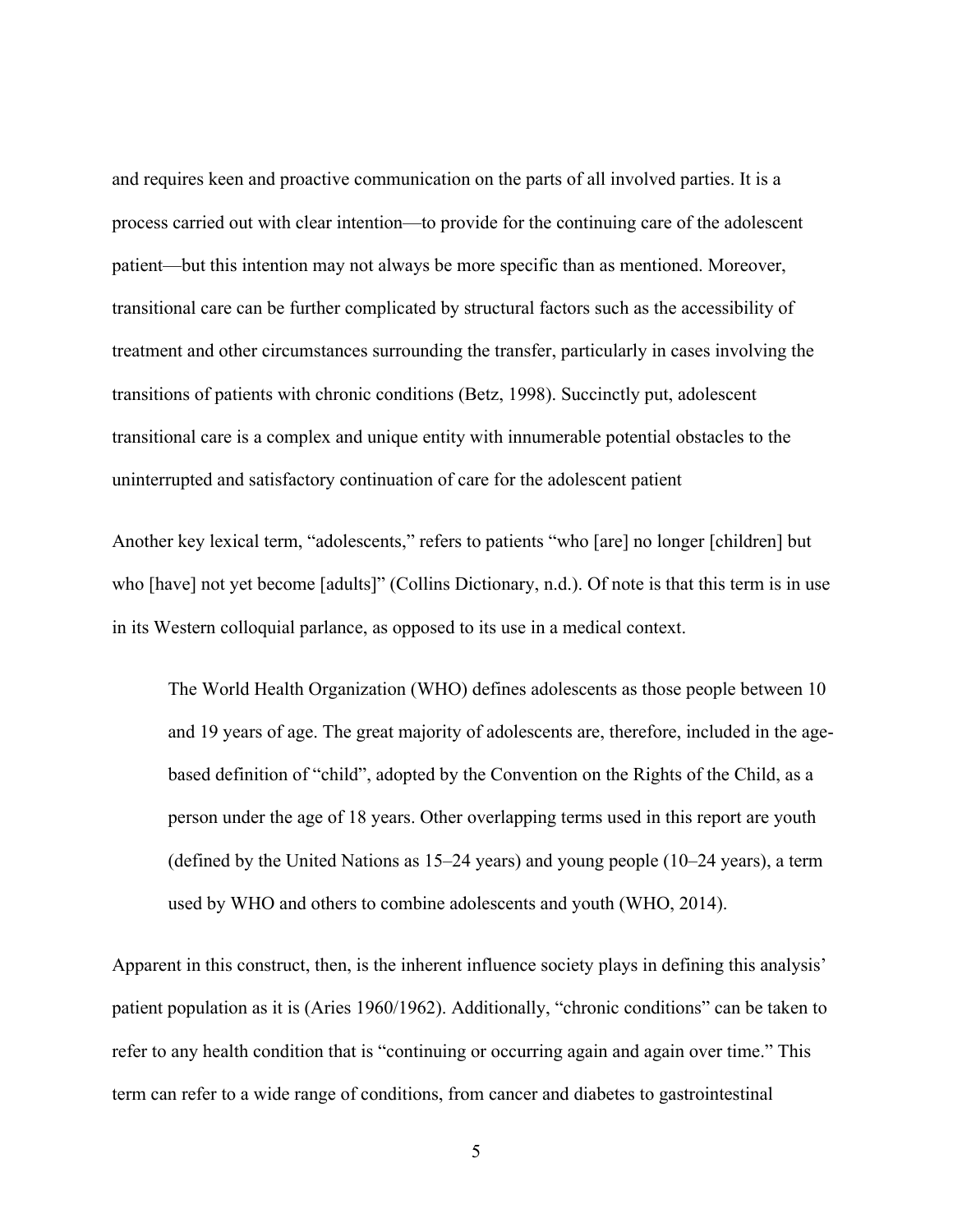conditions like Crohn's Disease, to mental illnesses, among others (Bernell & Howard, 2016). Such a broad framing of chronic conditions allows for the consideration of inclusivity to patients spanning the entire range of possible conditions.

#### Significance

<span id="page-11-0"></span>Transitional care for adolescents with chronic conditions is a highly significant problem in today's healthcare environment. Medical error is an important outcome of such transitions, leading to the deterioration of health of adolescents with chronic conditions (Campbell et al, 2016).

There are difficulties also in conceptual and metric integration across communities in the world. For example, estimates of the size and scope of the patient population at risk can be difficult to achieve for a variety of reasons, starting with misalignment of definitions of adolescence, which vary regarding age ranges, and misalignment of definitions of chronic conditions between regions. For instance, definitions of what constitutes chronic asthma can differ wildly, ranging from exhibition of severe symptoms to simply seeking treatment to anything in between. This variance can cause measurements of the overall prevalence of chronic conditions in adolescent patients to reduce by around half globally (Michaud et al., 2007). With that limitation in mind, in North America, about 15-20% of patients ages 12-17 live with a chronic condition, of whom 90% need continuous care into adulthood (Marani et al., 2020). However, as many as 83% of those patients with "Special Healthcare Needs" and 86% without those needs are inadequately prepared for their transition, as determined by their ability to speak alone with their physicians about their last preventative visit, about developing self-care skills, about their changing future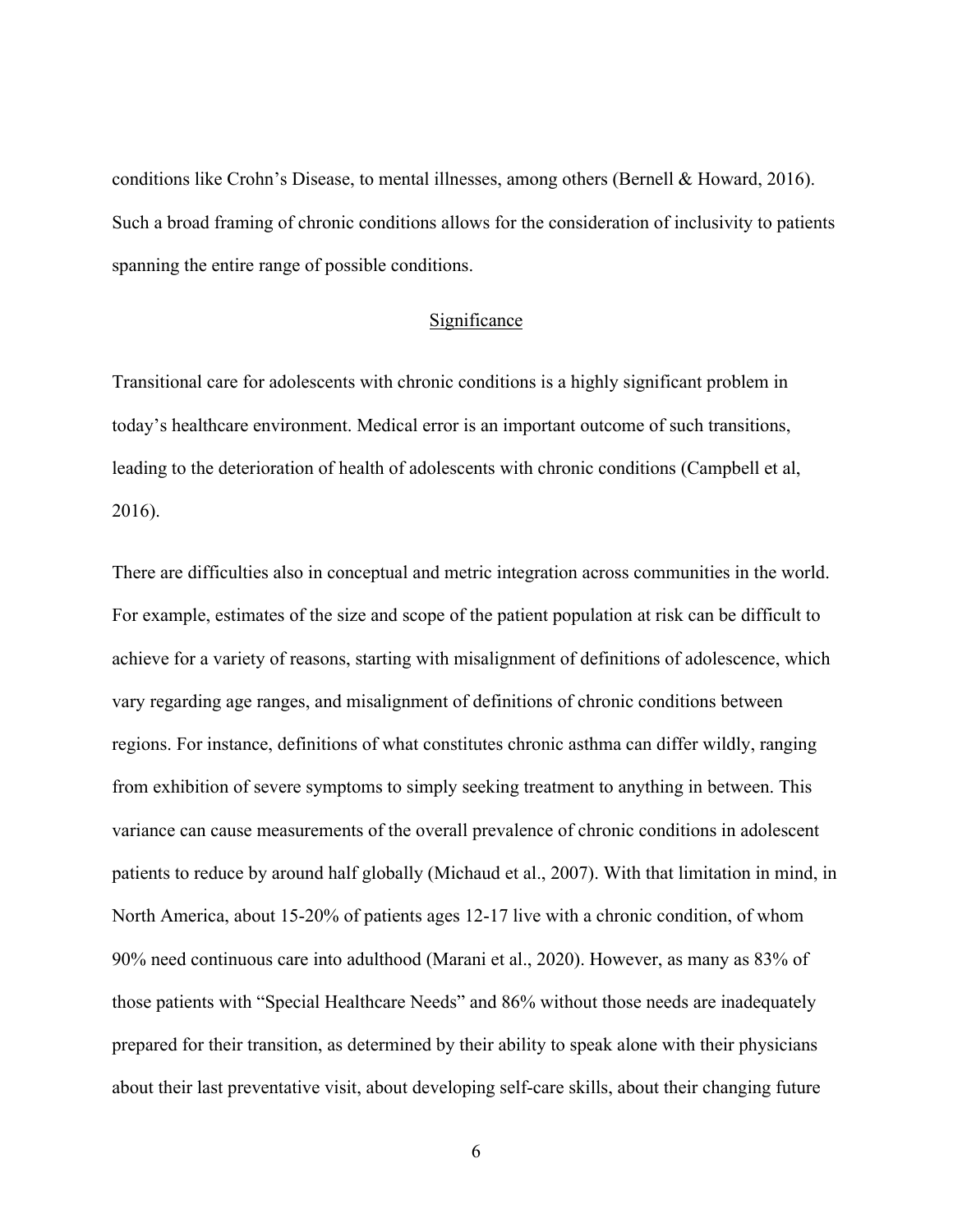healthcare needs, and about continuing care into adulthood (White and Cooley, 2018). It is crucial to note that, particularly given the necessarily structured, intentional nature of the transition, the lack of preparedness can be a crucial point of failure within the process of transitional care, and, by extension, in the overall care of these patients. White and Cooley further explain that a failed transition or unstructured transition is associated with numerous negative consequences for a patient's health outcomes, including:

1. higher likelihoods of medical complications,

2. limits on overall health and wellbeing,

3. decreased adherence to care and continuity of care, and

4. lower patient satisfaction, among others (2018).

Thus, a significant patient population is affected by transitional care as presently constructed, though that patient population is so broad and diverse as to render any attempts to cast their experiences as a monolith to be moot. Nevertheless, a significant portion of this population experiences repeated patterns of obstacles or barriers in completing a transition and/or in preparing for one. These obstacles result in direct harms, both tangible and intangible, to those patients who experience them. Conversely, facilitators to overcoming these obstacles, such as adequate preparation for a transition, can bear positive impacts on health outcomes.

As such, it becomes critical to question not only in what form these barriers and obstacles arise, but also how and why they arise by engaging in a dialogue with the medical humanities and other social sciences. Additionally, it becomes important to note what differences exist, if any,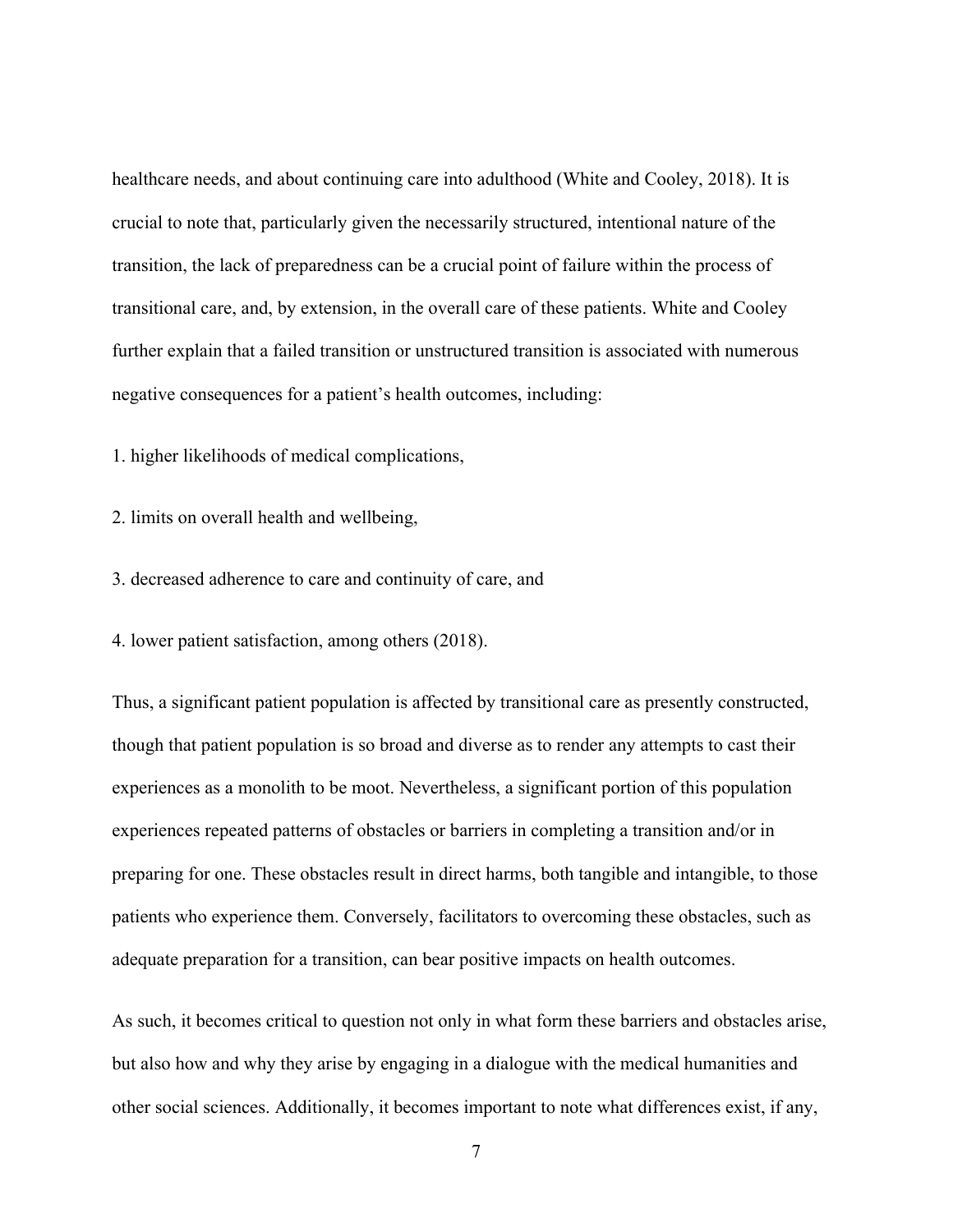between the types and frequencies of certain barriers across various segments of the patient population, and the historical, social, and anthropological sources of those differences. Startlingly little cohesive literature exists on this subject, and to complete such an investigation requires an examination not only of modern healthcare, but also of the historical, sociological, medical, and anthropological concepts of adolescence and autonomy. To do so enables the construction of contrasting social and medical views of the patient population. This construction becomes invaluable in considering the origins and rises of the barriers and facilitators affecting transitional care, and therefore in any critical, multidisciplinary reflection of them. Such a reflection empowers the development of recommendations to prevent and mitigate harms to the patient population. Thus, this investigation begins with an exploration of childhood and adolescence, wherein the roles of their developments on both the general and medical autonomy afforded to the patient population will become overwhelmingly evident.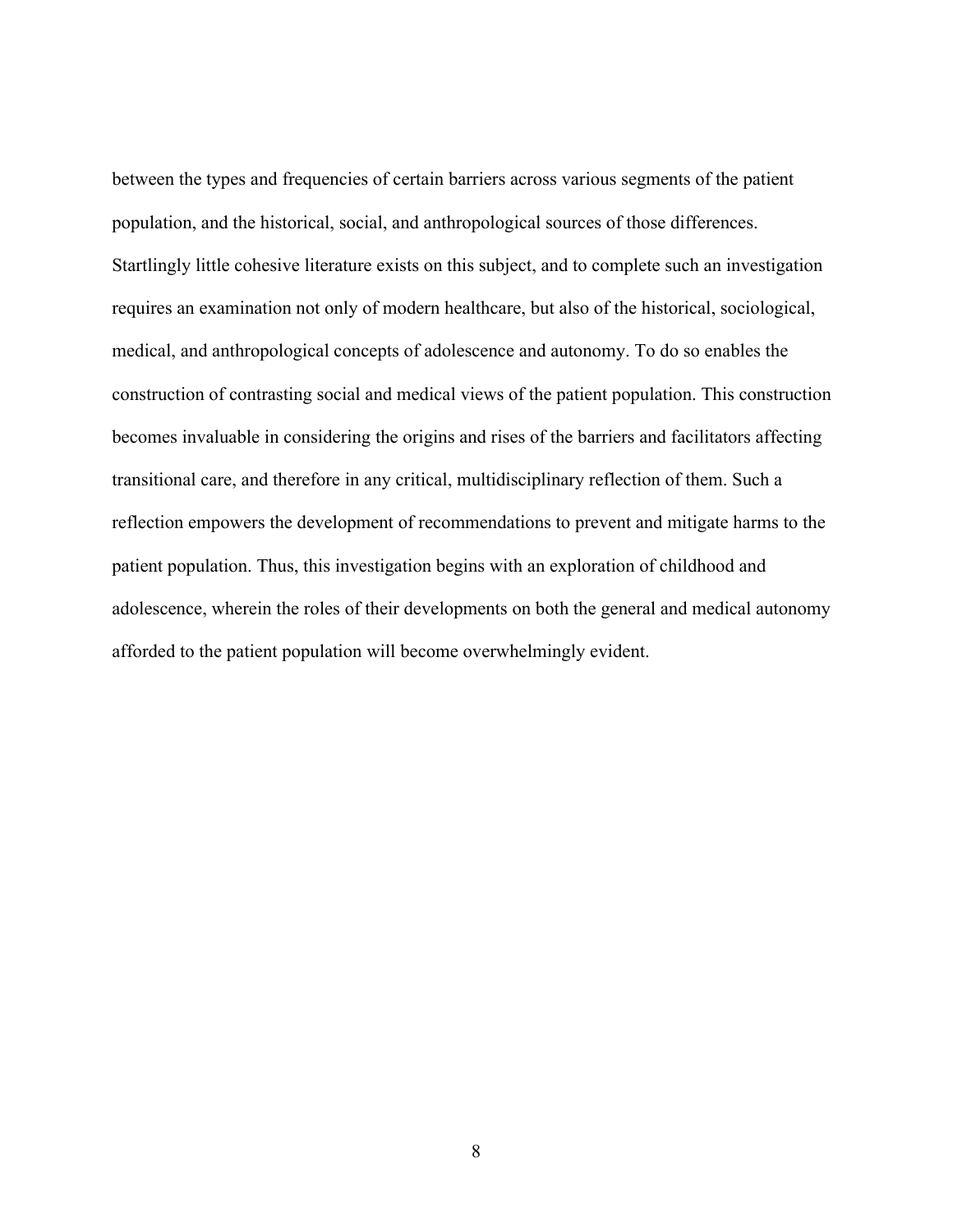## **ADOLESCENCE IN CONTEXT**

#### Adolescence in a Social Context

#### *A Historical Lens*

<span id="page-14-2"></span><span id="page-14-1"></span><span id="page-14-0"></span>Today, Western childhood and adolescence are typically defined relative to puberty. For example, childhood is often referred to roughly as the period between infancy and the time an individual enters biological puberty (Encyclopaedia Britannica, 1998), and adolescence is referred to as the period between one's entrance to puberty and the time at which biological development stops (Csikszentmihalyi, 2021), with adulthood constituting the remainder of one's lifespan. However, as Aries writes (1960/1962), before the 1500s, children from almost every background transitioned directly into adulthood via apprenticeships and the like starting at the age of seven, meaning there was no adolescence in Western cultures. This trend changed alongside the rise of formal schools for the masses in Europe and the rigid disciplinary codes that were imposed within them. Not only were students separated from adulthood by the physical boundaries of the school grounds, but also by the disciplinary codes and social expectations placed on the students during their time there. This separation both extended the boundaries of childhood into a person's early teens and exacerbated an increasing focus on the preservation of the Western child's moral integrity (Schepps, 2019).

The increasing focus on preserving the child's moral integrity continued into the nineteenth century, when older teens became distinct from children via their enrollment in formal military academies (Aries, 1960/1962). This explicit connection between military involvement and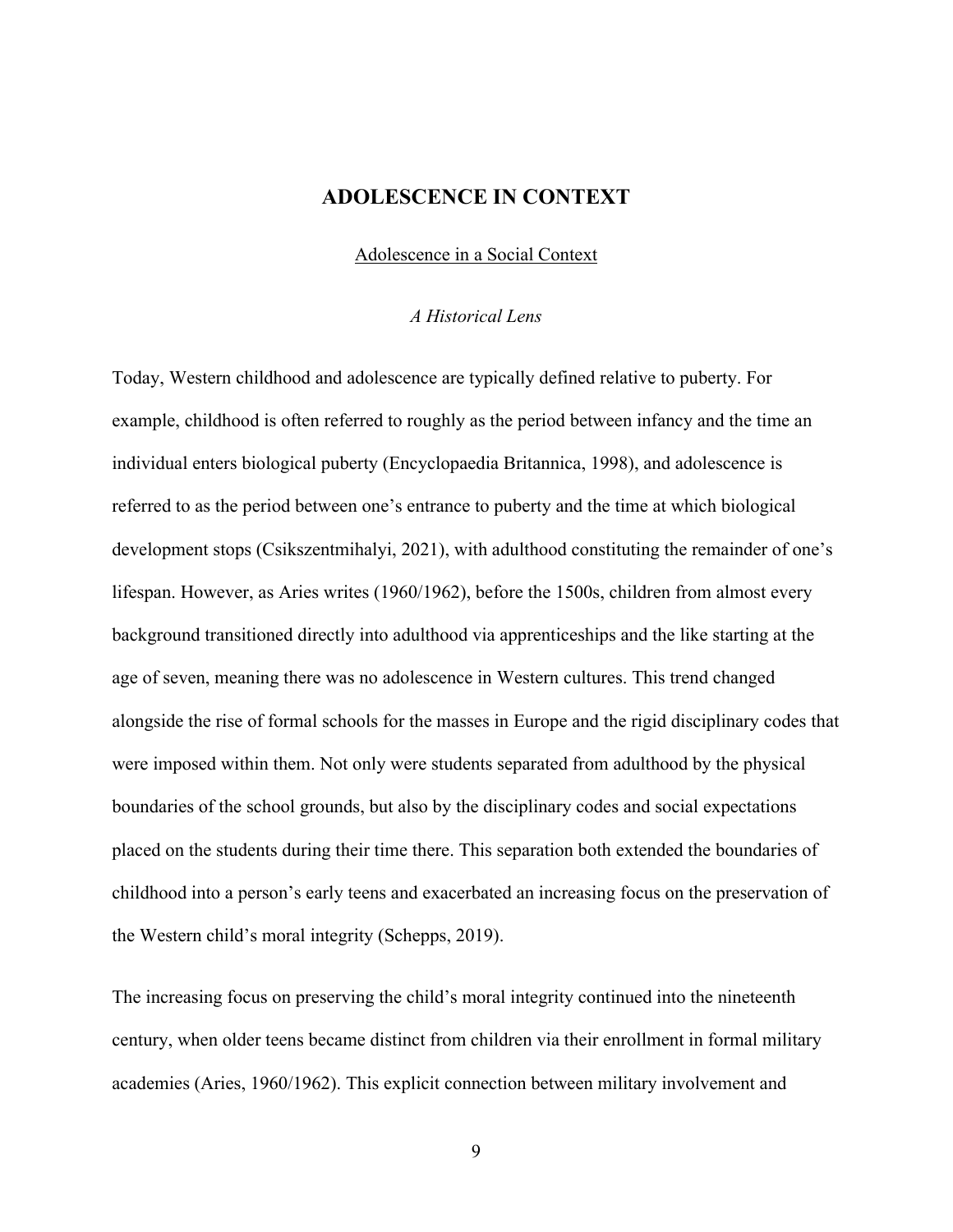adolescence has mostly disappeared, but both the focus on the moralization of youth and the distinction between younger children and early adolescents remains in Western society (Schepps, 2019). This can be seen in the continued employment of disciplinary techniques in classrooms in an attempt to correct behaviors ranging from chewing gum to bullying that are seen as immoral (Nucci et al., 2014).

Altogether, adolescence has emerged over time to fill the gap created between childhood and adulthood by the rise of formal primary education in Europe in the 16th and 17th centuries. From its military roots to its modern incarnations, among its many other benefits, one of the primary impacts of schooling has been the moralization of youth. However, in response to this moralization, it seems that Western society has in turn taken to reorienting its own framing of children and adolescents as primarily moral beings, whose sanctity must be preserved. While there have doubtlessly been overwhelming benefits to this reframing and preservation of youth, it has come at the expense of their moral agency, particularly during adolescence. This impact, directed specifically towards healthcare and particularly the care of those adolescents with chronic conditions, offers an area of potential development insofar as autonomy is key to the kinds of medical decision-making necessary for a successful transition to adult care to occur.

#### *An Anthropological Lens*

<span id="page-15-0"></span>Anthropology offers another mechanism through which the experience of adolescence in Western culture can be explained. Specifically, Johnson-Hanks' anthropological theory on vital conjunctures attempts to define development as a process that is simultaneously universal and fluid. Broken up by common major events and changes such as weddings and births, Johnson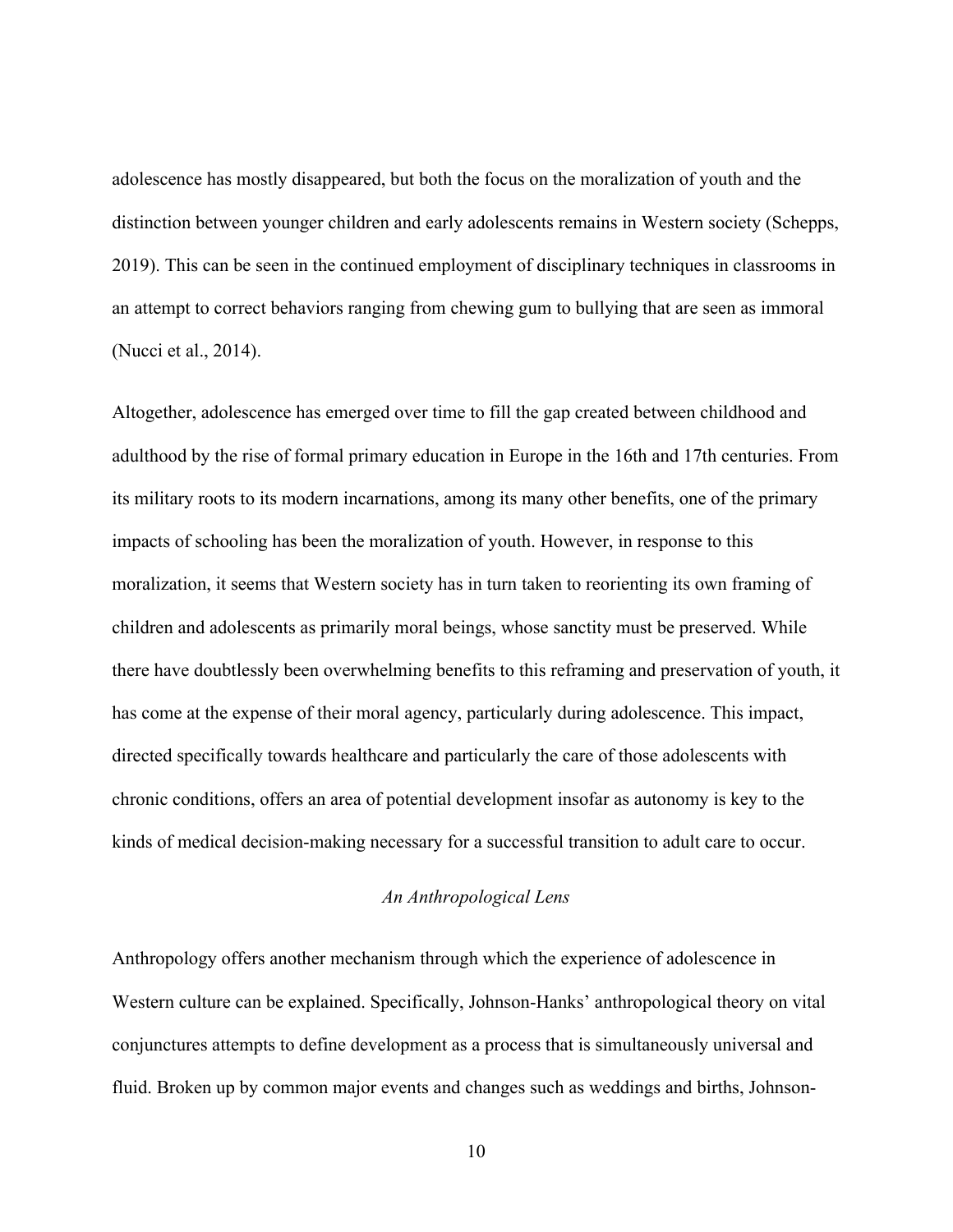Hanks' version of the life cycle provides another meaningful contrast against the largely biological foundation on which modern medical understandings of life stages are built, as will be discussed shortly. Adolescence, under this model, marks a period of near limitless possibility for the future, but that lacks a defined start and end point, and is entered and exited fluidly, with the exact timing dependent on a variety of cultural and individual factors (2002).

Anthropologically, then, adolescence can again be understood as a means of bridging the gap between childhood and adulthood. However, unlike a historical analysis regarding the advent of formal education which would align adolescence roughly along the boundaries offered by standard Western grade levels, an anthropological analysis provides a more dynamic alternative for the framing of adolescence. By not limiting adolescence to defined chronological entry and exit points and instead pointing to developmental markers as the boundaries of adolescence, such an analysis gives a viable explanation for the varying timescales along which autonomy is developed in adolescence. When subsequently applied to the realm of medical decision-making, then, this analysis provides both a useful framework against which to evaluate the development of an adolescent's capacity to handle their own care and a poignant contrast against modern legal and structural frameworks, which are often based around standard, age-based benchmarks (Alderman et al., 2003).

#### *Sociological Considerations for Diverse Adolescent Populations*

<span id="page-16-0"></span>A sociological perspective allows for an understanding of the role that being in an out-group, such as an ethnic or racial minority, has in the experience of adolescence, including adolescence in a medical context. Given the social and cultural implications of being a racial and/or ethnic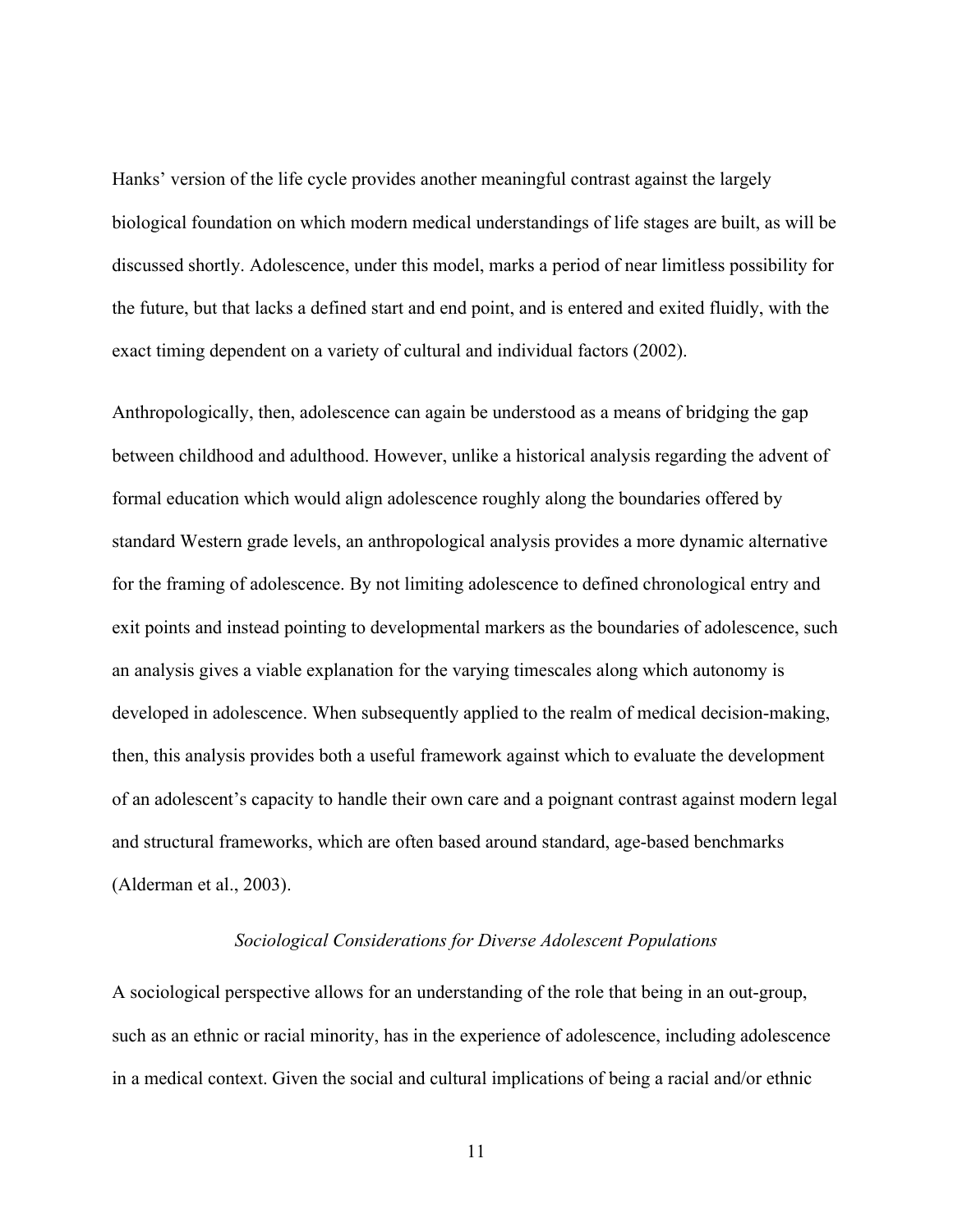minority, or of a non-male gender, in the West, adolescence is itself borne out differently among patients within these populations. Rivas-Drake and Livas Stein affirm this hypothesis, particularly in reference to an anthropological perspective on adolescence, noting that adolescents in these groups experience tangible impacts on their health and wellbeing as they pass into adulthood as seen through an anthropological lens as a result of factors like acculturative stress, a phenomenon in which competing cultural expectations manifests in heightened levels of physical stress. Discrimination is also a unique, major factor affecting minority adolescents, with evidence suggesting that 50% of Latinos aged 18 to 24 and 87% of African Americans aged 12 to 17 experience some form of ethnic or racial discrimination in the United States. This particular factor is also resonant with youths of other ethnic and racial minorities (2017). As such, it can be seen that, through a variety of negative, external factors, such as discrimination and acculturative stress, Western societal expectations surrounding minority adolescents, and thus the moral agency afforded to them, are tangibly different from those facing their majority counterparts, and from each other. Likewise, the internalized experience of being an adolescent in these groups is also altered by these factors, providing an alternate viewpoint from which to evaluate their effects on a patient entering a transition.

Rivas-Drake and Livas Stein continue by explaining that minority adolescence is not merely shaped by negative factors from outside. Rather, factors, like positive self-identification and instillment of cultural values, derived from the minority communities themselves also play an instrumental part in shaping adolescence for minority patients. In doing so, those factors can impact the patients' interactions with transitional care as a consequence. For example, a minority adolescent's internal relationship with both his or her own ethnic and/or racial identity and with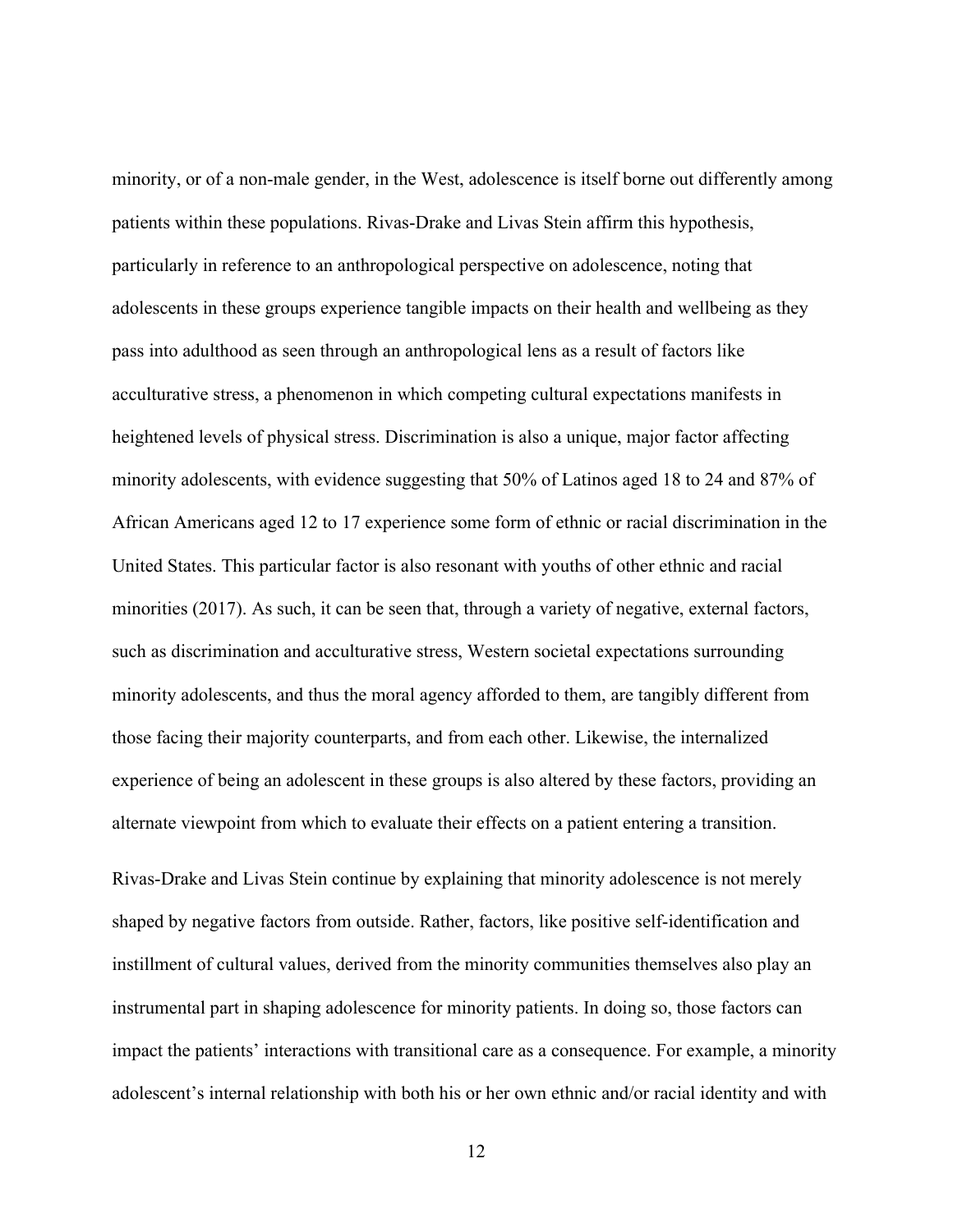the values instilled by his or her individual community carries correlative impacts on both the tangible health and wellbeing of the individual and on his or her own qualitative experience of adolescence (2017).

Differences can also be seen along the lines of sex and gender. For example, Lindsay et al. explains that women both perceive themselves as more autonomous than men and are more responsive to social support factors during a transition than men. In the same study, women were found to have a preference for same-sex physicians that was not found in men, a factor which was linked to the intimacy of care, particularly for psychosocial conditions (2016).

As such, it can again be shown that the experience and agency of an adolescent in a social outgroup is fundamentally different from those of their counterparts in other groups. While the groups and effects listed above do not represent a comprehensive list of all manifestations of outgroup socialization on an adolescent's experience of transitional care, they do successfully illustrate the fact of differences in that experience arising from that socialization. As will be demonstrated later in this investigation, these differences, in turn, manifest in differential outcomes following interactions with the process of transitional care among and within these patient populations.

#### Adolescence in a Medical Context

<span id="page-18-0"></span>As Smith writes (2019), pediatrics began as a specialty in Europe in the 1800s before spreading westward into the US during around the time of the Civil War (Schepps, 2019). Subsequently, adolescent medicine rose in the same formal education facilities, like military schools, that originally divided childhood from adolescence later in the 1800s (Alderman et al., 2003). These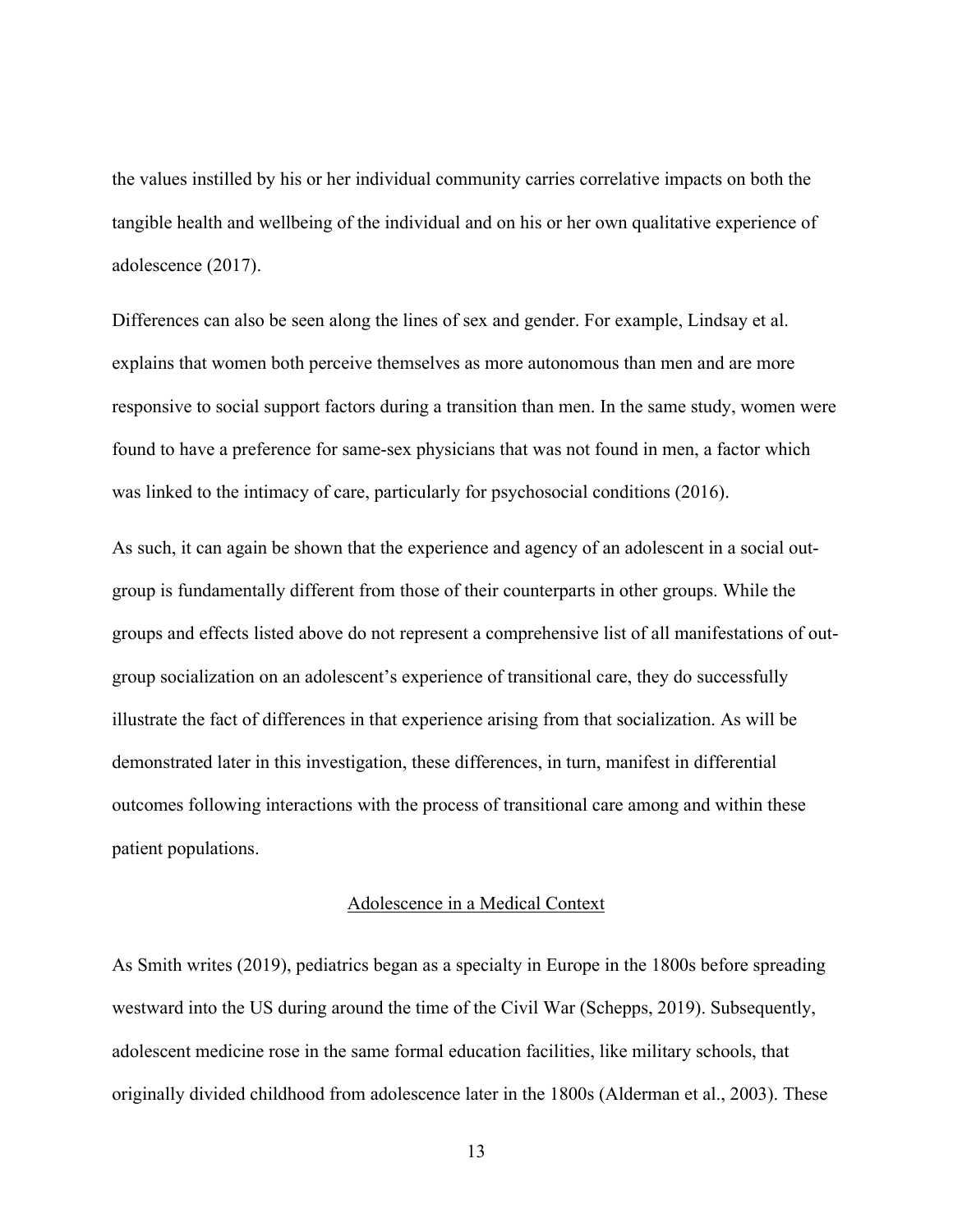ties to formal schooling prevailed and served to provide concrete boundaries, translated later on the timeframe of adolescent healthcare, and thereby on the timeframe of the transitional care process. In doing so, the ties to formal education created a very rigid and somewhat narrow definition of what constitutes an adolescent in a medical context, as illustrated by the WHO's definition which contains adolescence between the ages of 10 and 19 (2014). This analysis of the definition of an adolescent in a medical context becomes useful in evaluating the causes of some of the barriers and facilitators to transitional care.

In any case, Schepps (2019) continues by explaining that adolescent medicine evolved continuously throughout the 60s and 70s, when official rules concerning adolescent care began to form and official training protocols for adolescent medicine arose. A set of legal decisions affirming adolescent patients' rights to confidentiality took place during this period. Finally, the Task Force on Pediatric Education released a report that legitimized adolescent medicine and ultimately resulted in sub-accreditation for the subspecialty under the umbrella of pediatrics (Alderman et. al, 2003). This formalization, while legitimizing the field in such a way as to render the study of transitional care possible, did little to change the construct of the adolescent patient in the healthcare setting. Grounded in temporality and limited in scope, the adolescent in the healthcare setting is a somewhat rigid construct, and one that acts in contrast to the way adolescence itself functions in Western society. In this conflict between the social and medical contexts lies at least one route of examining the sources of barriers affecting transitional care.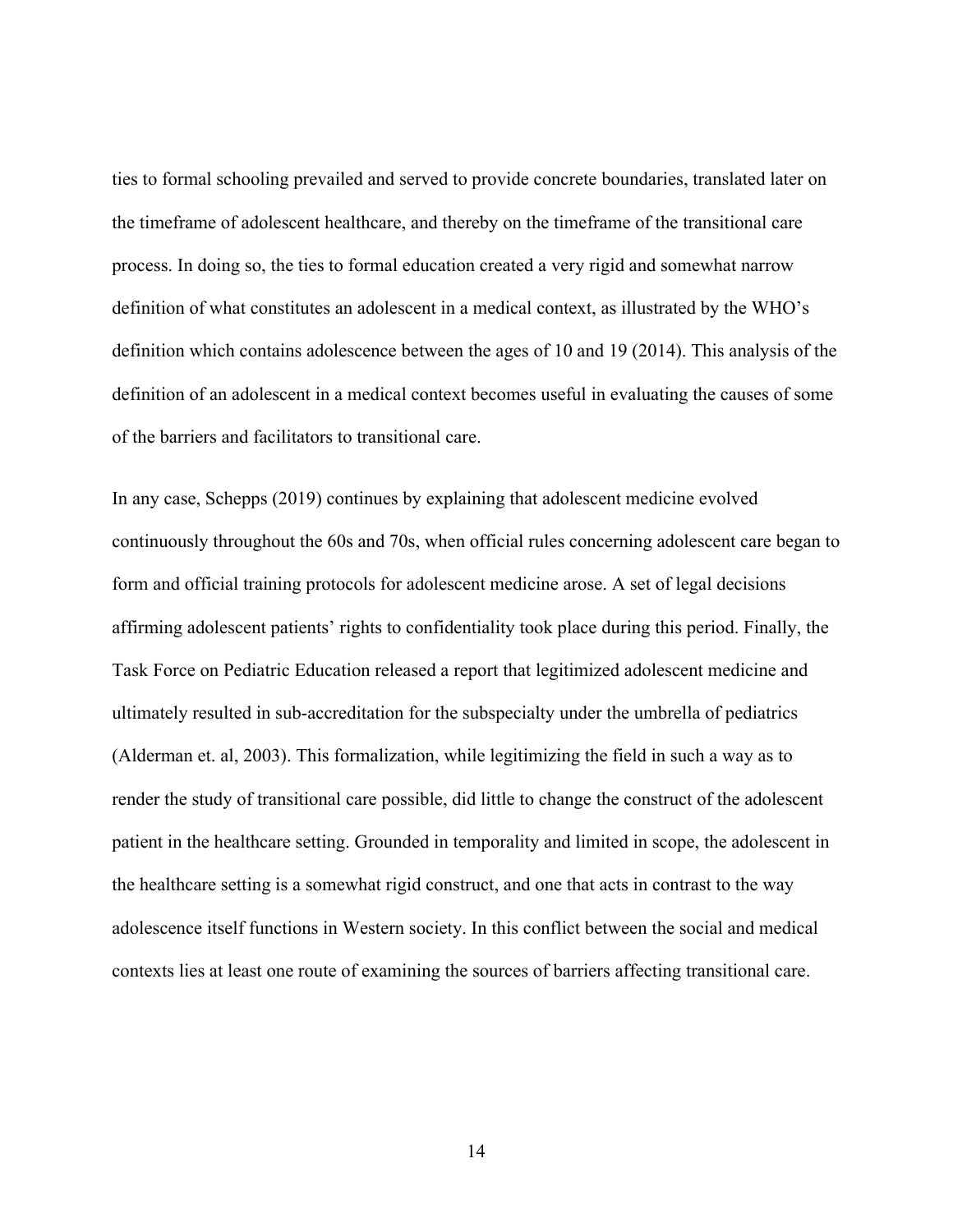#### A Synthesis of the Contexts of Adolescence

<span id="page-20-0"></span>In sum, it can thus be understood that adolescence in general, while not as statically bound as a historical formal education framing would imply, traces much of its modern nature to a historical decline in autonomy that is rooted in the Western societal framing around childhood as it morphs into modern "adolescence." Furthermore, the social experience of adolescence for patients within social out-groups is fundamentally different from that of those in in-groups. It is important to keep these facts in mind when viewing the modern framing of adolescence through the lens of healthcare during and immediately surrounding a transition when these constructions may affect barriers, facilitators, and the potential remedies to the challenges facing transitional care for patients in this population.

#### On Adolescent Autonomy in a Medical Context

<span id="page-20-1"></span>Autonomy can be regarded as a main pillar in the ethical practice of medicine in alignment with a norm to respect persons—according to Principlism—alongside the principles of beneficence, non-maleficence, and justice. Autonomy is defined at the individual level as, "at a minimum, self-rule that is free from both controlling interference by others and from limitations…." Applied to medical decision-making, autonomy is essentially the principle that ethically requires the respect of the ability for a patient to make his or her own decisions regarding his or her care. This ability is functionally contingent on two factors: liberty, or the freedom from external controlling forces in making medical decisions, and agency, or the mental capacity to do so (Beauchamp & Childress, 2001).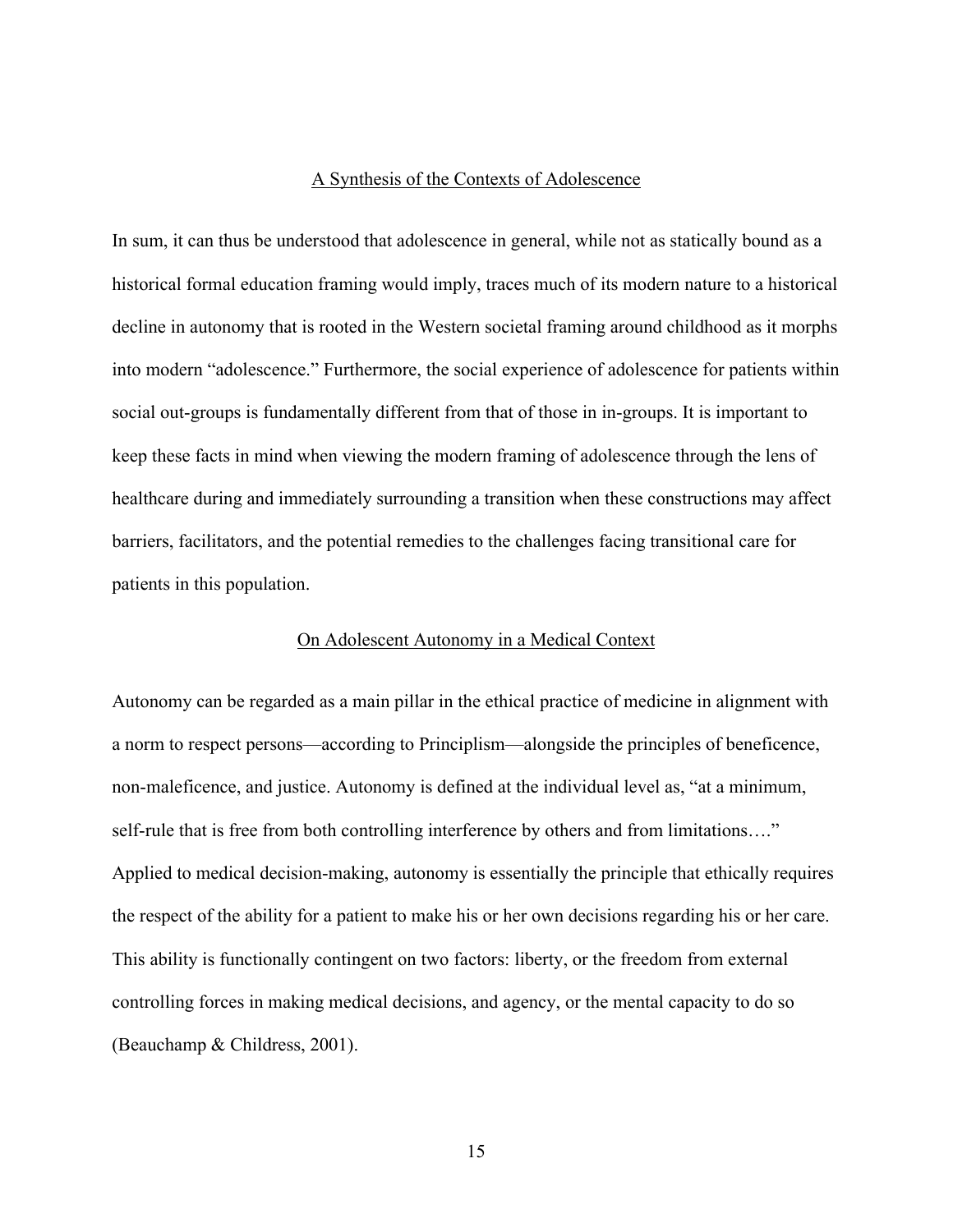Adolescent patients tend not to receive full autonomy in healthcare (Parsapoor et. al, 2014). Notably, it is rare for Western adolescents with chronic conditions to be afforded the authority to make decisions absent external controlling forces (Schepps, 2019). Partridge suggests that this lack of authority is explainable in several ways. Commonly cited as a reason is the fact that adolescents are not fully neurologically developed. As a result, although adolescents under many scenarios have been shown to be able to make comparable decisions to adults, they are still relatively impulsive and less capable of assessing the long-term impacts of decisions that they make. Additionally, adolescents are more prone to making decisions based on expectations of how those choices may impact peers' perceptions of them as opposed to other, more ethically pertinent consequences of the decision (2014). Adolescents have also been found to be more susceptible to environmental stressors in making decisions than adults (Duncan et. al, 2015). All of these factors come into consideration independent of additional, patient-specific impediments to informed decision-making, such as limitations imposed by the patient's condition, for example. Thus, as Schepps writes (2019), it is often the role of the healthcare provider to decide, based on the patient's assessed ability to make informed medical decisions, how much autonomy for making decisions regarding his or her care to leave to the patient (Parsapoor et. al, 2014). Responsibility is also nearly always distributed between the adolescent patient and adult caretakers, with some decision-specific exceptions (Salter, 2017). It should be emphasized, therefore, that while adolescents are the main stakeholder in those medical decisions made regarding their care, it generally remains to their benefit that others be involved along the way, as will later be demonstrated in the case of P. Likewise, it is also key to note that it comes to the distinct gain of those with stake in the transition that adolescent autonomy, to the extent that it is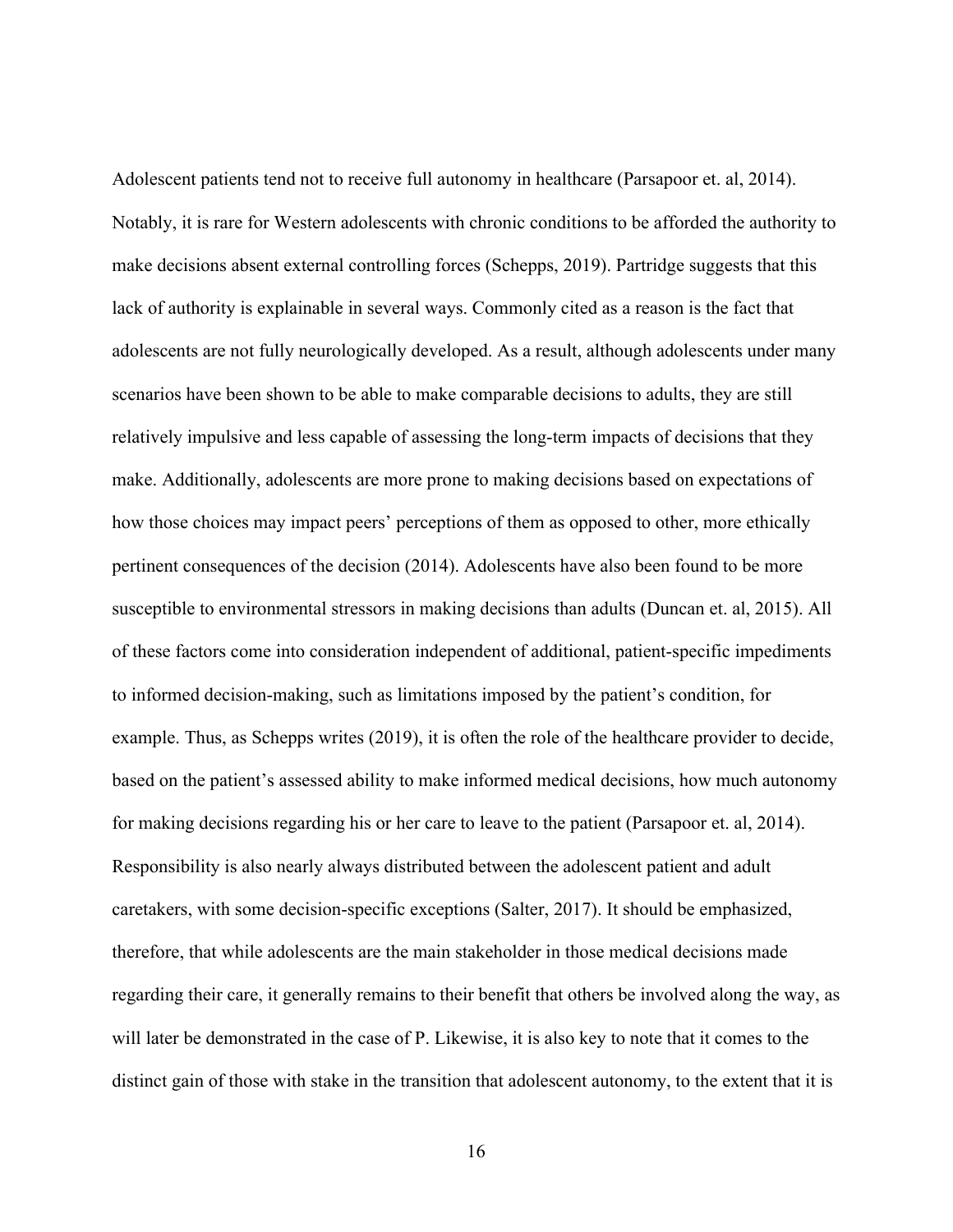related to medical decision-making, be developed in advance of the transition within limits imposed by the patient's specific condition and circumstances, as this development enables patients to be better prepared to assume control over their own care following a transfer.

### Assessing Autonomy and Transition Readiness

<span id="page-22-0"></span>Several tools have been demonstrated as effective in assessing either the capacity to make autonomous medical decisions or transition readiness, including the MacArthur Competence Assessment Tool for Treatment (MacCAT-T) for the former and the Transition Readiness Assessment Questionnaire (TRAQ) for the latter (Hein et. al, 2015; Kiziler et. al, 2017). To measure autonomy, MacCAT-T uses a semi-structured interview to evaluate participants for four aspects of the capacity to consent:

- 1. the ability "to communicate a choice"
- 2. the ability "to understand the relevant information"
- 3. the ability to "appreciate the medical consequences of the situation" and
- 4. the ability to "reason about treatment choices" (Turrell et al., 2011).

TRAQ, meanwhile, consists of a single, twenty-question form that measures an adolescent's ability to manage their healthcare transition through five lenses, which are "a) managing medications, b) keeping appointment [sic], c) tracking health issues, d) talking with providers, and e) managing daily activities." Responses to each item are scaled from 1-5, giving the entire form an overall score from 20-100, with higher scores representing increased transition readiness (Kiziler et al., 2017).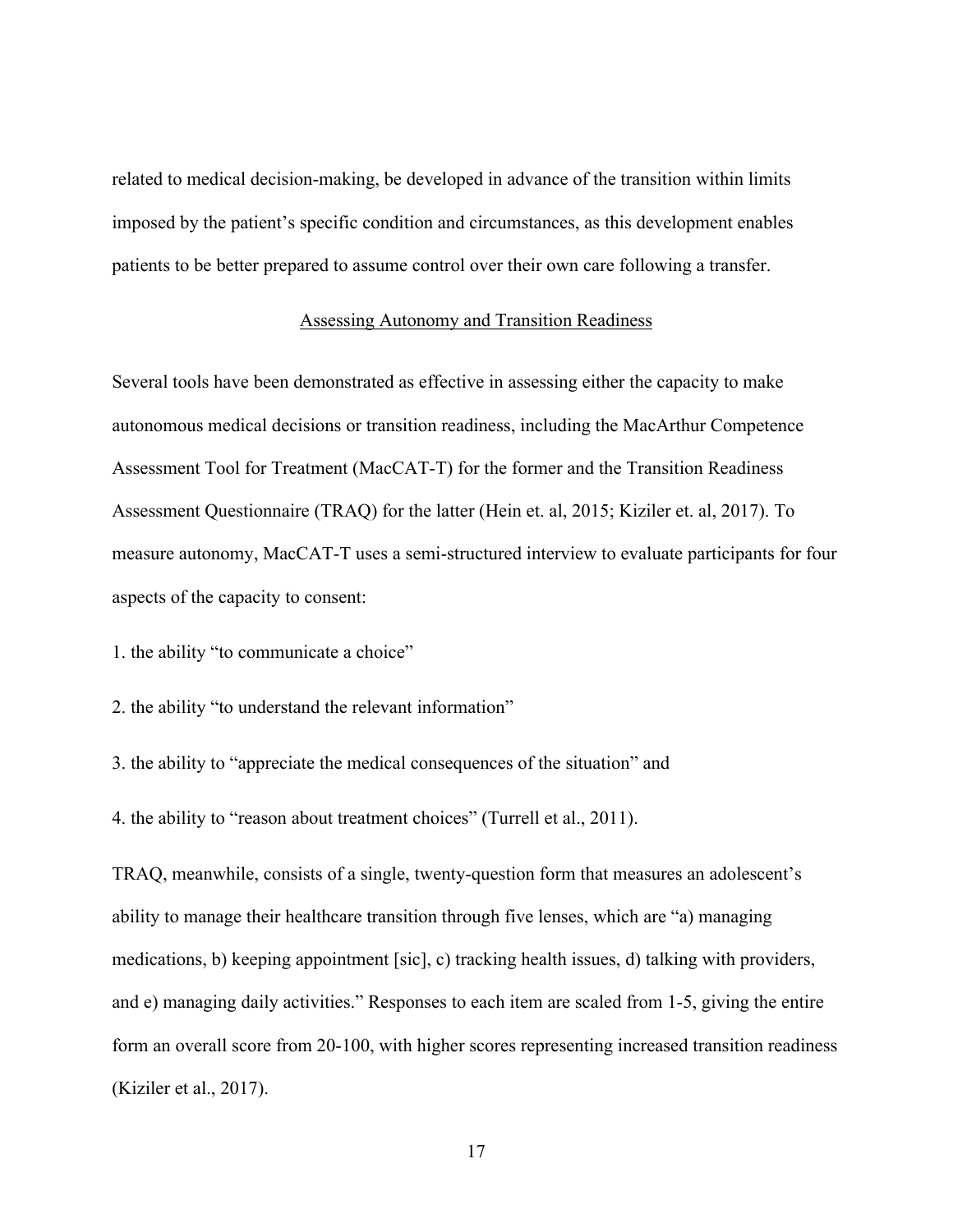However, more research is likely needed as to these tools' broad applicability, particularly across national and cultural borders, given their relatively low usage rates. Encouraging though the early returns on such tools may be, the startling fact of their limited and relatively recent appearance in the medical literature regarding non-adult patients serves to emphasize both the lack of autonomy afforded to adolescents in medical decision-making, and the vast ground yet to be covered by this particular branch of healthcare research.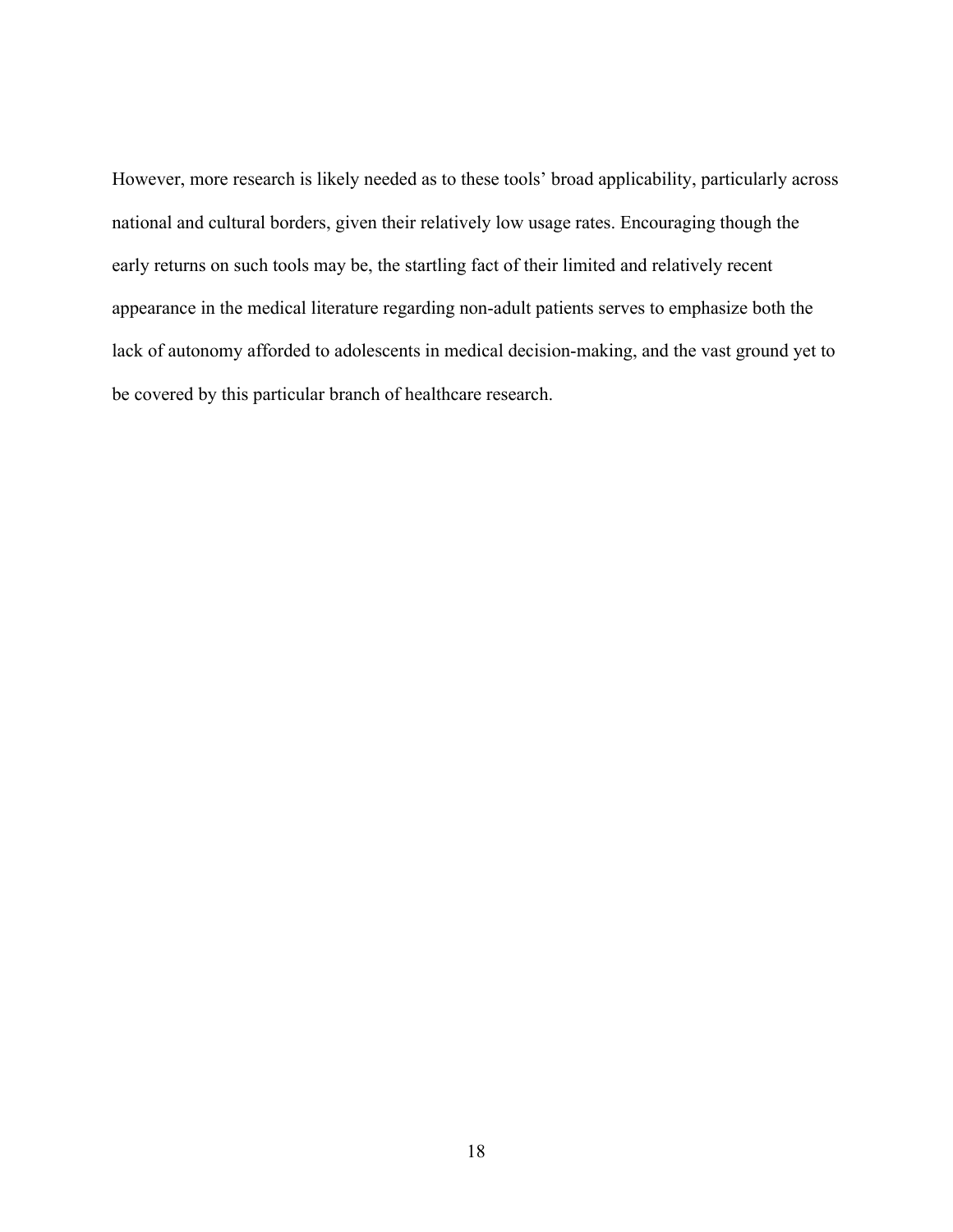## **ON BARRIERS AND FACILITATORS**

#### <span id="page-24-1"></span><span id="page-24-0"></span>Illustrative Studies from the Literature and an Autoethnography

#### *Casey*

<span id="page-24-2"></span>Our analysis of the barriers and facilitators facing transitional care turns first to accounts derived from literature and the first-person experience of the author in interacting with the process. Specifically, we now turn to a study on a patient named Casey derived from Schepps (2019). Casey is an adolescent patient making the transition to adult care after beginning college. Casey is seeking long-term care for a seizure disorder and cerebral palsy (Betz, 1998). These disorders place Casey into a category of patient experiencing both physical and neurological impediments as a result of her conditions. Casey enters the process of transitional care unable to assume autonomous control over her long-term care despite her having an understanding of the nature of her conditions. So, a nurse cooperates with Casey, Casey's parents, and both the adult and adolescent healthcare providers to craft a plan to help develop Casey's capacity for autonomy and independence. To develop this plan, the nurse evaluates both Casey's "developmental readiness" to take control over her own care and completes a separate assessment of Casey's capacity for such control based on the nature of Casey's conditions.

As Schepps (2019) describes, Casey keeps working with the nurse to develop her autonomy, arrange for housing and educational accommodations, and arrange referrals to adult care providers near Casey's college campus. Communication between the nurse, Casey, and Casey's parents continues in the meantime. This communication allows the nurse to answer questions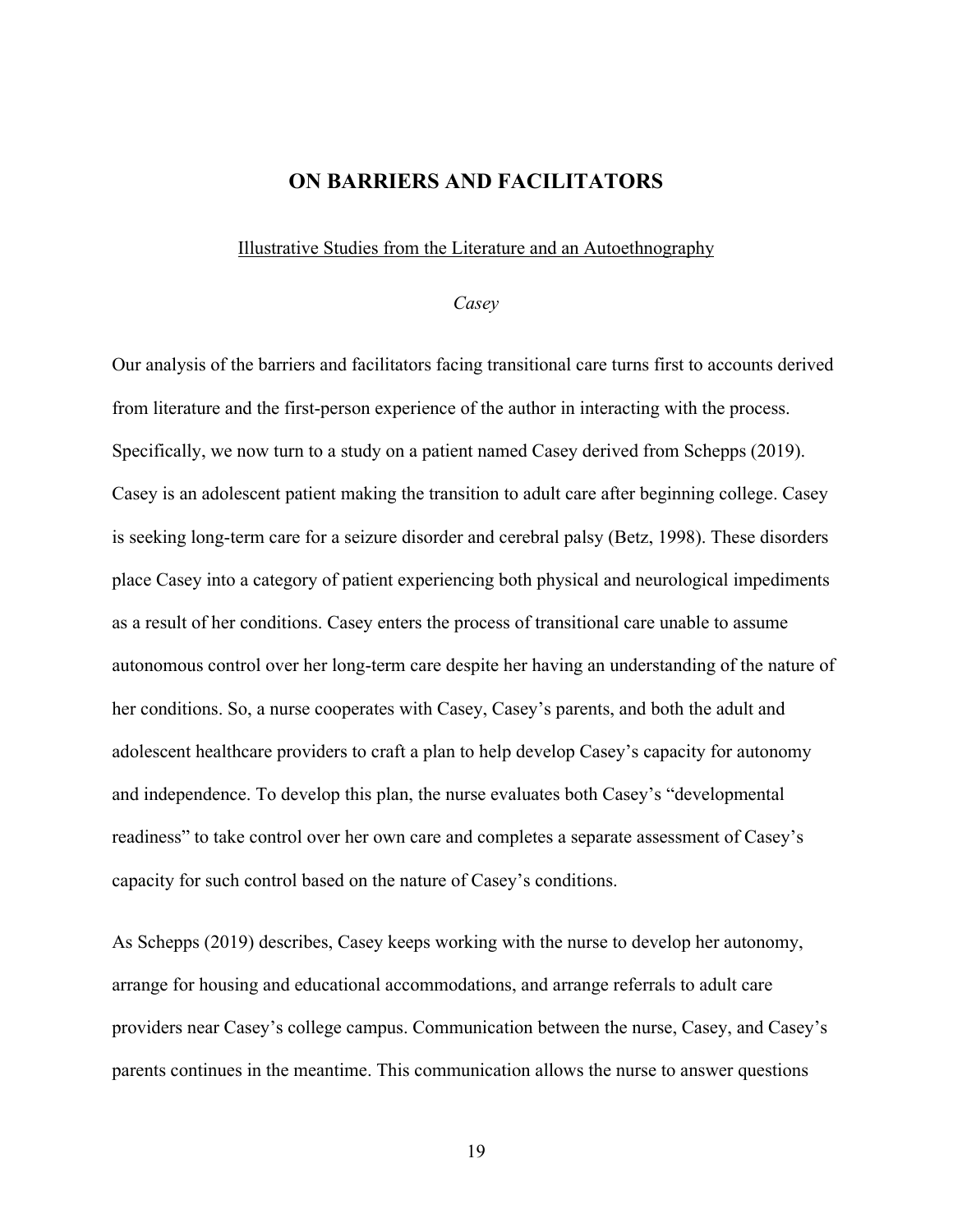from, and give feedback and support to, Casey's parents as Casey continues to transition and work towards her goals, both in her care and in her career. In doing so, the open communication helps to assuage Casey's parents' fears of losing control. Additionally, the nurse aids in the communication regarding Casey's medical history between Casey and her two healthcare teams (Betz, 1998).

In addition to affirming the powerful role that effective communication and preparation can have in facilitating a successful transition, Casey's story also illustrates the potential that a healthcare professional acting as an intermediary between the patient and the healthcare apparatus can have in aiding that communication and preparation effort. Not only does the liaison act as an effective advocate for the patient in the healthcare setting, but they can also act in a developmental capacity to help build the adolescent's capacity for medical autonomy given the limitations imposed by the patient's condition.

#### *Australian Psychologists*

<span id="page-25-0"></span>We now move to a study involving respect for adolescent confidentiality among Australian psychologists, demonstrating the obstacles facing patients who suffer from neither physical nor cognitive conditions, although reduced mental capacity may presumably be present in some. Generally, confidentiality is maintained in all cases except where a clear risk of danger is posed either to the adolescent client or others. In Duncan et. al's (2015) article, a group of psychologists was interviewed regarding several cases representing ethical dilemmas on adolescent patient confidentiality, including the psychologists' decisions and reasonings.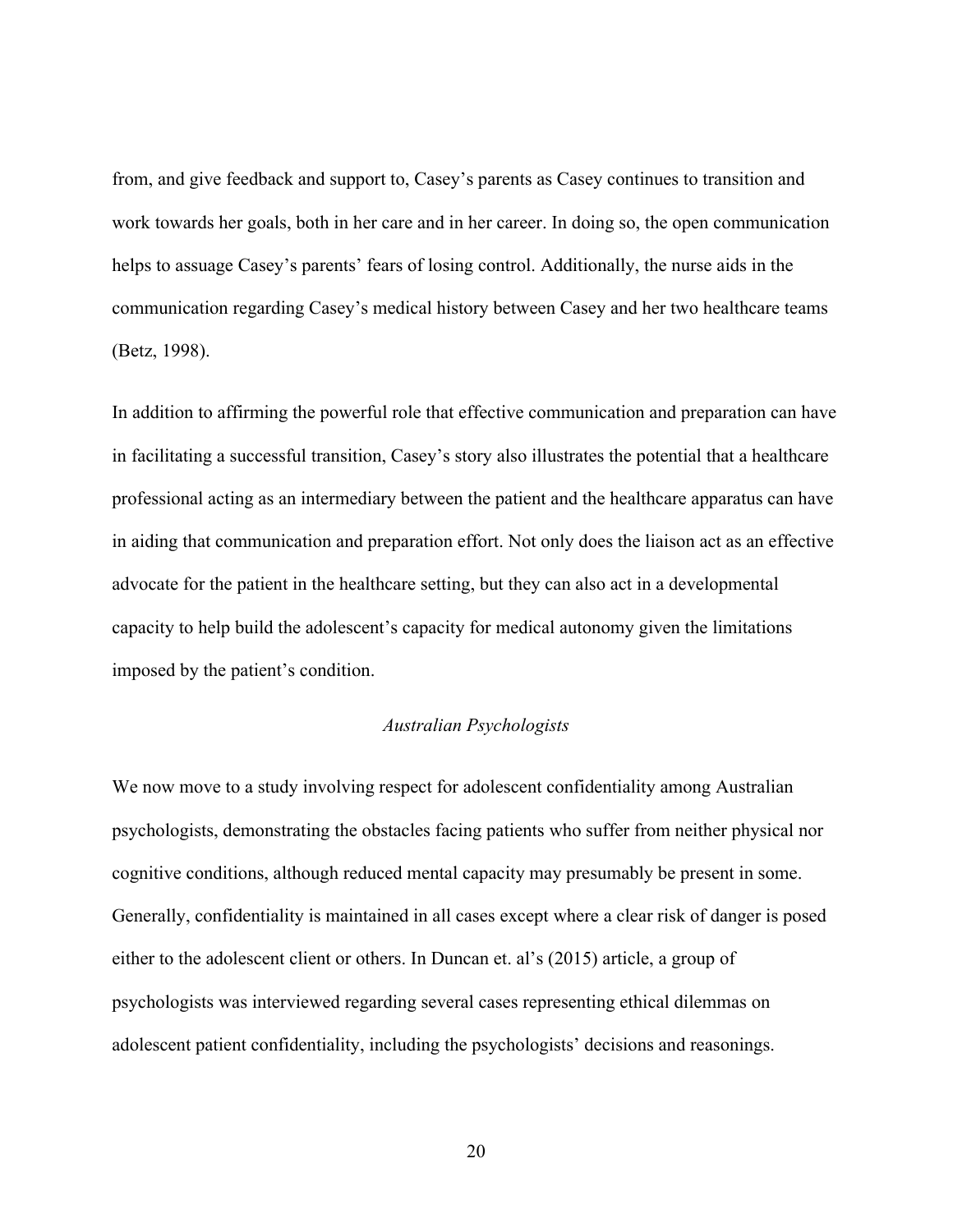The study draws a direct relationship between respect for confidentiality and perceived client autonomy, with maintenance of confidentiality representing full perceived autonomy (Duncan, et. al, 2015). In doing so, the authors echo a finding of an unrelated study noting autonomy as something that occurs on a spectrum and is therefore a capacity that is developed gradually over time, rather than a binary capacity that is either present or absent (Nagel, 2013). Additionally, the authors of the Australian study make a point of emphasizing the complexity of the studied dilemmas, underscoring the complicated nature of bioethical dilemmas regarding adolescent patients (Duncan et. al, 2015).

Worth noting here in particular is the capacity for autonomy in a healthcare context as something that can be developed. Unlocking this potential for development, then, would theoretically serve to both lessen the burden of underpreparedness on the process of transitional care for adolescents with chronic conditions, and to facilitate the smooth completion of the transitional care process on the whole. Also worth noting is the important direct relationship between confidentiality and autonomy in the fiduciary relationship between a physician and a patient. This relationship makes the maintenance of proper confidentiality against external constraints with vulnerable adolescent patients suffering from chronic conditions critical in continuing the development of these patients' autonomies.

#### *P*

<span id="page-26-0"></span>Next, turning to a legal perspective, Brierley and Larcher describe a case involving a British teenager, referred to as "P", who had suffered from a chronic personality disorder with a history of self-harm, and who had refused treatment at a British hospital following a drug overdose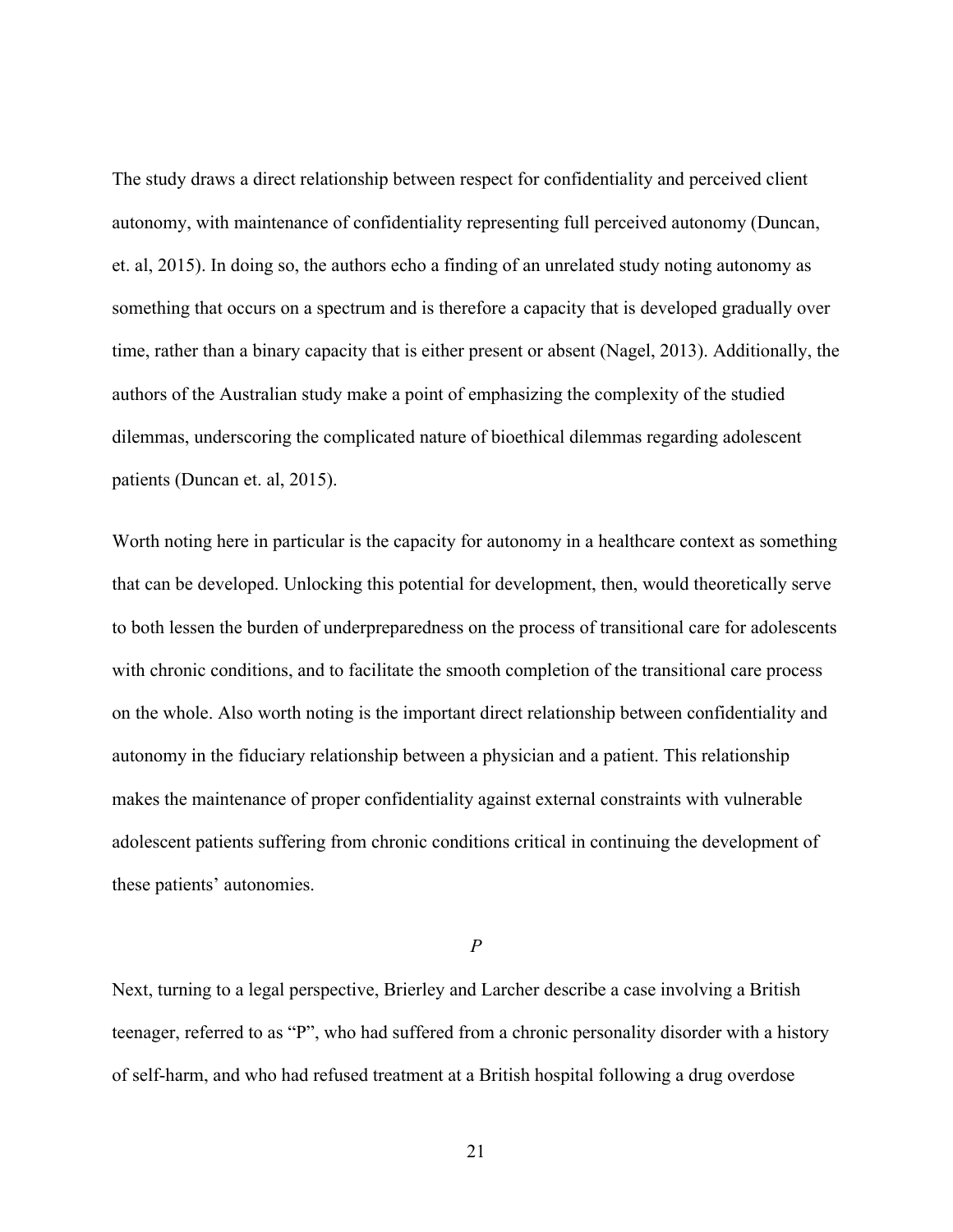event. The legal case was brought by the hospital representing its staff, which seeked to administer treatment in spite of both their determination of P's having competence to make autonomous decisions regarding her own care and P's refusal of treatment. In reviewing the case, the judge took into account not only P's competence and refusal, but also the severity of her symptoms following the overdose, and the high probability of grave harm or death as a consequence of non-treatment of those symptoms. As such, the judge granted the hospital staff's request to administer treatment, citing the fact that it was in the best interests of the patient for treatment to be administered (Brierley & Larcher, 2016).

This case illustrates numerous complex ethical quandaries associated with healthcare. For instance, a clear tradeoff is shown between respect for patient autonomy and beneficence in this instance. Worth focusing on for our purposes are the inherent benefits to patient health outcomes associated with placing limits on adolescent autonomy in medical decision-making in certain cases. Though P was deemed both competent to render a decision regarding her care and made a subsequent decision to refuse said care, limitations imposed by external systems—the courts in this instance—resulted in an outcome that was ultimately in P's best interests, at least insofar as her best interests regarding her own physical health are concerned.

This case further illustrates some of the deficits inherent in adolescent decision-making, as while Brierley and Larcher note that adolescents do often exhibit similar capabilities to adults in terms of long-term planning and information processing, they nevertheless also write that neural development in the areas of the brain responsible for impulse control and complex decisionmaking continues through a person's late teens (2016). As such, this case reflects the importance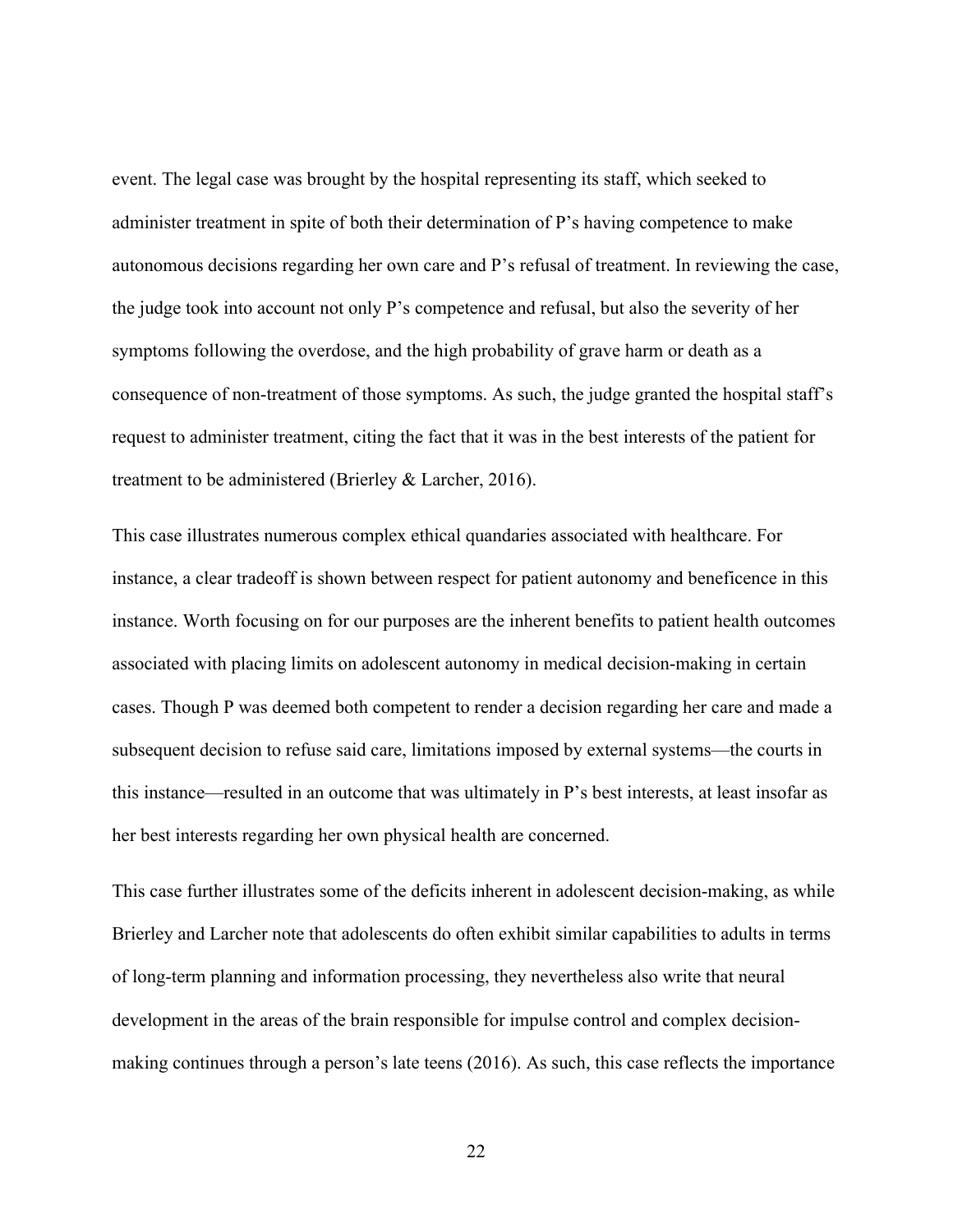of addressing the development of adolescent autonomy in such a context as to maintain limits on said autonomy so as to maximize the patient's health outcomes.

### *Autoethnography*

<span id="page-28-0"></span>The field of autoethnographical research is a relatively new and controversial innovation within the social sciences, originating around the 1960s and 1970s (Denshire, 2014). Despite some authors' concerns regarding the objectivity, applicability, and validity of data taken from autoethnographical research, the tool provides a unique mechanism through which the role of culture can be examined through the lens of self and provides an accurate lens through which subject-researchers can use their personal experiences as a gateway to research about those very experiences (Winkler, 2018). The method accomplishes this without any of the epistemological filtration inherent in third-person methods, such as an interview, or in more objective first-person accounts, such as a self-administered survey. In this context, my role as a patient provides an insightful avenue to explore the first-person perspective, which gets applied in the broader discussion surrounding transitional care and its barriers.

In the summer and fall after my high school graduation, I was in the midst of my third unsuccessful course of treatment for a chronic gastrointestinal condition for which I had not received a conclusive diagnosis. Self-administering weekly injections of an immunosuppressant in a hopeless attempt at reversing the deterioration of my symptoms, which had first appeared a year and a half prior, I grew increasingly frustrated and anxious. My feelings were not simply the results of the treatments not progressing at the rate at which my pediatric gastroenterologist and I had hoped. Rather, they were also the result of my staring down the uncertainty of entering the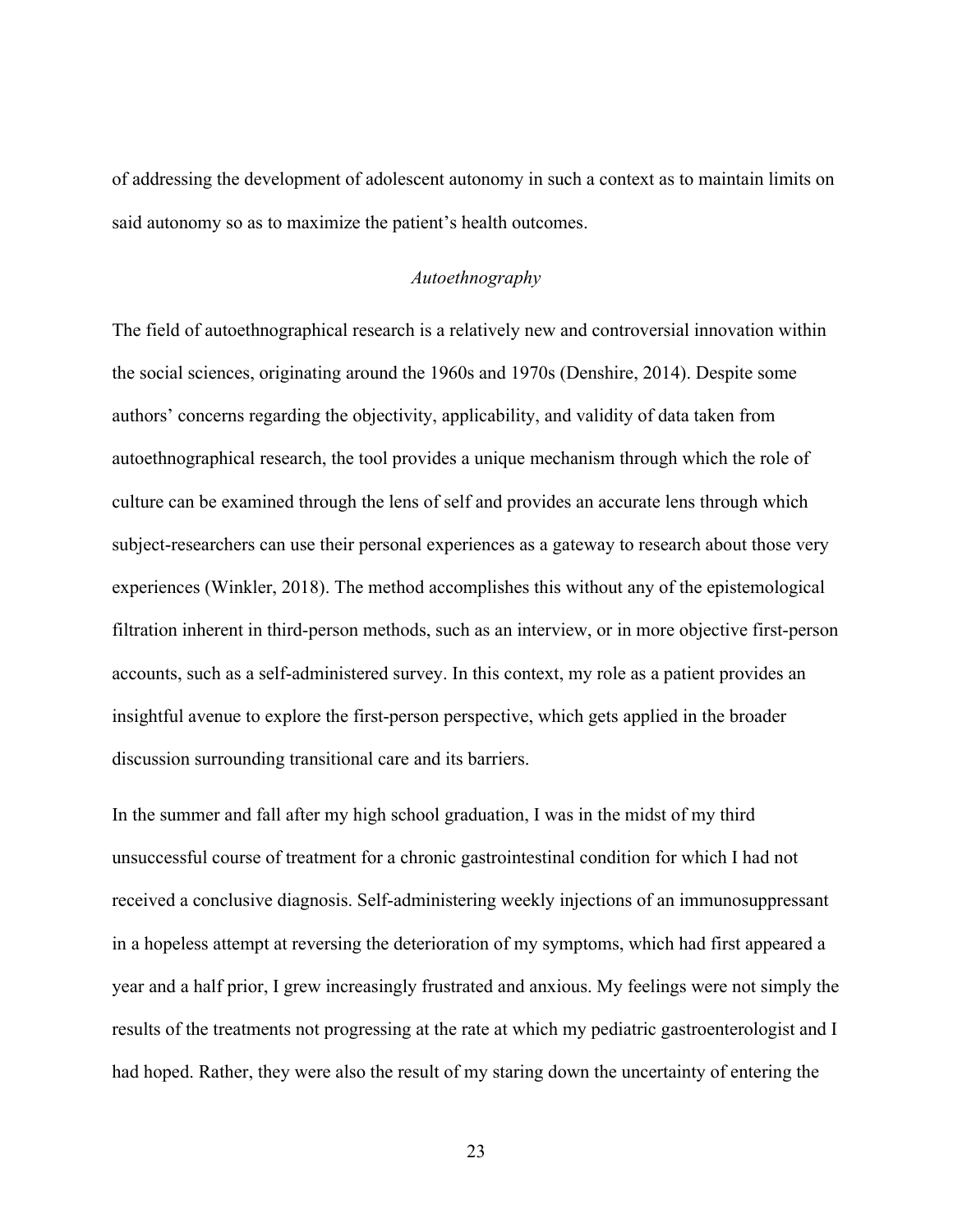next stage of my treatment in an unfamiliar environment, surrounded by unfamiliar people following the upcoming transition of my care to an adult enterology practice located closer to where I would be attending university the following semester.

I had been given very little direction or preparation beyond the name of the new practice. Little was communicated to me regarding what handling my own medical care may entail or look like, or what difficulties, if any, I may come to experience as a result of that process. Instead, focus was placed on the resolution of my symptoms biologically, rather than on the process of getting to that point and what my role as the patient in that process may be. The sudden shift in medical autonomy from near zero to full, while not overwhelming, was rather jarring. Cliché though the phrase may be, it did truly feel as though I had been thrown into the deep end of the pool without a life preserver in order to see if I could swim, at least at first.

As a result, even simple tasks, such as transferring medical records between practices, became difficult due both to my failures in communicating exactly what needed to be transferred to whom and when, and to the practices' failures in communicating with each other regarding the same. Remaining constant, of course, throughout this first year was the fact that my care was, from my perspective, focused primarily on addressing my symptoms biologically, rather than as a product of a holistic experience of disease and illness. Thus, despite the best efforts and intentions of my care team, I continued to fumble through the logistics of managing my own care, particularly as I transitioned between my university and permanent residences intermittently throughout the calendar year.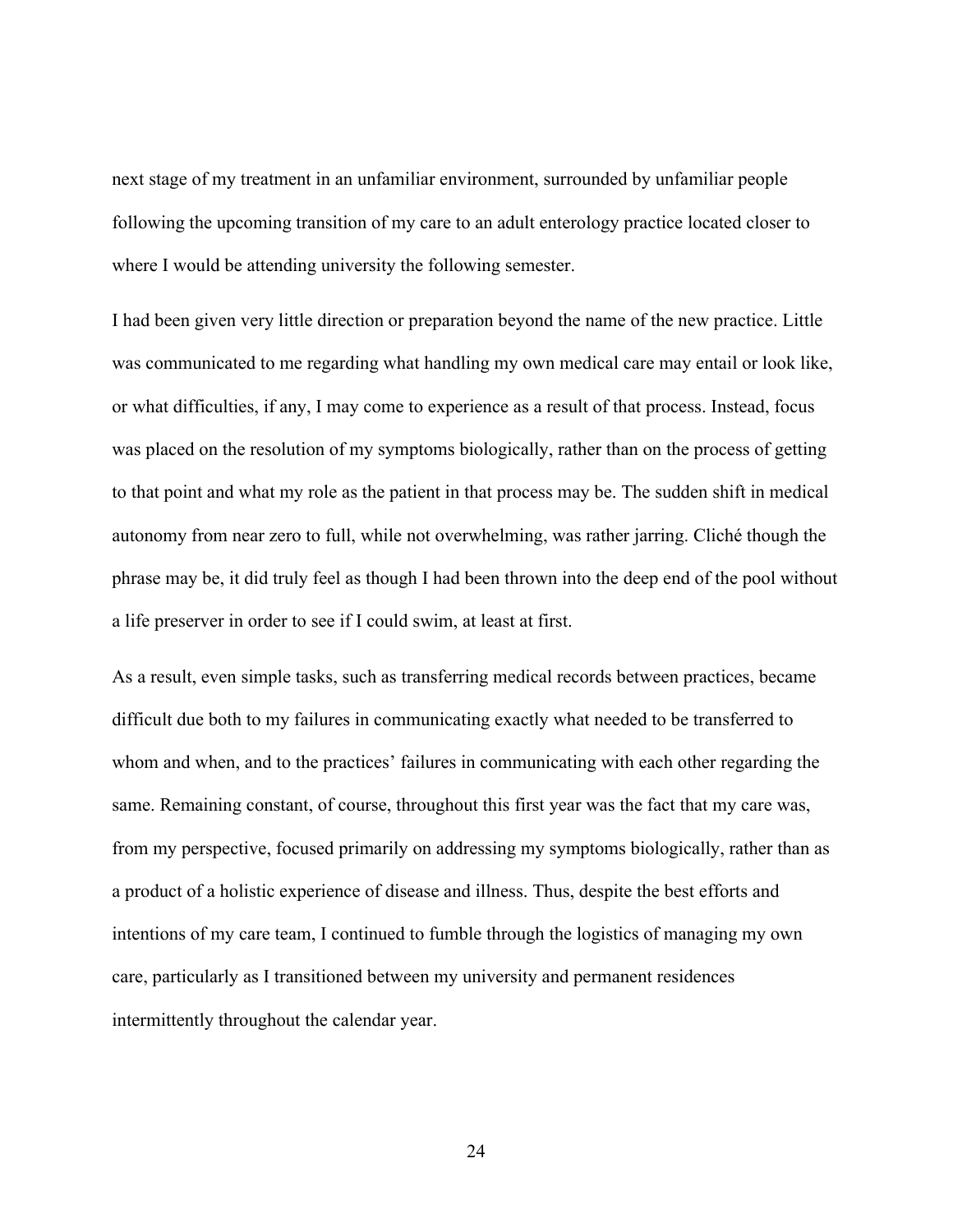Obstacles to a smooth transition of my care persisted as I moved on from the unsuccessful treatment regimen I referenced previously during the spring and summer following the completion of my freshman year. Opting to pursue a more aggressive, infusion-based treatment, my symptoms failed to improve initially, prompting me to obtain a prescription for a doubling of the dosage. In the case of this particular treatment, this entailed doubling the frequency of the infusions rather than increasing the physical volume of the immunosuppressant administered each time.

Here, another variable was introduced in the form of a requirement for a prior authorization from my insurance carrier. I was once again left feeling helpless, unprepared to handle the intricacies of acting as the intermediary between the liaisons acting on behalf of my mother's employer, the carrier, and both gastroenterology practices as I navigated through the various levels of appeal in order to obtain the authorization. After some weeks of dispute and delays due to failures in communication by all involved parties, I received the authorization. However, much to my dismay, for reasons I still fail to understand, I was forced to re-enter the appeals process upon returning to university the following autumn, reintroducing many of the same delays that I had encountered a mere few weeks prior. All told, several months had elapsed between my being prescribed the doubled dosage and my being able to ultimately receive it, with my symptoms worsening gradually throughout.

Ultimately, my condition turned a corner following the doubling of that dosage and, as the years have passed, I have grown more comfortable in managing my own care. As the barriers I faced to a successful transition fade into the distance, I have tried to reconcile my own experience with those of others in an attempt to understand how common or uncommon my own trials were, and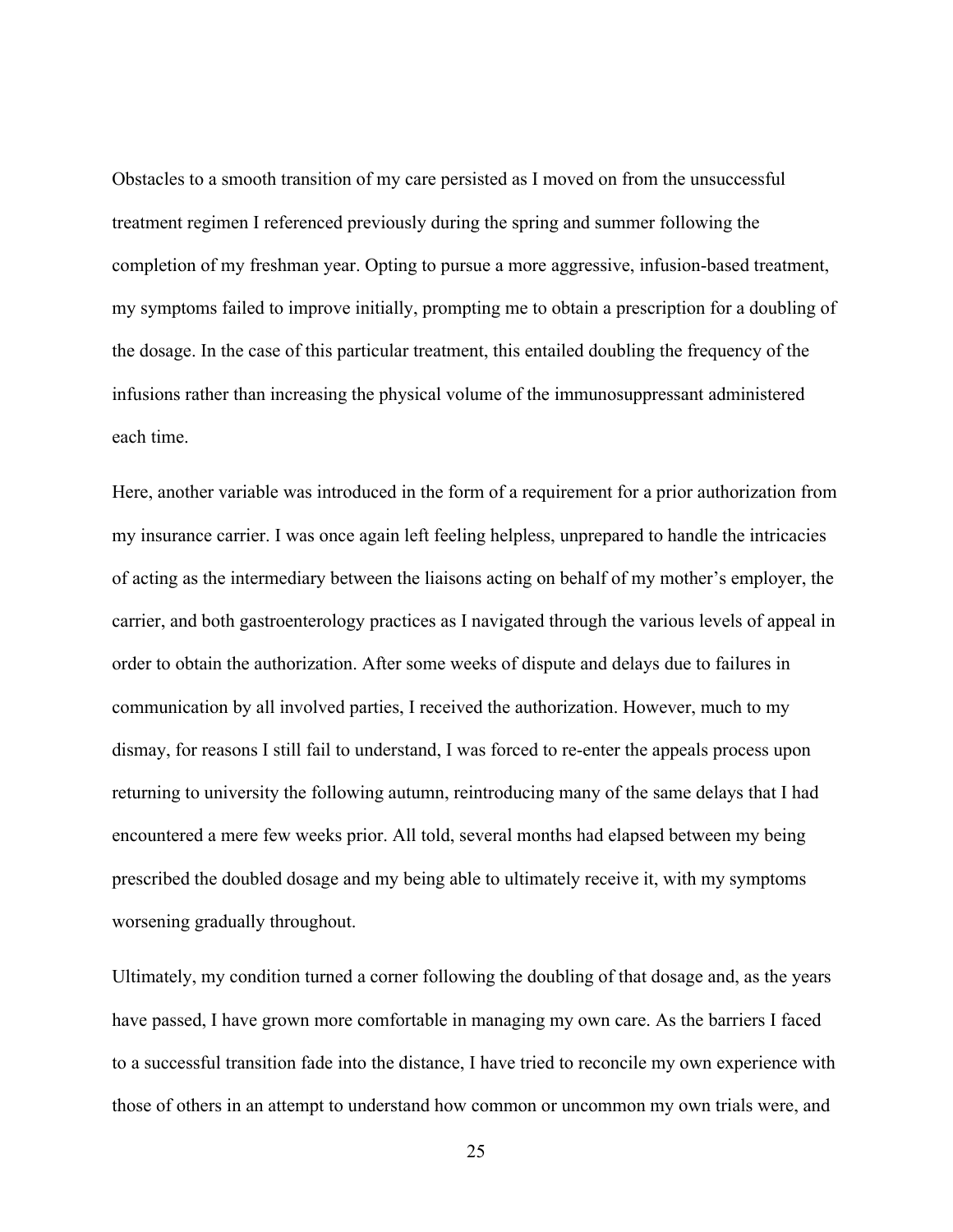how exactly they may be explained. It is not my impression that the obstacles I faced throughout my transition were due to the actions of any one individual or individual party, but rather that they were the products of the system in which the transition took place. Specifically, I feel that a clear line can be traced from the healthcare system in which the paradigm of treatment values addressing the biology of illness over the experience of it, and where the preparation for and administration of care is taken as separate from, and in many cases secondary to, the results of care, and the outcomes described herein.

My impressions are supported by data collected from the literature I have read regarding transitional care, particularly for patients in similar positions to mine, since embarking on my journey of research in this area during my sophomore year of college. Although I do not doubt that my experience as a patient has had a great deal of influence on my path as a researcher, and though my path as a patient is not yet completed, I nevertheless feel confident that my unique experience provides in itself a valuable contribution to the ongoing research in the field. By intertwining my roles as both the message and the messenger of this particular line of research, I aim both to contribute to the understanding of the role that communication deficits may have in medical error regarding transitional care, but also to inform how that understanding may be shaped by those that come after me. While much work remains to be done in fully understanding the roots of the many deficits faced by patients experiencing transitional care, I hope that this work marks a shift in the way that that work is performed and, more broadly, in the way that medicine is practiced, towards a more open-minded and patient-centered paradigm.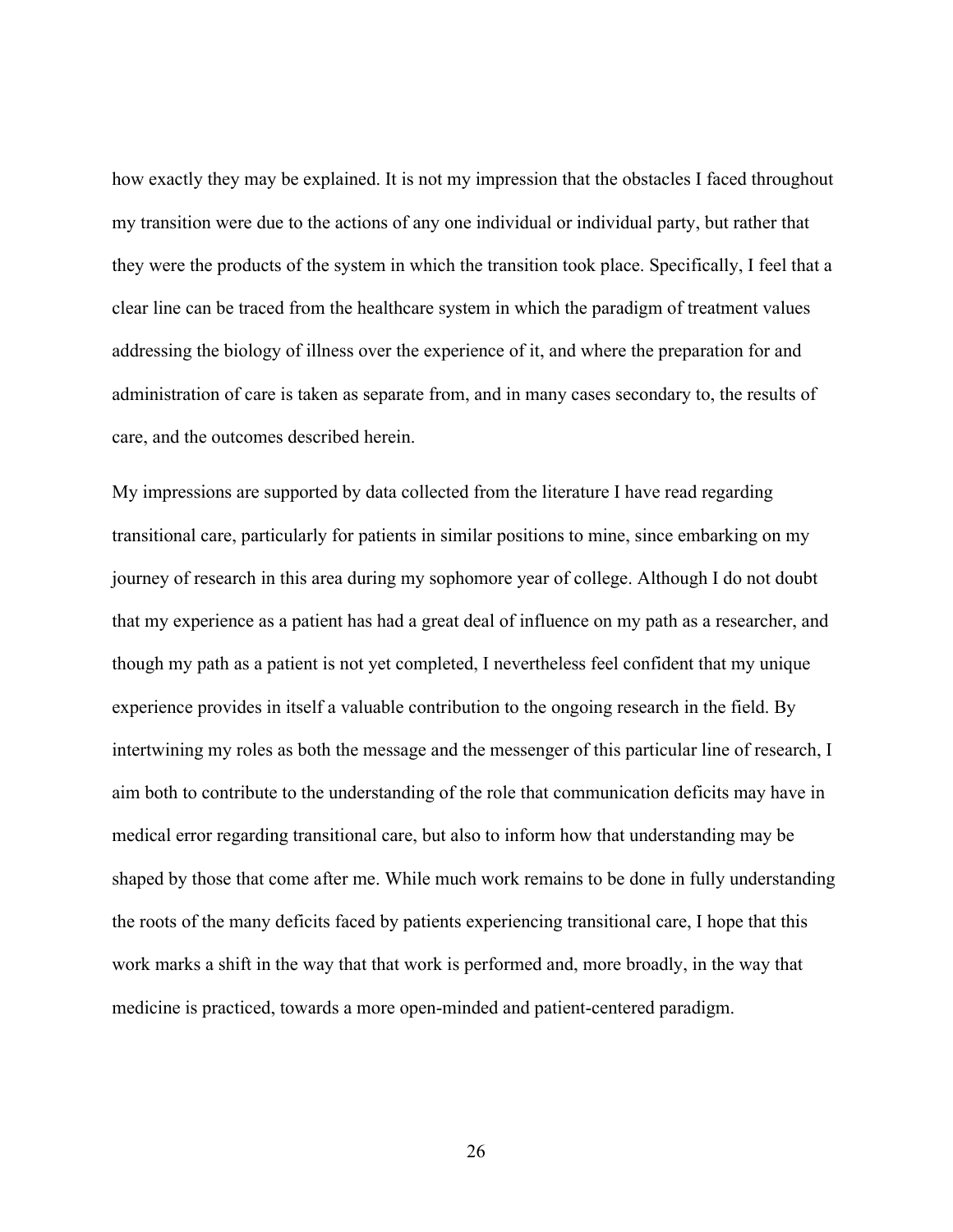#### On Barriers

#### *Considerations by Stakeholder Perspective*

<span id="page-32-1"></span><span id="page-32-0"></span>We turn now to an analysis of the barriers facing adolescent patients with chronic conditions as they experience transitional care, categorized first by the perspective of the stakeholder in the transition. This discussion is pertinent, as these barriers lead to significant impacts on both a patient's continuity of care, as well as on long-term health outcomes (White and Cooley, 2018). Kumagai et. al notes that physicians identify at least four main, distinct barriers to an optimal transition. Two among these—patients' having a stunted emotional or cognitive development at the time of transfer and patients' having other conditions and therefore other providers with which to coordinate care—represent uncontrollable deficits specific to the patient. The other two, meanwhile—having poor coordination with other providers, including pediatric providers, and being provided with inadequate health histories—are more or less controllable deficits that are specific to other healthcare providers (2019).

Other authors have identified different concerns from the patient's point of view. For example, White and Cooley point to a range of factors adversely affecting a patient's transition, including

1. lack of insurance

2. lack of accessible adult physicians,

3. low income, poor psychosocial functioning

4. unstable living conditions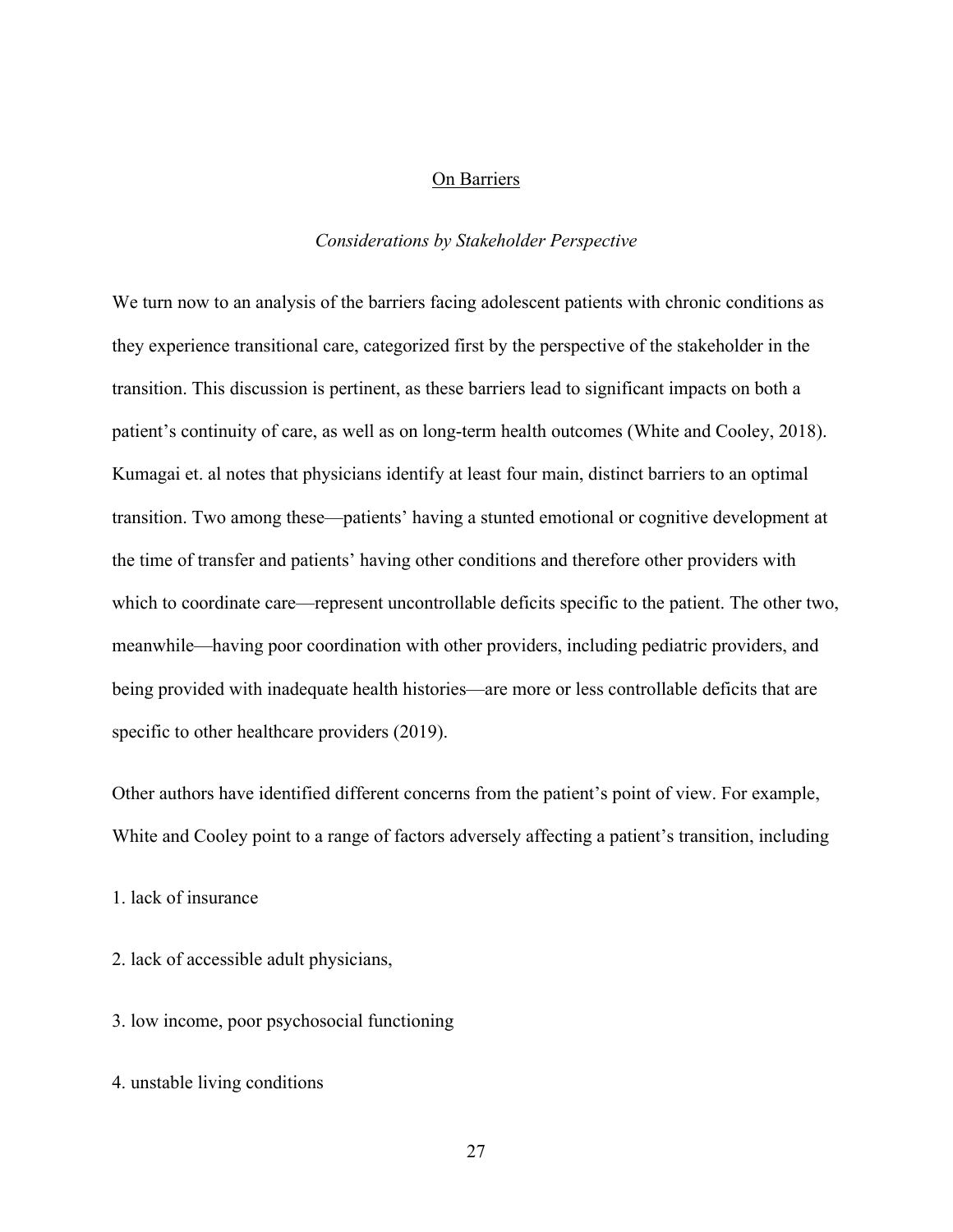5. lack of sufficient education for parents and/or the patient (2018).

Another group identifies six themes present in various barriers to optimal transfer. First among these is a disrupted sense of belonging, as adolescent patients are not only more comfortable seeing a physician with whom they have an established rapport, but they also tend to experience a connectedness with other patients visiting the same practice, as the other patients represent peer models with whom they can bond over a shared experience. Another, somewhat related identified theme is that of a lack of preparedness for a sudden change. Of course, this only becomes relevant in cases where the transfer is somewhat sudden, as in the result of a move. Nonetheless, preparation to assume responsibility for medical care, as well as communication and familiarity with the adult care team are both key to establishing the level of comfort and security needed to avoid disruptions to transitional care presented by this theme. Yet another similar theme is identified as "abandonment and fear of the unknown," which manifests not only through a lack of preparedness to assume responsibility for transferring needed medical information to the new care team, but also through the shock resulting from encountering visibly disabled adults in the medical practice. A logical corollary to the second noted theme is found in the next theme, given as "anonymous and dismissed in adult care." These concerns primarily derive from the emotionally detached nature of adult care relative to pediatric care. Lastly, the authors give the two related themes of developing autonomy and tensions over the role of the parent or guardian as posing obstacles to an optimal transition (Kelly et. al, 2020). Adolescent patients may also be inhibited from successfully transitioning to adult care by other inhibitions resulting from their specific conditions (Betz, 1998).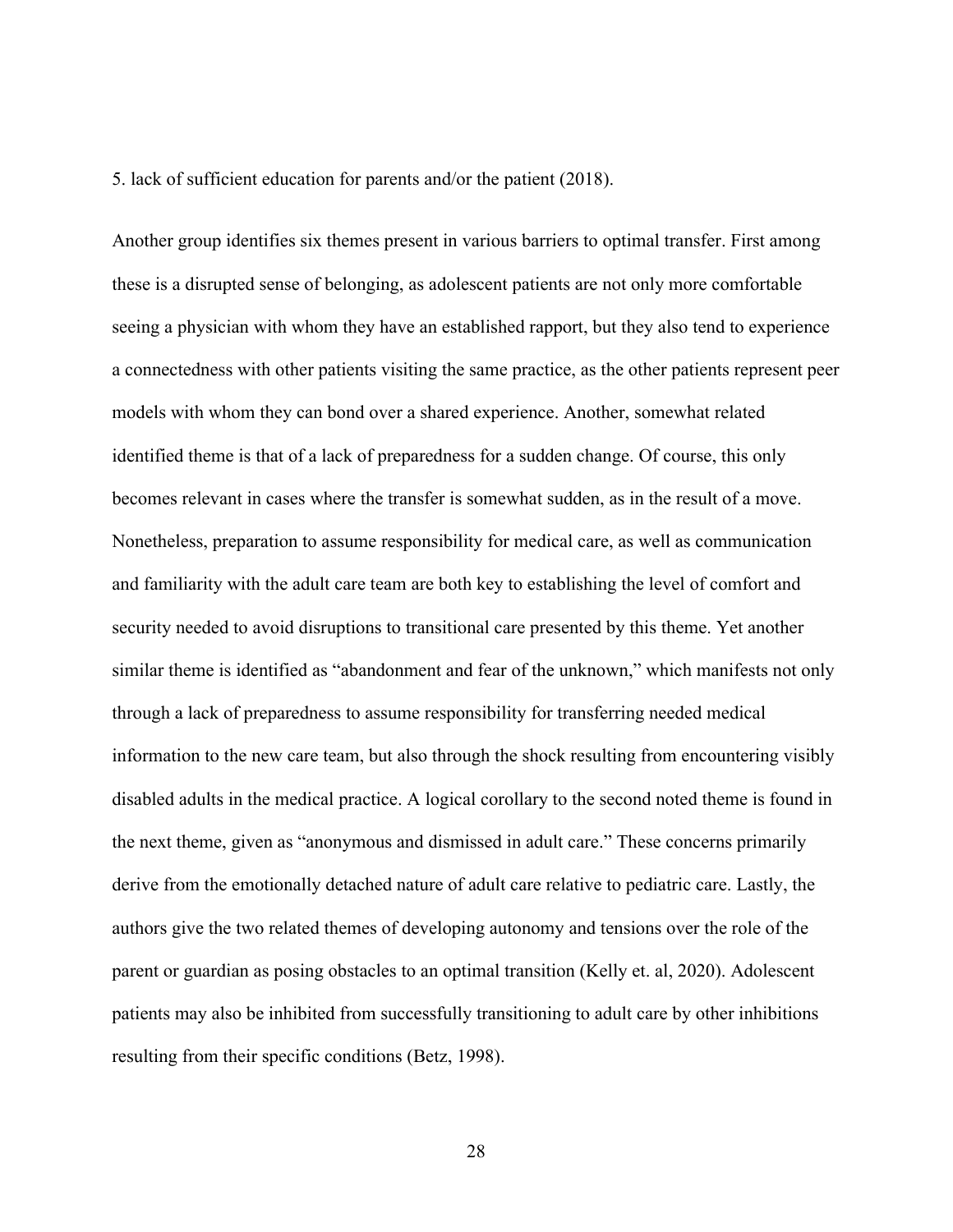Finally, there are considerations regarding the concerns of parents and other caretakers involved in the transition of their adolescent child between pediatric or adolescent and adult care. Specifically, some parents fear feeling "out of the loop" regarding their children's healthcare amidst the overall loss of control that transitioning to adult care typically represents (Singh et. al, 2010). Guardians have also expressed weariness over both the perceived additional threat leveled at their children due to their conditions after a transfer and the stigmatization of their conditions in greater society (Shaw et. al, 2020). Overall, these and other concerns are essentially reducible to fears of a loss of control. While this loss of control is in many cases unavoidable and/or net beneficial as it relates to the health of the patient and the success of the transition, the negative impacts of it, as will be explored shortly, are still both relevant and likely addressable.

From these reports, some major themes become apparent. First and foremost is a lack of preparedness. Although some degree of unpreparedness is to be expected given the often-sudden nature of a healthcare transition, reports of overall unpreparedness, as well as of feeling out of place, a disrupted sense of belonging, and feelings of abandonment and anonymity as Kelly et al. point to (2020) are all indicative of, among other things, inadequate outlining and communication of patient expectations prior to a transition. Moreover, communication, or the lack thereof, appears as an intrinsic barrier not only as given by Kumagai et al. as it relates to communication between physicians (2019), but also insofar as communication between physicians and caretakers and between physicians and patients is partially responsible for the barriers that appear in those areas, as well. Finally, the theme of the moralized youth re-emerges, as overprotection of these adolescent patients has borne out a decline in adolescent autonomy that manifests in these examples, demonstrated perhaps most poignantly by Singh et al. and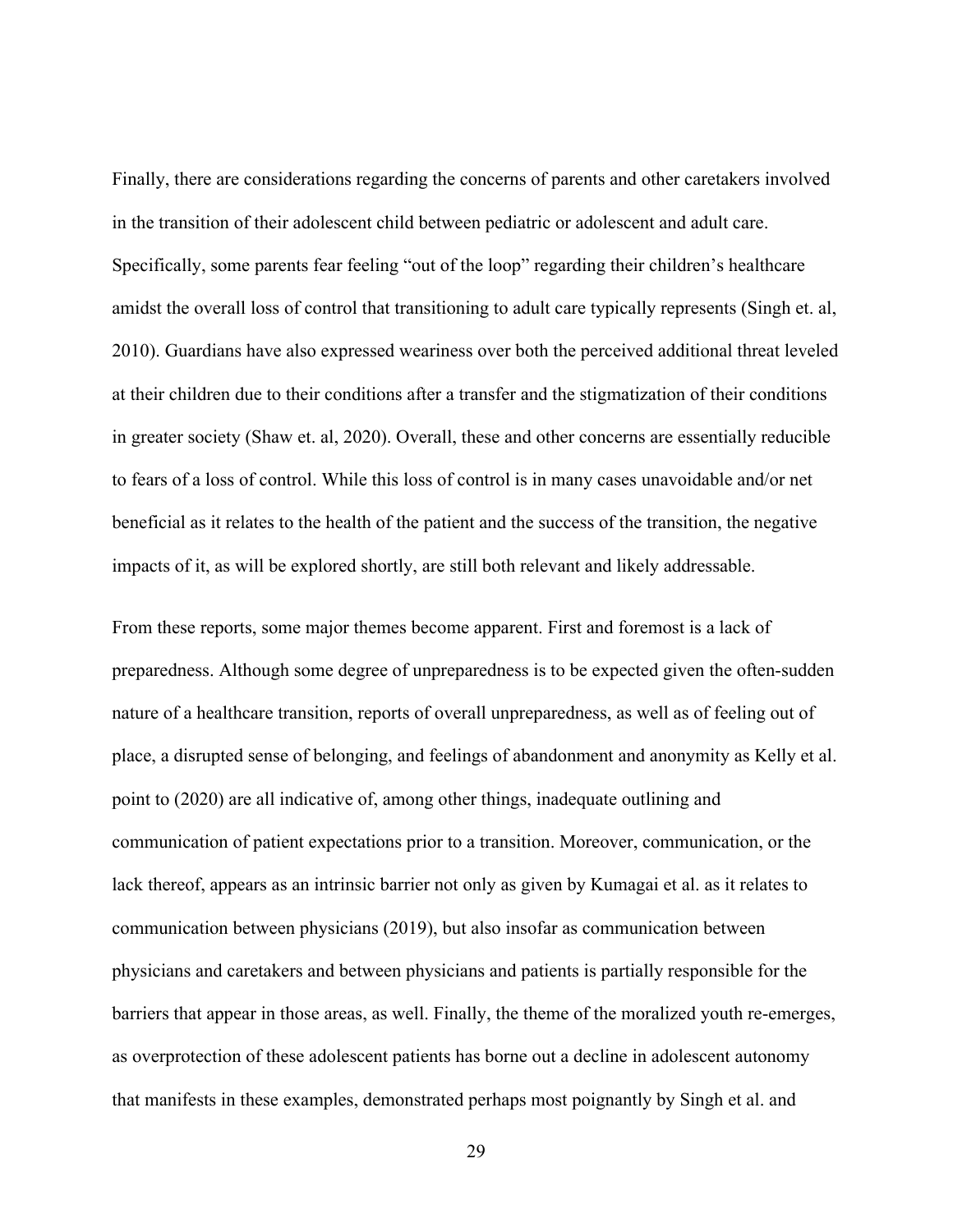<span id="page-35-0"></span>Shaw et al.'s analyses of caretakers' concerns surrounding the transition, but also in the other analyses, too (2010; 2020).

#### *Considerations by Patient Subpopulation*

One basic classification of patients can be drawn using patients whose conditions result in cognitive developmental delays, thereby mandating that further assistance be given for the patient to be able to act as a responsible moral agent in his or her own healthcare. Another can be drawn using patients whose conditions result in physical disabilities that represent obstacles to a successful transition that extend beyond healthcare and into accessibility concerns for housing and education (Betz, 1998). There is then, of course, a group comprised of patients with single or multiple conditions that land them in both categories.

Patients with physical disabilities are more prone to barriers outside of a healthcare setting, particularly access to suitable housing and education facilities, though the latter is also somewhat true of patients with cognitive delays. Meanwhile, patients with cognitive delays are far more susceptible to barriers associated with the development and assessment of autonomy in medical decision-making, as well as overall preparedness for the suddenness of a transition. These concerns are exacerbated in patients falling into both categories.

Additionally, patients from ethnic and/or racial minorities, in addition to having a higher risk of experiencing amplified variants of these same barriers as a result of experiencing higher rates of poverty, unemployment, and incarceration, also face the prospect of diminished health outcomes following a transition. For example, increased rates of acculturative stress are associated with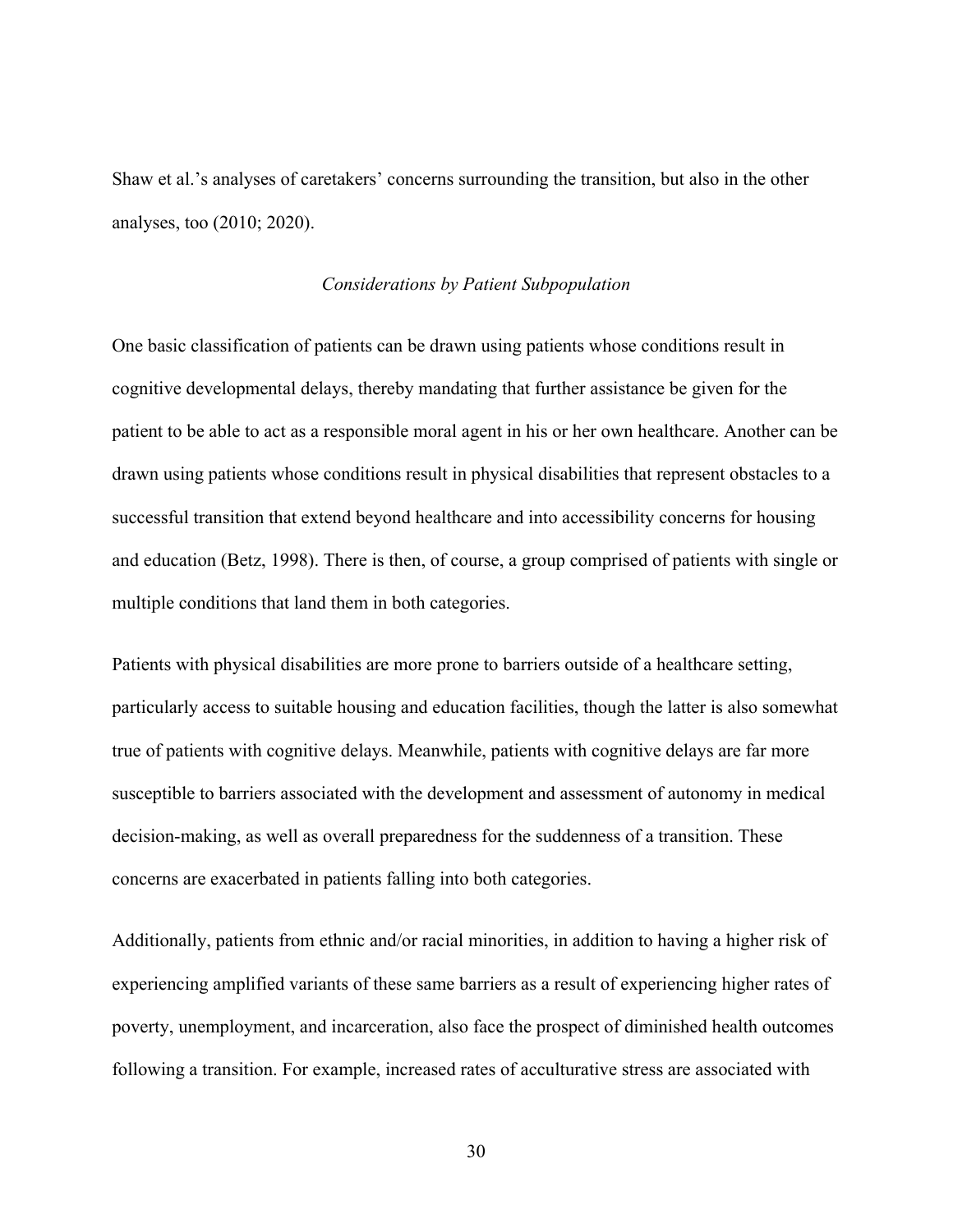higher risks of substance abuse disorders and mental health disorders, while discrimination is associated with an array of effects that includes interference with sleep patterns, increased risk of experiencing symptoms of mental health disorders such as depression, and overall decreases in health and wellbeing (Rivas-Drake and Livas Stein, 2017). Furthermore, women are more likely to suffer from poor social support and to experience lower levels of comfort absent care from a provider of the same sex. (Lindsay et al., 2016).

Altogether, then, it can be seen that a wide array of barriers leading to adverse consequences for those experiencing them are associated with current practices in transitional care. Core stakeholder groups, and certain subpopulations within the patient group, show different, but significantly intertwined risks to certain classes of barriers. While solutions to some barriers, such as discrimination and complexities associated with health insurance specifically in the US lie outside the scope of this thesis, many of these barriers, in part or in whole, owe their origins to a decline in autonomy afforded to adolescent autonomy rooted in a societal view of adolescents as non-moral agents. As such, addressing this view within the context of healthcare offers a potent remedy to some of the barriers encountered herein.

#### On Facilitators

<span id="page-36-0"></span>In many ways, facilitators to transitional care are the inverse of barriers. For example, adequate preparation serves as a facilitator for a successful transition (Singh et al., 2010), as does effective communication between providers and caretakers and between physicians and patients (Kumagai et al., 2020), as well as between physicians and other physicians (Kumagai et al., 2019). Additionally, transitional care can also be aided by the involvement of specialized healthcare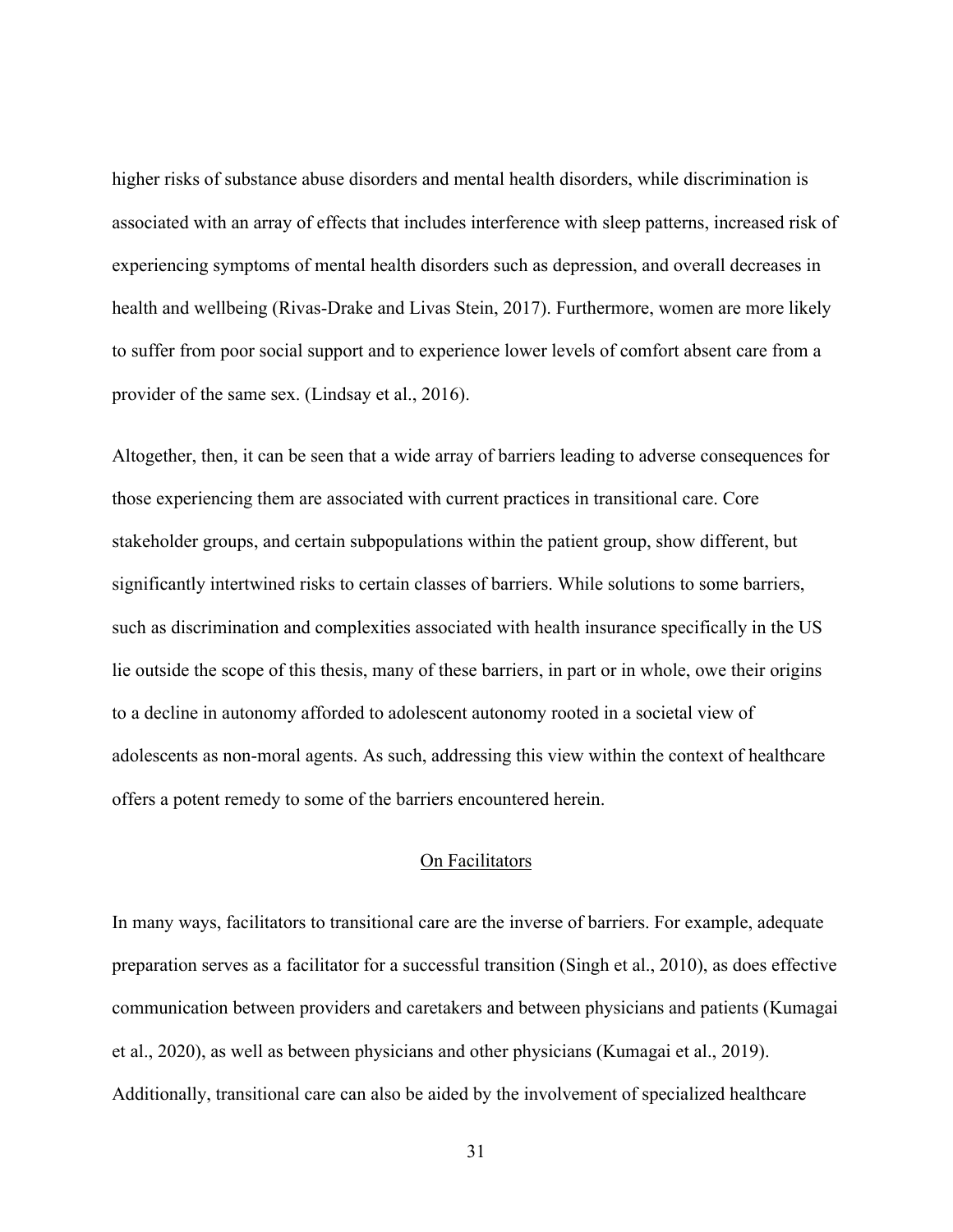professionals throughout the process. These specialists can range from any level of medical expertise, including nurses and social workers, and can act on behalf of either healthcare provider involved in the transition, or independently from both (Betz, 1998; Kumagai et al., 2020). Broadly speaking, multiple studies have found that an emphasis on patient-centeredness and shared decision making between the patient, physician, and guardian is key in not only developing the patients' faculties to autonomously make competent medical decisions, but also in implementing those decisions to facilitate a successful transition (Loos et al., 2018; Sharma et. al, 2014; Shapiro et al., 2019). These facilitators hold true across all designated patient subpopulations and between all stakeholders in the transition.

Additionally, facilitators related to cultural identity are present for adolescents in ethnic and/or racial minority groups. For example, Rivas-Drake and Livas Stein explain that a positive sense of cultural identity is associated with several psychosocial benefits, including decreased rates of depressive symptoms and a decreased risk of substance abuse. They further explain that positive identity has been related to improved immune and endocrine functioning, decreased blood pressure, and lowered stress levels (2017). Furthermore, women express higher satisfaction when receiving care from a provider of the same sex, and are more prone to benefit from strong social support during a transition (Lindsay et al., 2016).

In many ways, these facilitators illustrate a similar overall theme seen through the barriers, in that a lack of autonomy afforded to adolescents with chronic conditions in a healthcare context is traceable to a societal view of adolescents as non-moral agents in need of protection. Furthermore, they show that unique circumstances affect patients from social out-groups. As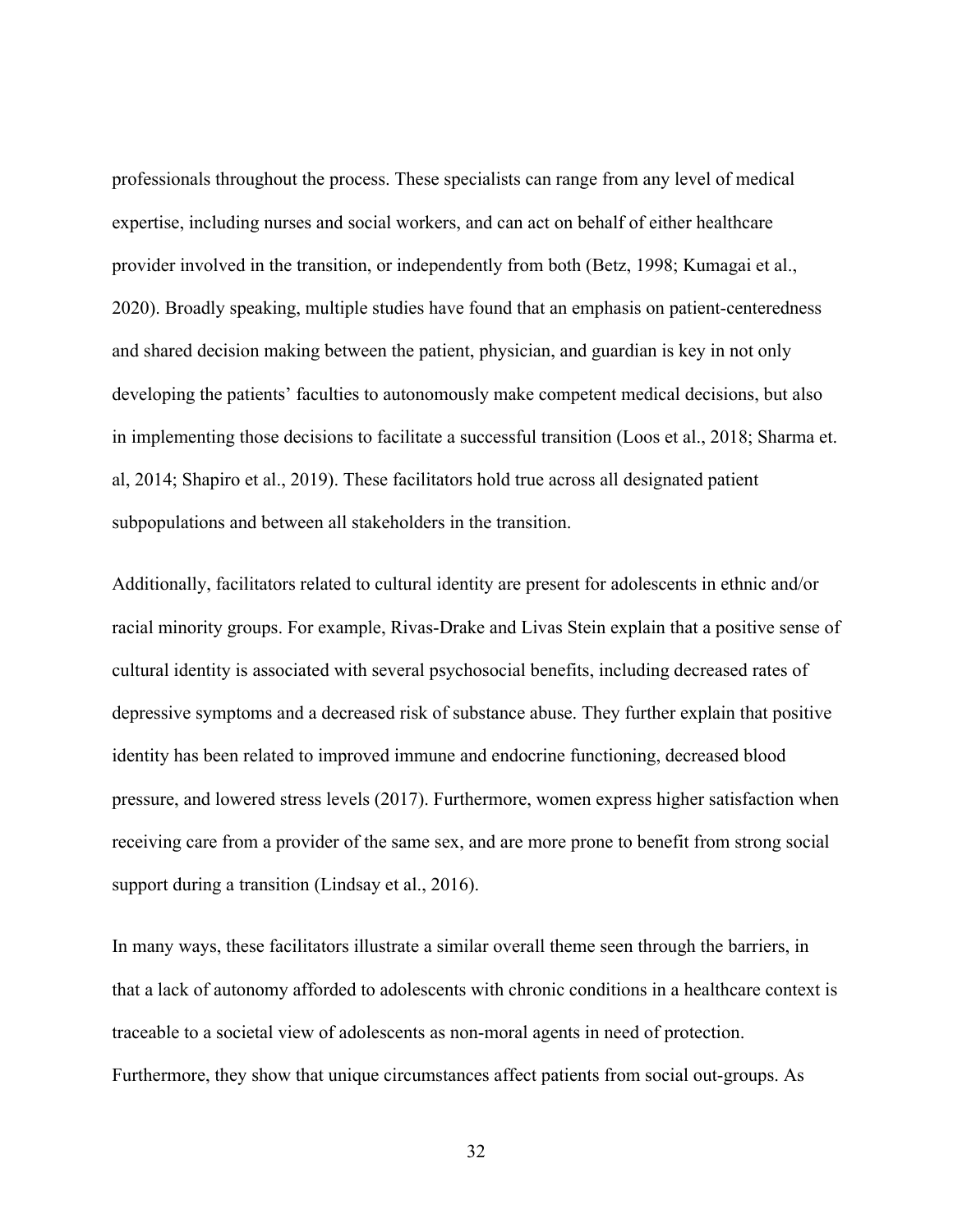such, measures taken within the healthcare context to address this agency deficit can act to facilitate a more successful transition as measured both through health outcomes and through continuation of care.

#### *A Synthesis*

<span id="page-38-0"></span>Thus, captured in this chapter, then, are accounts of barriers and facilitators to adolescent transitional care for patients with chronic conditions. Common themes include preparedness and communication as they interact with the broader social view of adolescents as being non-moral agents. These themes are broadly supported by cases taken from the literature, as well as by my own first-person account in having engaged with transitional care as a patient. In moving forward to address these deficits and improve these facilitators, we will look towards addressing the root causes of declining adolescent agency and work towards further incorporating patient perspectives as a way of improving the knowledge base about the subject.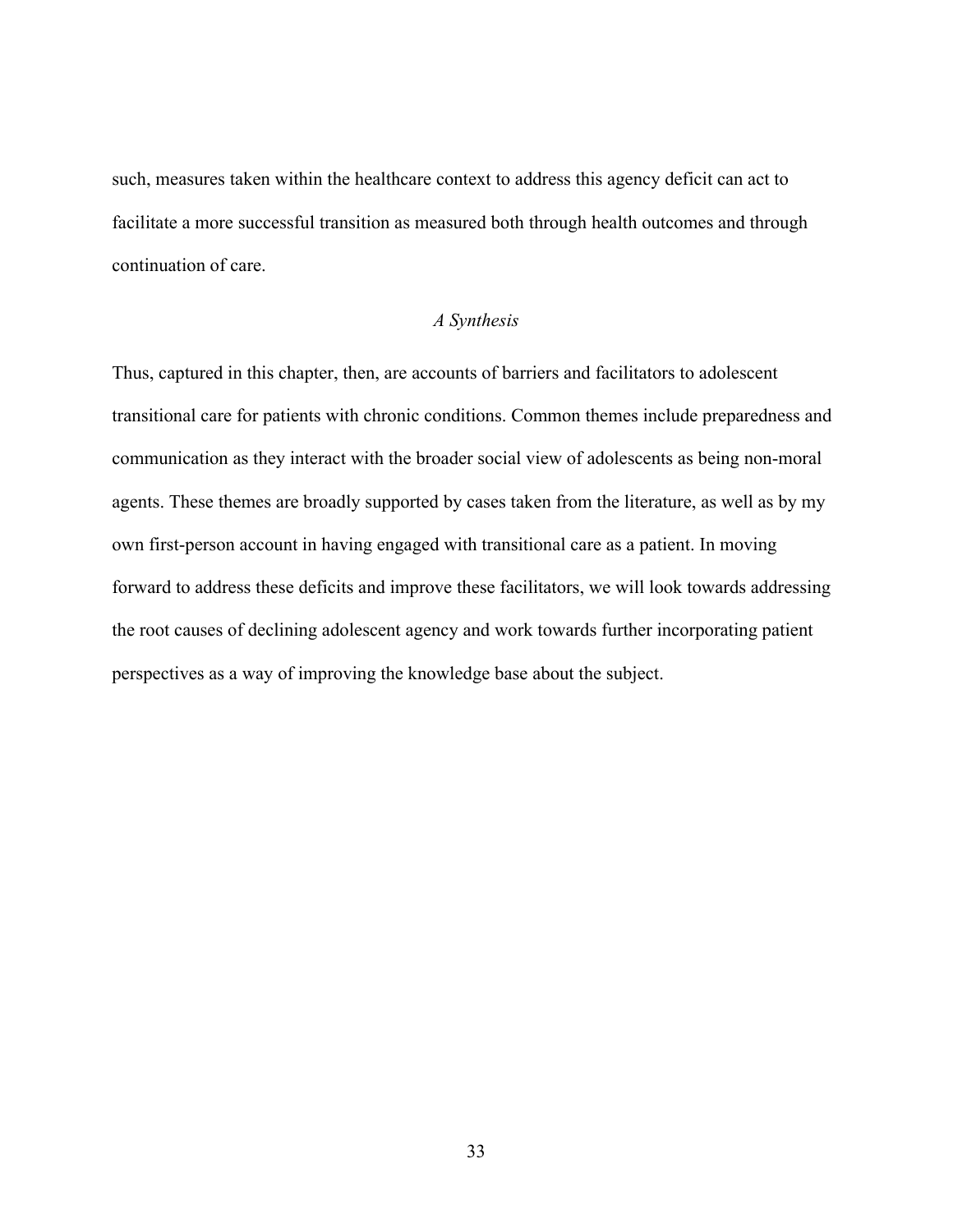## **A PHILOSOPHICAL ANALYSIS**

#### The Road So Far

<span id="page-39-1"></span><span id="page-39-0"></span>So far, we have traced the path of adolescence's development through history, analyzing it in the contexts of healthcare, as well as of society and anthropology. In an attempt to balance respecting the autonomy of adolescent patients with chronic conditions with the maximization of beneficence measured through positive health outcomes, the healthcare community has failed in many cases to best uphold either principle. The adolescent, over the course of its development, has steadily become increasingly moralized, and has gradually lost some moral agency as a consequence. Though there may be benefits to this loss, its applications in the sphere of healthcare have resulted in a decline in patient autonomy, which has manifested in communication and preparedness deficits. Both of these deficits extend beyond interactions between the adolescent and physicians directly, or between the adolescent and the healthcare apparatus at large, and into interactions between physicians and caretakers and between physicians and other physicians. Furthermore, while adolescence has developed over time to become a fluid period, marked by dynamic entry and exit points centered around life events, the healthcare and legal systems have generally failed to account for this development, resorting instead to age and biology-based benchmarks that, while useful, serve ultimately to inhibit potential efforts to develop adolescent autonomy.

Relatedly, the many barriers and facilitators to a successful transition have been examined. Some, such as those related to the insurance apparatus or those introduced by the patient's condition or conditions, are not wholly addressable from within the healthcare system. However,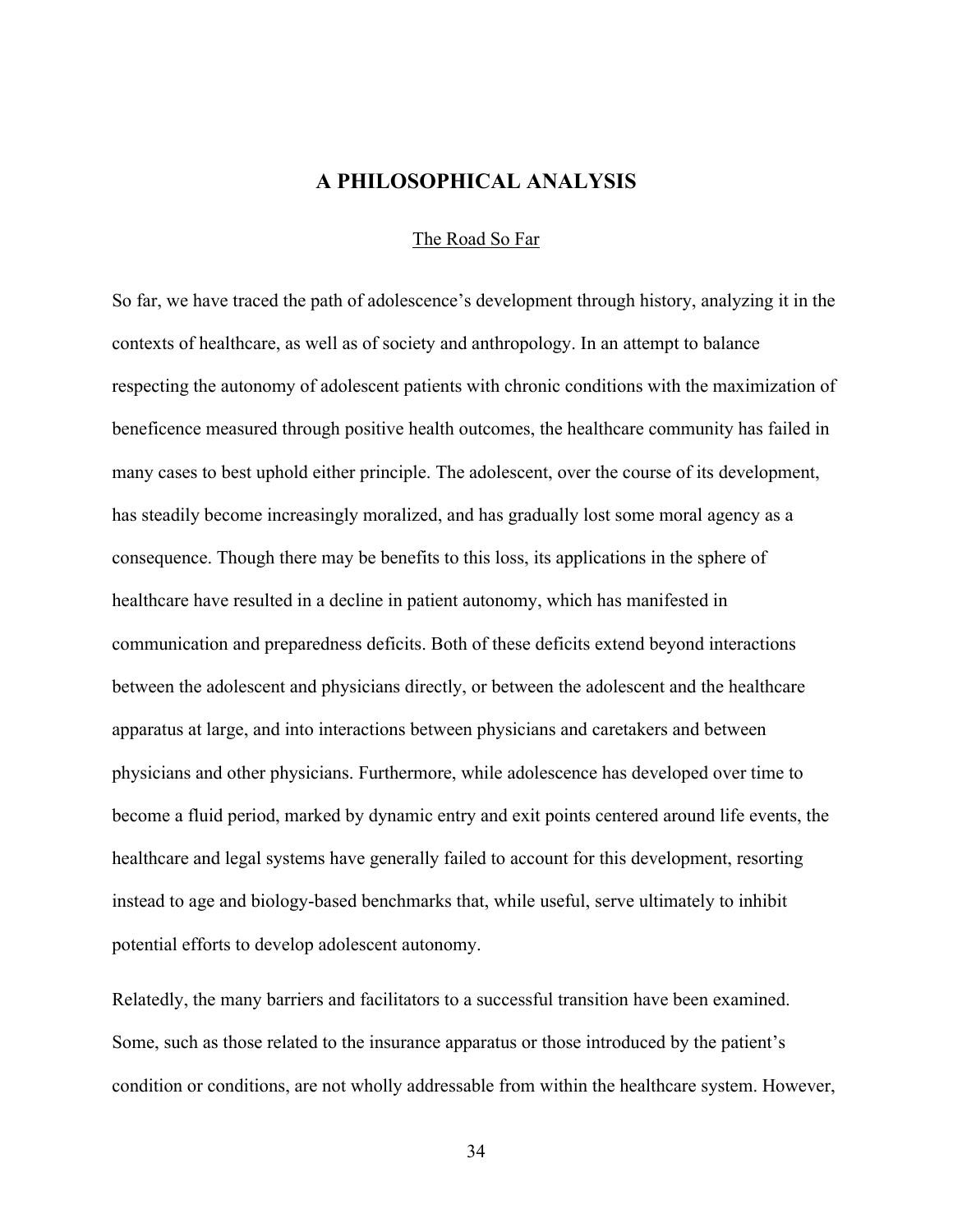many, such as those related to patient communication and preparedness, as well as some extent of the exacerbations experienced by patients from ethnic and/or racial minorities, owe their origins to the way in which adolescence in general, and adolescent autonomy specifically, is expressed and regarded within a healthcare setting. Despite irrefutable benefits to the patient of maintaining limits on adolescent patient autonomy, particularly given the inhibitory nature of some patients' conditions on autonomy and decision-making, to develop solutions to the barriers of transitional care in line with its facilitators requires keeping a framework wherein the development of patient autonomy is prioritized in mind.

#### The Way Forward

<span id="page-40-0"></span>Keeping in mind this construct, as well as an overarching goal of maximizing patient wellness while maintaining respect for Beauchamp and Childress' key principles of justice, beneficence, non-maleficence, and especially respect for autonomy (2001), a series of recommendations for improvements to guidelines that targets the specific areas of need identified in this thesis is in order. Current guidelines, such as the Six Core Elements framework offered by White and Cooley, do offer for aspects such as discussing transition policy, and planning for, tracking the progress of, assessing readiness for, and confirming the completion of the transition process, all of which occur at defined age range benchmarks (2018). However, the scope of these guidelines is likely too narrow. For example, the development of adolescent medical autonomy is framed here only within the realm of the healthcare transition and is grouped in stages that do not fully reflect the movement through adolescence as a fluid time period.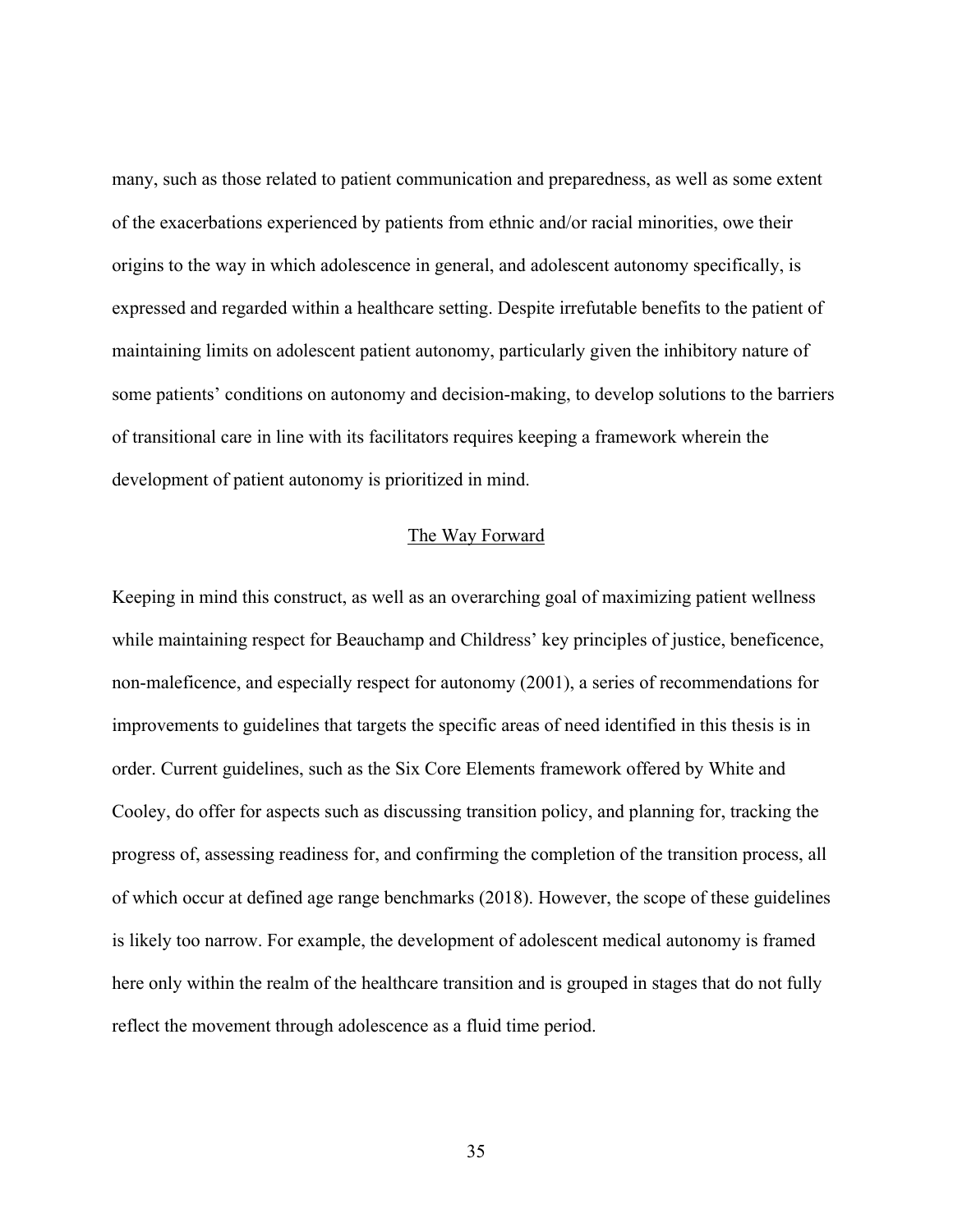As such, the process of discussing and planning for a transition could be aided by a concerted effort to begin the development of an adolescent patient's medical autonomy in line with the patient's entrance to adolescence, as marked by fluid landmarks based on maturity and autonomy as a consequence of significant life events, rather than rigid ones based in age or biology. This latter point would serve to best align the treatment of the adolescent with the experience of adolescence, thereby likely reducing concerns such as feeling out of place or other similar experiences of discomfort. Such an effort would require both further study into how best to encourage the development of autonomy in a medical context, as well as study into the validity of tracking methods like MacCAT-T and TRAQ to determine the adolescent patient's progress. To best implement such practices requires adopting a patient-centered posture, emphasizing the role of shared decision-making and thereby gradually increasing the patient's ability to competently manage his or her own care.

All of these above practices would need to be considered on a case-by-case basis based on the nature of the patient's condition. For example, greater limitations on the development of the patient's autonomy would likely be required in cases in which the patient suffers from a psychosocial disorder that inhibits his or her ability to control impulses or complete thoughtful long-term planning. Additionally, efforts to develop patient autonomy could be aided by widespread adoption of a model utilizing a specialized healthcare professional to assist in the transition, although further study would be needed to determine in what exact form this profession should take and how it would be implemented. Finally, special emphasis on this development of autonomy alongside a strong self-identity could help to maximize transition success for patients from ethnic and/or racial minority groups, who are both generally most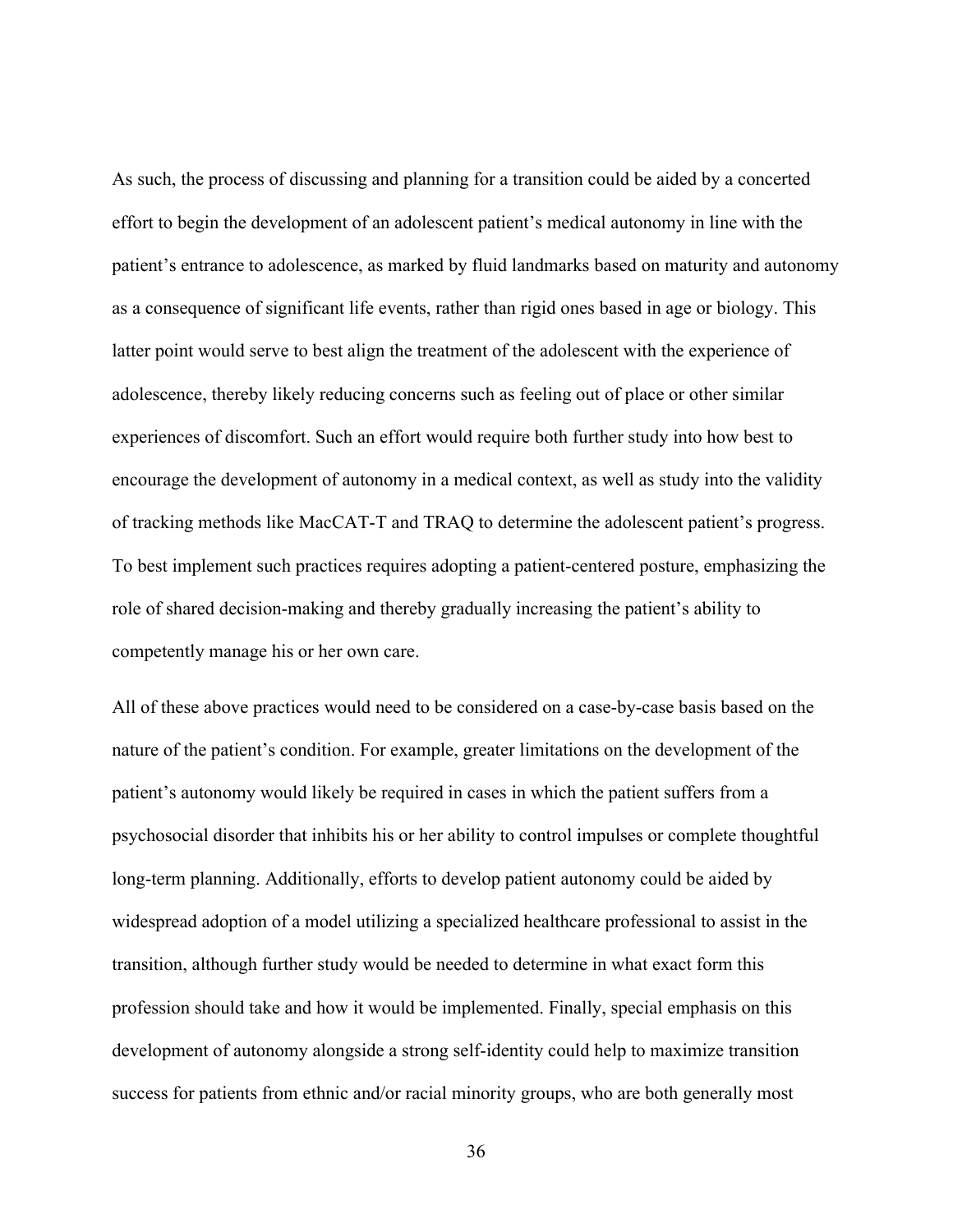prone to experiencing barriers as a result of a transition and are likely to experience the most benefit from such an emphasis. Additionally, special considerations to ensure the development of a strong support network and the availability of female providers for female patients could aid transition success for those patients.

As suggested by the information generated from the autoethnography included herein, future research would also likely benefit from a greater emphasis on the inclusion of patient testimonials. First-person accounts empower patient-researchers to advocate for, and amplify the voices of, those vulnerable patient groups of which they are a subset. Additionally, they serve as a valuable tool insofar as they are uniquely capable of providing an unfiltered, and therefore epistemologically accurate, account of experiences. Given that the role of patient experience is central in the success or failure of a transition, as illustrated by the role of barriers such as feelings of abandonment or unpreparedness play, a more concerted effort to emphasize patient testimonials could help to augment the success of future research in this area and other similar areas.

Altogether, the augmentation of guidelines in these ways and particularly by further adopting the suggested patient-centered posture could help to maximize health benefits to patients undergoing a transition to adult medicine. By aligning the treatment of adolescents with the experience of adolescence, benefits are further maximized, and by incorporating firsthand accounts of those experiences in research, guidelines are able to be more accurately aligned with patient experiences. Finally, by focusing on developing patient autonomy at the outset of adolescence, health outcomes are likely maximized, and that autonomy is most able to be maintained and employed after the transition to adult practice is complete.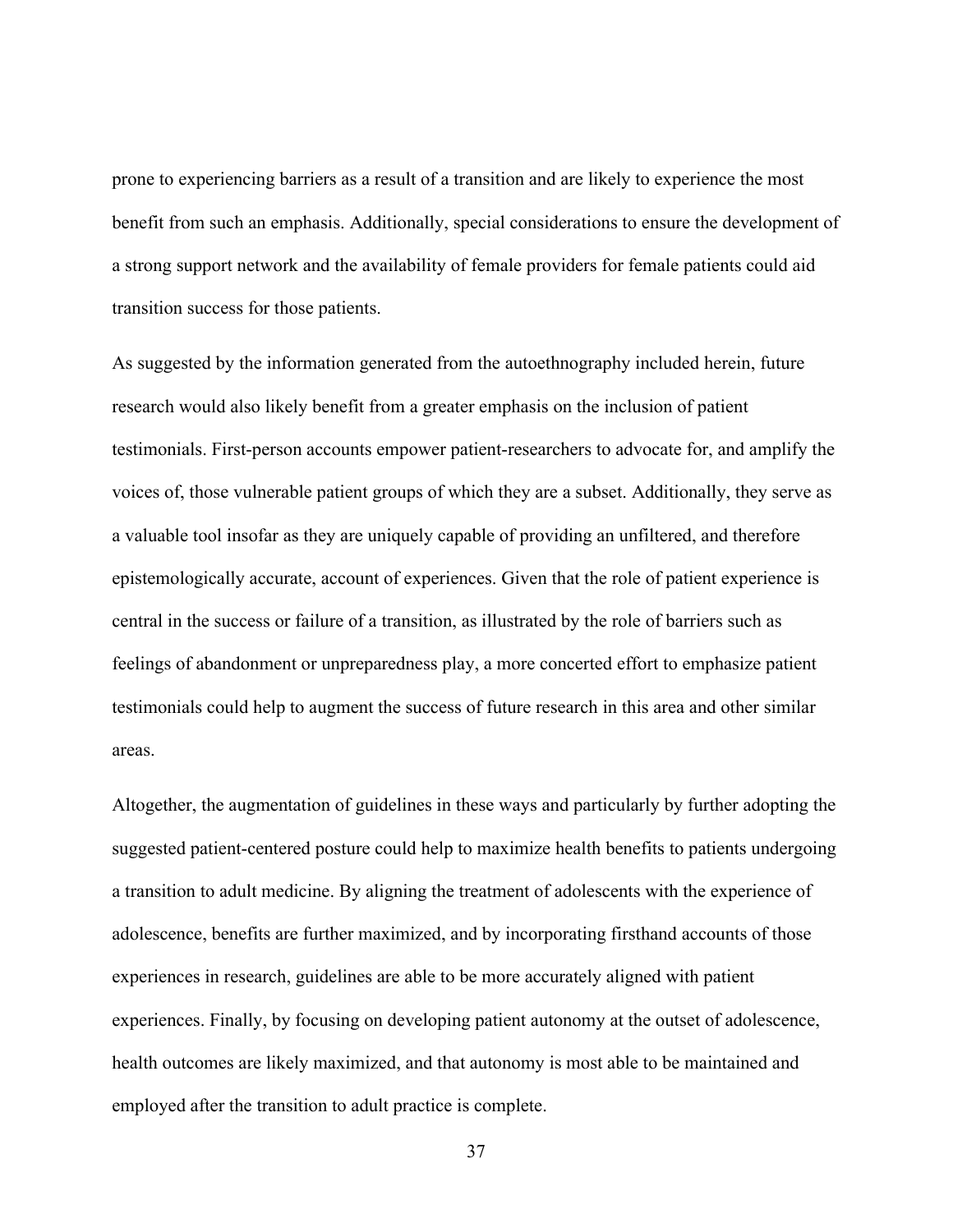## **CONCLUSION**

<span id="page-43-0"></span>This thesis provided opportunities for reflection and contribution to both the structures of adolescent transitional care for patients with chronic conditions and the research areas that concern it. Broad recommendations to contribute for a discussion on new guidelines to improve Western adolescent transitional care for patients with chronic conditions were generated. To do this, a philosophical analysis was conducted following a multidisciplinary dialogue incorporating views of adolescence's development derived from history, medicine, sociology, and anthropology. Generally speaking, patient preparedness and communication were identified as addressable areas in which barriers to transitional care could be overcome and facilitators could be emphasized via a focus on the development and tracking of patient autonomy, with an accompanying posture geared towards patient-centeredness and a view of the adolescent patient as a key piece in the process of shared medical decision-making. Considerations were taken and incorporated for vulnerable patient groups, including those suffering from severe impediments to autonomy as a result of their conditions and those experiencing difficulties stemming from their belonging to a social out-group.

Additionally, an autoethnography was proposed as an innovative testimonial to the power of firsthand patient experience as a type of partnership in medical research that can also be invaluable for the development of a sensitive dialogue on the ethics of adolescent autonomy. This is a pathway for future patient-researchers to participate and continuously contribute to improving research that affects them, as in quality and safety research regarding Learning Health Systems (Institute of Medicine, 2001). As in the autoethnography, this thesis also marks a crucial transformative step in an ongoing journey towards an embracing of firsthand testimony in the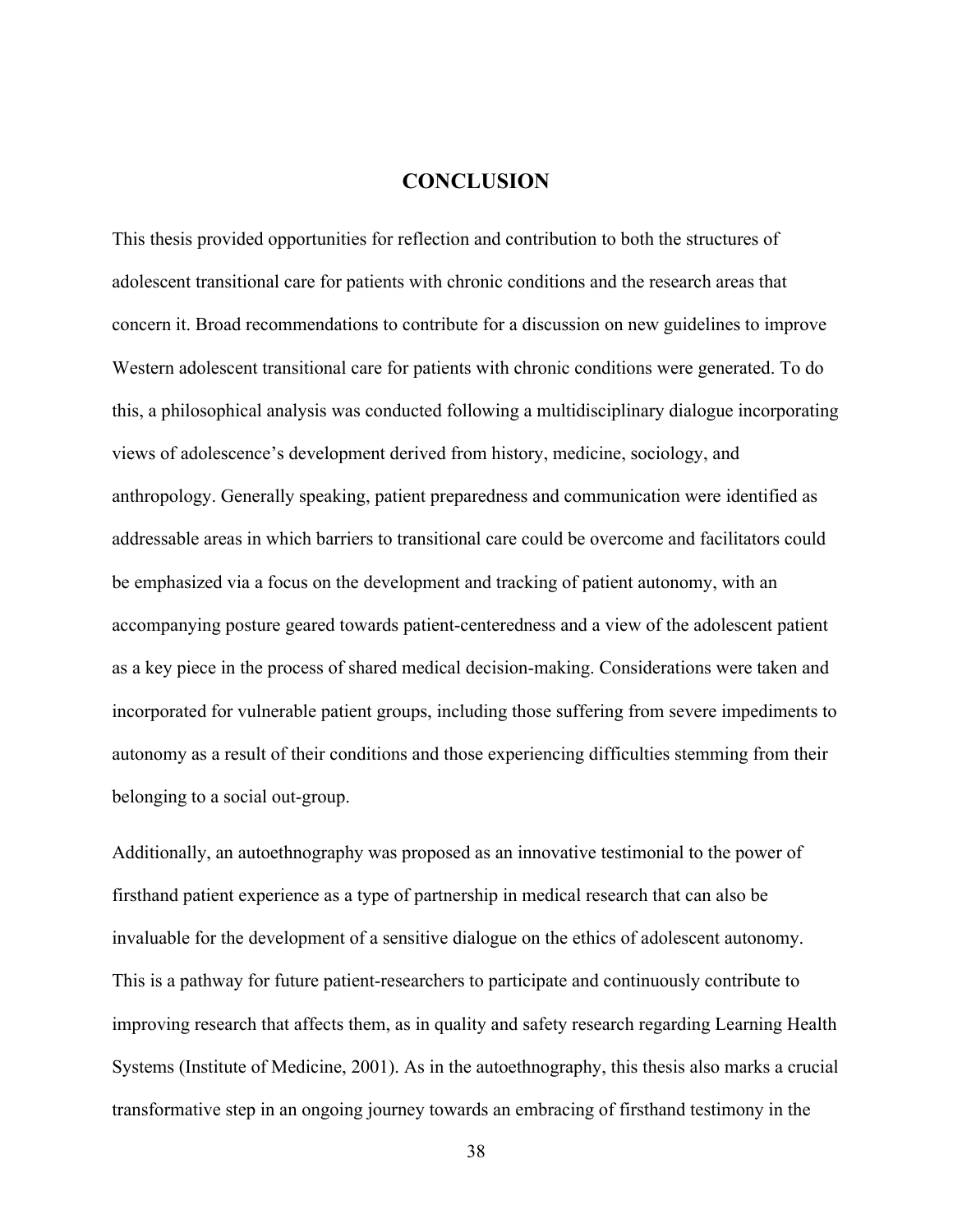research and medical pathway of this author, and hopefully of others who share similar experiences.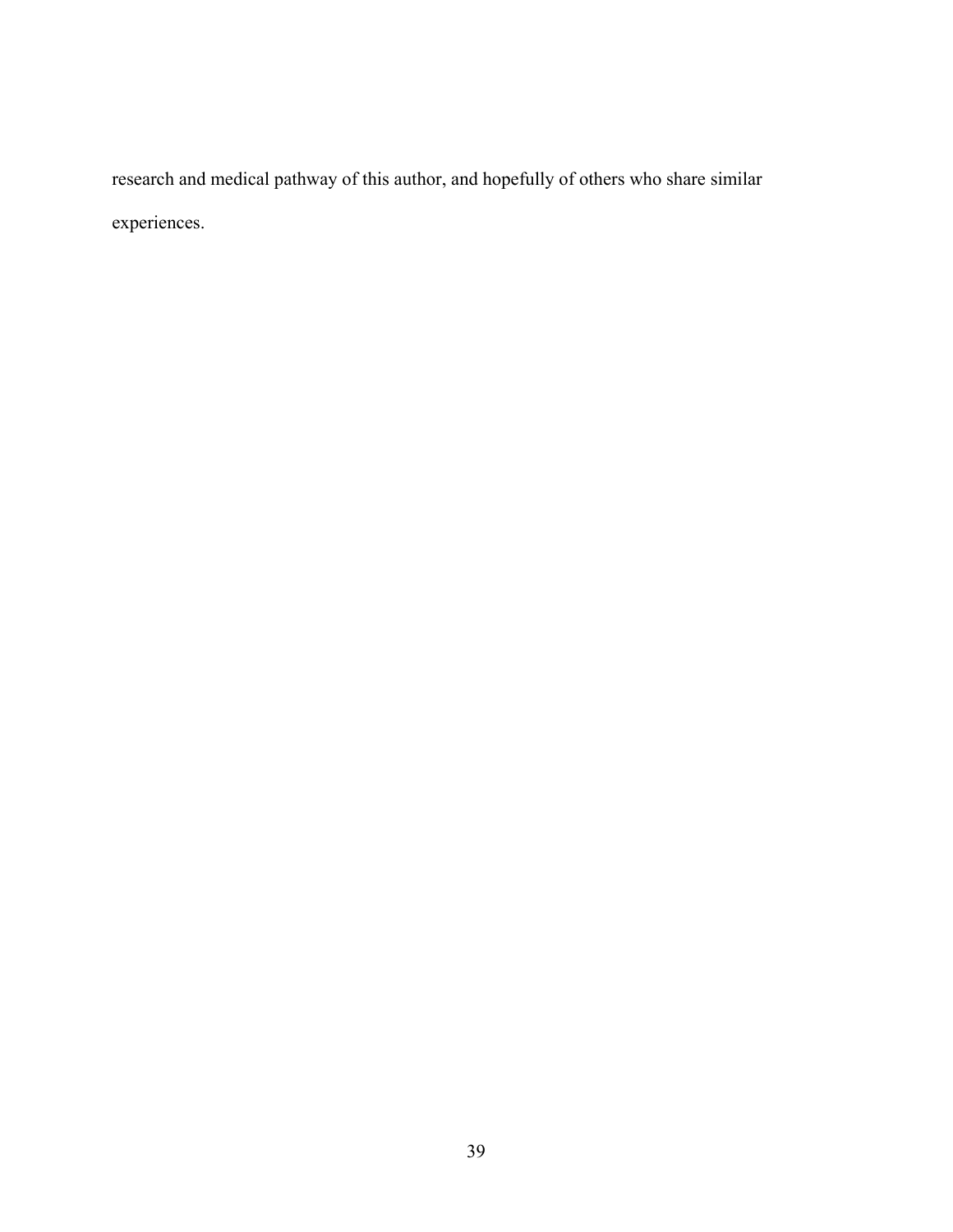### **REFERENCES**

- <span id="page-45-0"></span>Alderman, E., Rieder, J. & Cohen, M. (2003). The History of Adolescent Medicine. *Pediatric Research, 54,* 137–147. https://doi.org/10.1203/01.PDR.0000069697.17980.7C.
- Aries, P. (1962). *Centuries of Childhood: A Social History of Family Life*. (R. Baldrick, Trans.). Random House. (Original work published 1960).
- Beauchamp, T. L., & Childress, J. F. (2001). *Principles of Biomedical Ethics* (5<sup>th</sup> ed.). New York, NY: Oxford University Press.
- Bernell, S., & Howard, S. W. (2016). Use Your Words Carefully: What is a Chronic Disease?. *Frontiers in Public Health, 4*, Article 159. https://doi.org/10.3389/fpubh.2016.00159.
- Betz, C. L. (1998). Facilitating the transition of adolescents with chronic conditions from pediatric to adult health care and community settings. *Issues in Comprehensive Pediatric Nursing, 21*(2), 97-115. https://doi.org/10.1080/014608698265528.
- Brierley, J. & Larcher, V. (2016). Adolescent autonomy revisited: clinicians need clearer guidance. *Journal of Medical Ethics, 42,* 482-485. https://doi.org/10.1136/medethics-2014-102564.
- Campbell, F., Biggs, K., Aldiss, S. K., O'Neill, P. M., Clowes, M., McDonagh J., White, A., & Gibson, F. (2016). Transition of care for adolescents from paediatric services to adult health services. *Cochrane Database of Systematic Reviews, 4,* Article: CD009794. https://10.1002/14651858.CD009794.pub2.
- Collins Dictionary (n.d.). Adolescent. In *Collinsdictionary.com Dictionary*. Retrieved March 17, 2022 from https://www.collinsdictionary.com/us/dictionary/english/adolescent.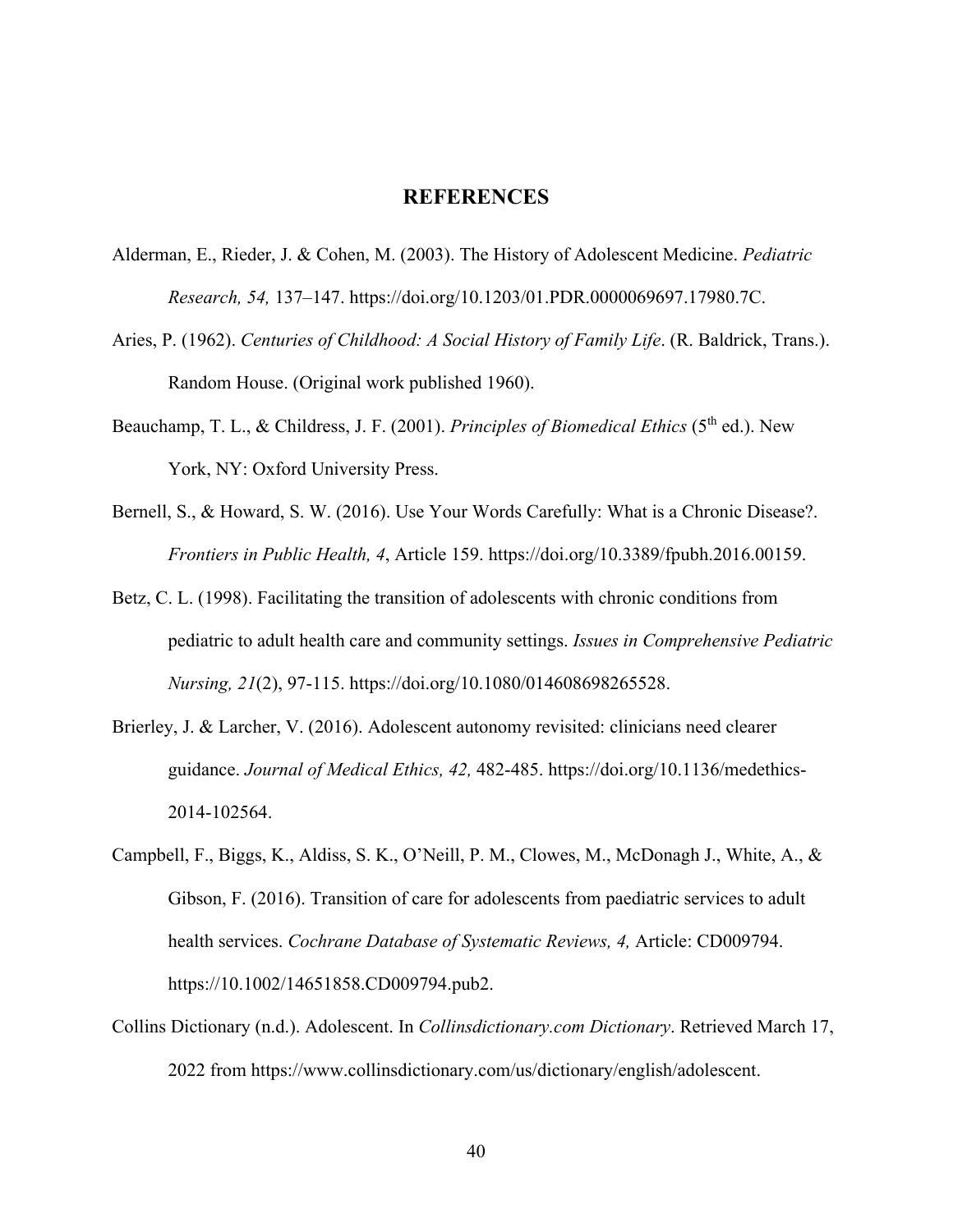- Csikszentmihalyi, M. (2021). Adolescence. In *Encyclopaedia Britannica*. Retrieved April 21, 2021 from https://www.britannica.com/science/adolescence.
- de Hosson, M., De Backer, J., De Wolf, D., De Groote, K., Demulier, L., Mels, S., Vandekerckhove, K., & Goossens, E. (2020). Development of a transition program for adolescents with congenital heart disease. *European Journal of Pediatrics, 179*, 339-348. https://doi.org/10.1007/s00431-019-03515-4.
- Denshire, S. (2014). On auto-ethnography. *Current Sociology Review, 62*(6), 831-850. https://doi.org/10.1177/0011392114533339.
- Duncan, R. E., Hall, A. C., & Knowles, A. (2015). Ethical Dilemmas of Confidentiality With Adolescent Clients: Case Studies From Psychologists. *Ethics & Behavior, 25*(3), 197- 221. https://doi.org/10.1080/10508422.2014.923314.
- Ellis, C., Adams, T. E., & Bochner, A. P. (2011). Autoethnography: An Overview. *Forum: Qualitative Social Research, 12*(1), Article 10. https://doi.org/10.17169/fqs-12.1.1589.
- Encyclopaedia Britannica (1998). Childhood. In *Encyclopaedia Britannica.* Retrieved April 21, 2021 from https://www.britannica.com/science/childhood.
- Hein, I. M., Troost, P. W., Broersma, A., de Vries, M. C., Daams, J. G., Lindauer, R. J. L. (2015). Why is it hard to make progress in assessing children's decision-making competence? *BMC Medical Ethics, 16,* 1-6. https://doi.org/10.1186/1472-6939-16-1.
- Institute of Medicine (2001). *Crossing the Quality Chasm: A New Health System for the 21st Century.* National Academy Press.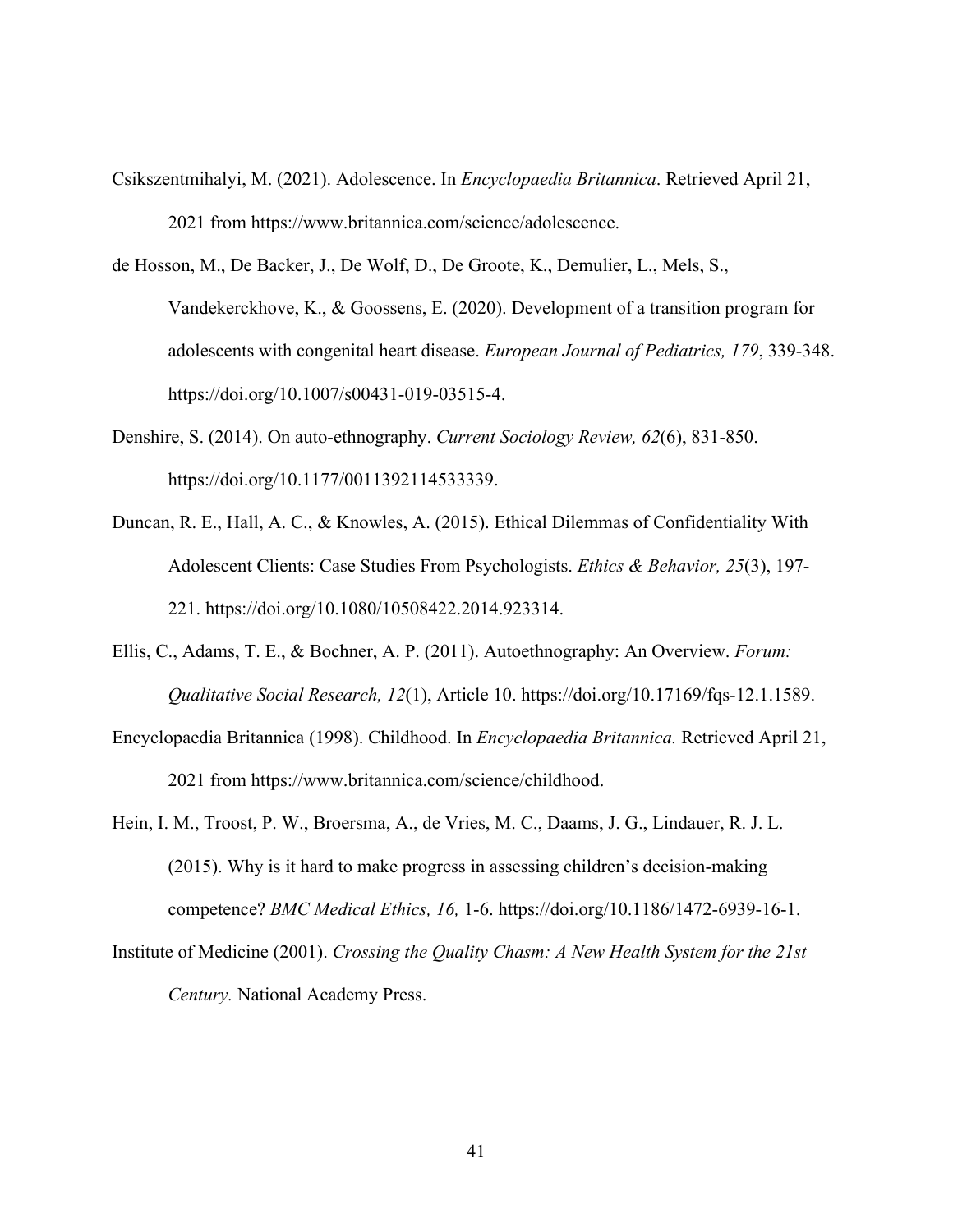- Johnson-Hanks, J. (2002). On the Limits of Life Stages in Ethnography: Toward a Theory of Vital Conjunctures. *American Anthropologist, 104*(3), 865-880. http://www.jstor.org/stable/3567262.
- Kelly, A., Niddrie, F, Tunnicliffe, D. J., Matus Gonzalez, A., Hanson, C., Jiang, I., Major, G., Singh-Grewal, D., Tymms, K., & Tong, A. (2020). Patients' attitudes and experiences of transition from paediatric to adult healthcare in rheumatology: a qualitative systematic review. *Rheumatology, 59,* 3737-3750. https://doi.org/ 10.1093/rheumatology/keaa168.
- Kiziler, E., Yildiz, D., & Eren Fidanci, B. (2018). Validation of Transition Readiness Assessment Questionnaire in Turkish Adolescents with Diabetes. *The Balkan Medical Journal, 35,* 93-100. https://doi.org/4274/balkanmedj.2016.1415.
- Kumagai, H., Kudo, T., Uchida, K., Kunisaki, R., Sugita, A., Ohtsuka, Y., Arai, K., Kubota, M., Tajiri, H., Suzuki, Y., & Shimizu, T. (2019). Adult gastroenterologists' views on transitional care: Results from a survey. *Pediatrics International, 61,* 817-822. https://doi.org/10.1111/ped.13912.
- Kumagai, H., Suzuki, Y., & Shimizu, T. (2020). Transitional Care for Patients with Inflammatory Bowel Disease: Japanese Experience. *Digestion, 102,* 18-24. https://doi.org/10.1159/000510652.
- Lindsay, S., Proulx, M., Maxwell, J., Hamdani, Y., Bayley, M., Macarthur, C., & Colantonio, A. (2016). Gender and Transition From Pediatric to Adult Health Care Among Youth With Acquired Brain Injury: Experiences in a Transition Model. *Archives of Physical Medicine and Rehabilitation, 97*(2 suppl 1), 33-39. http://dx.doi.org/10.1016/j.apmr.2014.04.032.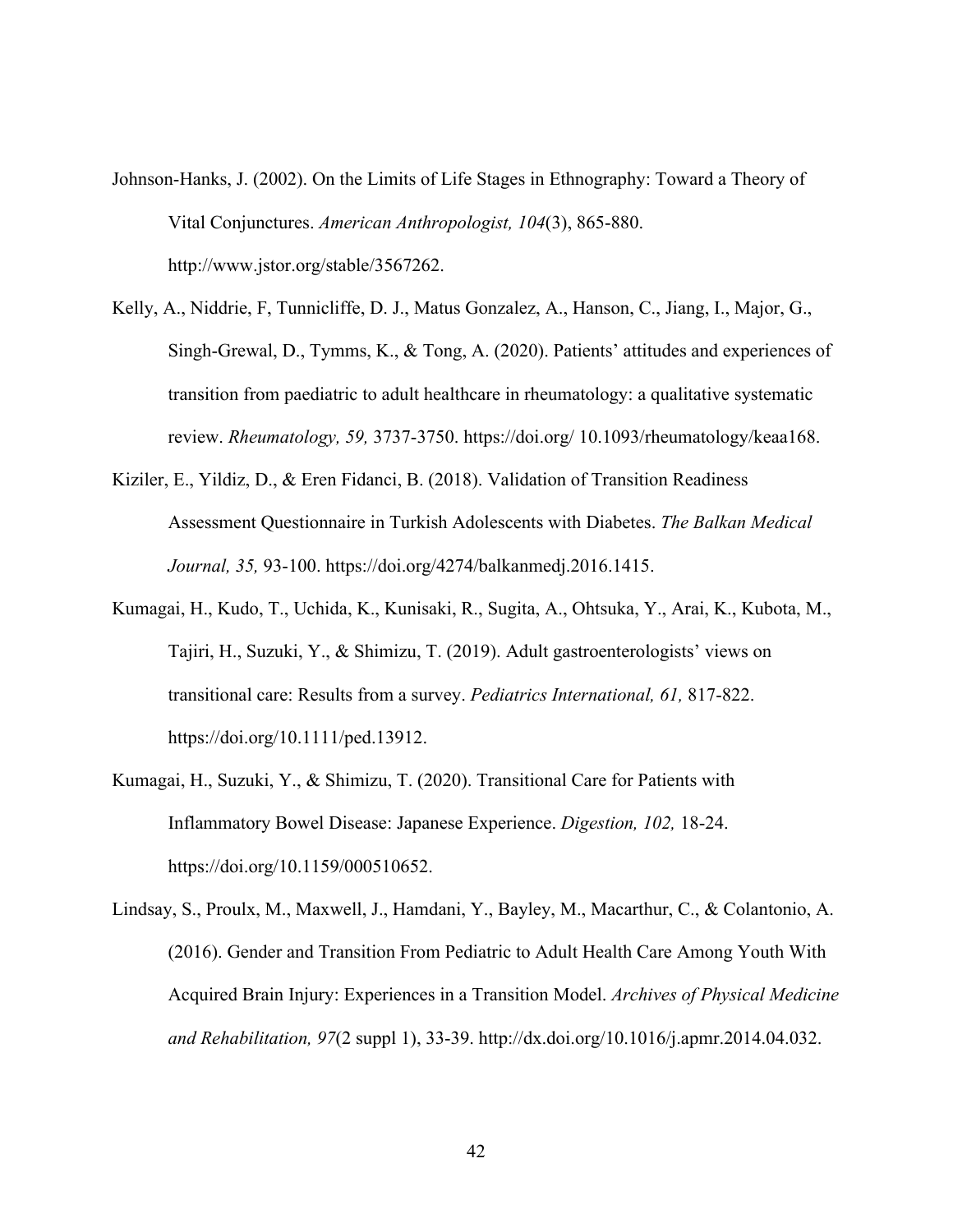- Loos, S., Walia, N., Becker, T., & Puschner, B. (2018). Lost in transition? Professional perspectives on transitional mental health services for young people in Germany: a qualitative study. *BMC Health Services Research*, *18*, Article 649. https://doi.org/10.1186/s12913-018-3462-6.
- Marani, H., Fujioka, J., Tabatabavakili, S., & Bollegala, N. (2020). Systematic narrative review of pediatric-to-adult care transition models for youth with pediatric-onset chronic conditions. *Children and Youth Services Review, 118*, Article 105415. https://doi.org/10.1016/j.childyouth.2020.105415.
- McKenzie, R. B., Sanders, L., Bhattacharya, J., & Bundorf, M. K. (2019). Health Care System Factors Associated with Transition Preparation in Youth with Special Health Care Needs. *Population Health Management, 22*(1), 63-73. https://doi.org/10.1089/pop.2018.0027.
- Michaud, P. A., Suris, J. C., & Viner R. (2007). The Adolescent with a Chronic Condition: Epidemiology, developmental issues and healthcare provision. World Health Organization. Retrieved from https://apps.who.int/iris/handle/10665/43775 on March 31, 2022.
- Nagel, S. K. (2013). Autonomy—A Genuinely Gradual Phenomenon. *AJOB Neuroscience, 4*(4), 60-61. https://doi.org/10.1080/21507740.2013.827278.
- Nucci, L., Narvaez, D., & Krettenauer, T. (Eds). (2014). *Handbook of Moral and Character Education* (2nd ed.). Routledge.
- Parsapoor, A., Parsapoor, M. B., Rezaei, N., & Asghari, F. (2014). Autonomy of children and adolescents in consent to treatment: ethical, jurisprudential and legal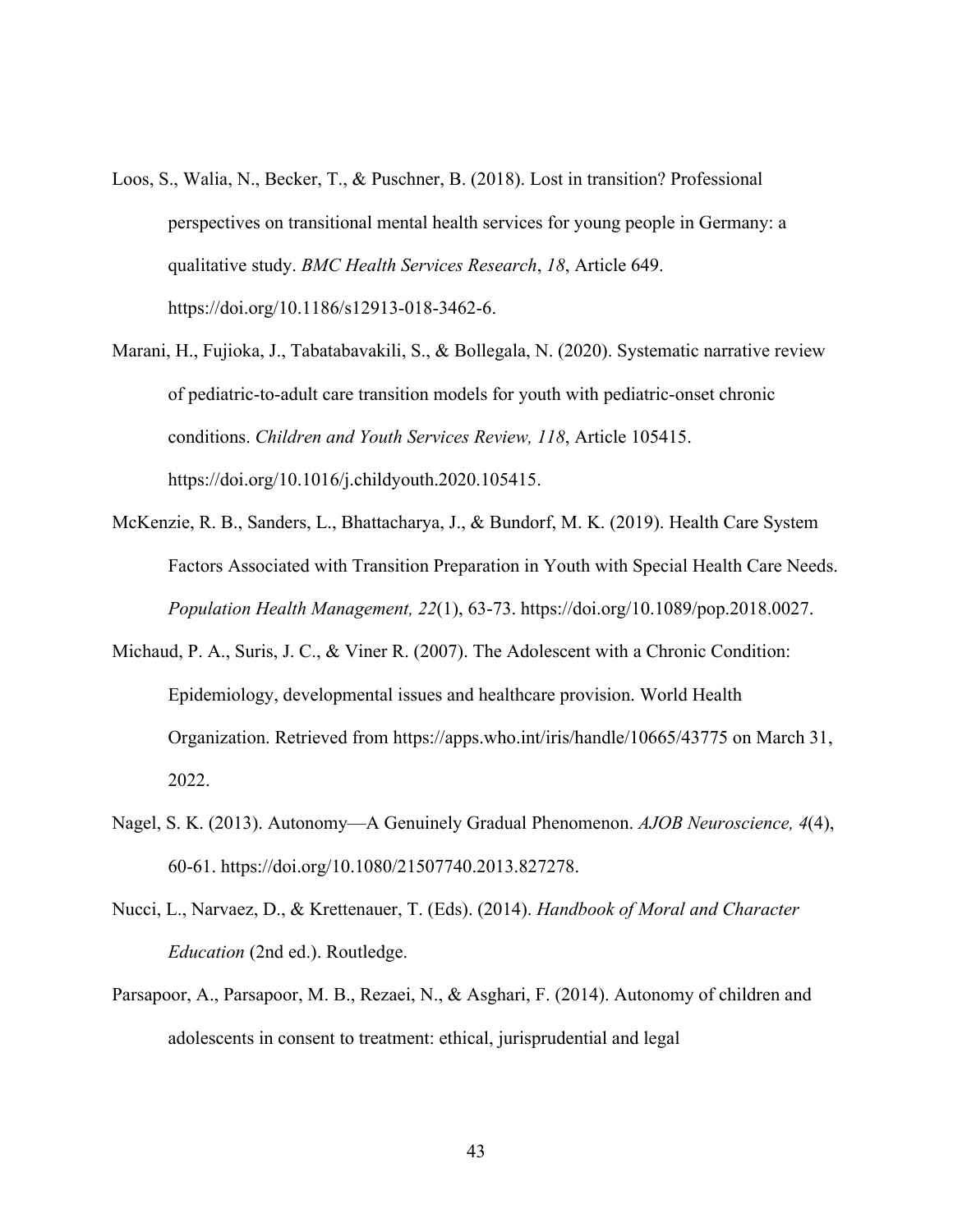considerations. *Iranian journal of pediatrics*, *24*(3), 241–248. Retrieved April 21, 2021 from https://www.ncbi.nlm.nih.gov/pmc/articles/PMC4276576/.

- Partridge, B. (2014). Adolescent Pediatric Decision-Making: A Critical Reconsideration in the Light of the Data. *HEC Forum, 26*, 299-308. https://doi.org/10.1007/s10730-014-9250-8.
- Rivas-Drake, D., & Livas Stein, G. (2017). Multicultural Developmental Experiences: Implications for Resilience in Transitional Age Youth. *Child and Adolescent Psychiatric Clinics of North America, 26*(2), 271-281. https://doi.org/10.1016/j.chc.2016.12.012.
- Salter, E. K. (2017). Conflating Capacity & Authority: Why We're Asking the Wrong Question in the Adolescent Decision-Making Debate. *The Hastings Center Report, 47*(1), 32-41. https://doi.org/10.1002/hast.666.
- Schepps, S. (2019). An Ethical Study of the Modern Western Adolescent Transition of Care Model [Unpublished term paper]. University of Central Florida.
- Schepps, S. & Garbayo, L. (2021, Oct. 24). *Towards Understanding the Contribution of Communication Failures to Process-Based Medical Error in Adolescent Transitional Care* [Poster presentation]. Diagnostic Error in Medicine International Conference, Virtual. https://sidm2021.us2.pathable.com/meetings/virtual/kekGC24YAqobz3dFt Accessed April 5th 2022.
- Shapiro, L. M., Eppler, S. L., & Kamal, R. N. (2019). The Feasibility and Usability of a Ranking Tool to Elicit Patient Preferences for the Treatment of Trigger Finger. *Journal of Hand Surgery, 44*(6), pp. 480-486. https://doi.org/10.1016/j.jhsa.2019.01.005.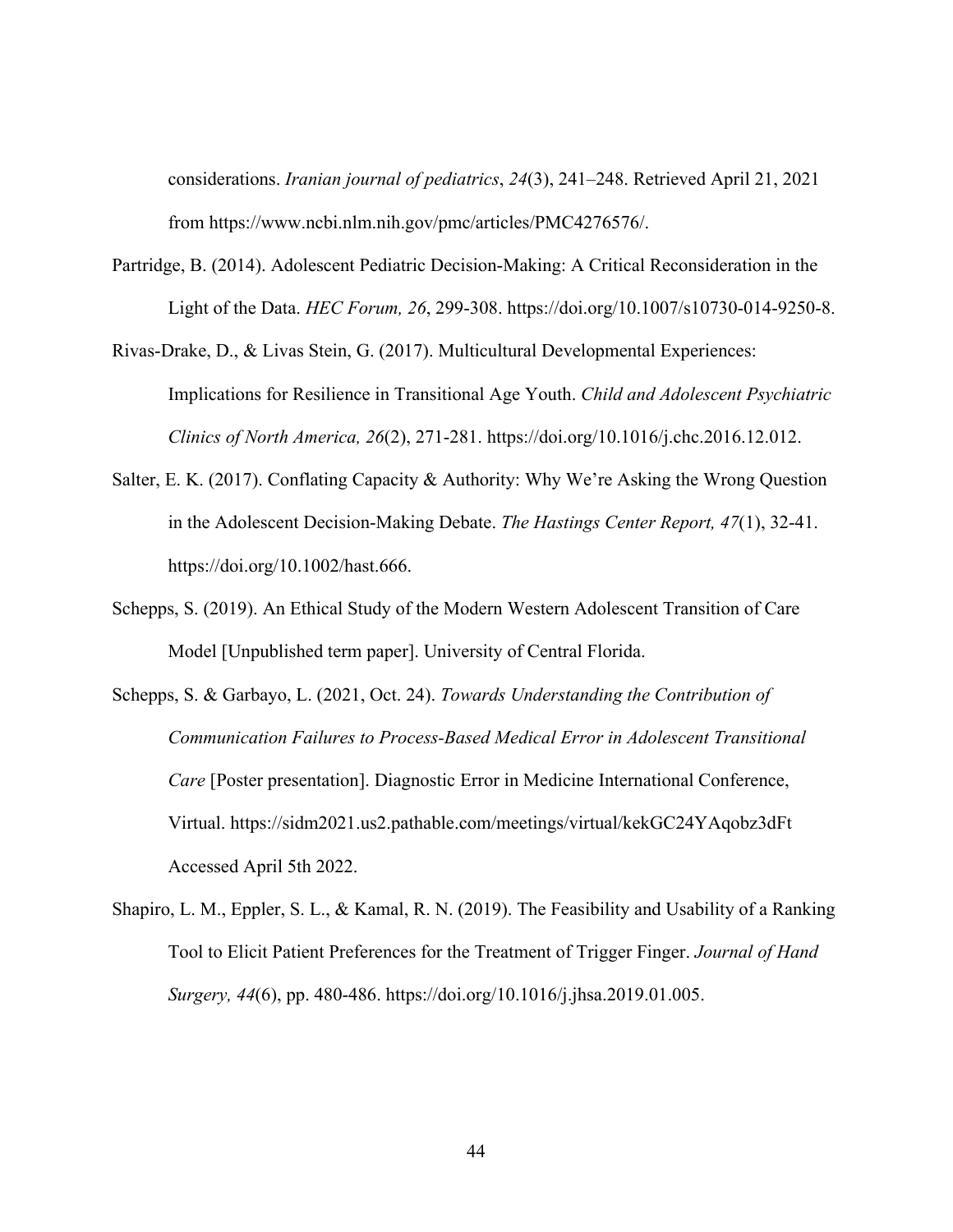- Sharma, N., O'Hare, K., Antonelli, R. C., & Sawicki, G. S. (2014). Transition Care: Future Directions in Education, Health Policy, and Outcomes Research. *Acadaemy of Pediatrics, 14*(2), 120-127. https://doi.org/10.1016/j.acap.2013.11.007.
- Shaw, K. L., Baldwin, L., & Heath, G. (2020). 'A confident parent breeds a confident child': Understanding the experience and needs of parents whose children will transition from paediatric to adult care. *Journal of Child Health Care, 0*(0), 1-15. https://doi.org/ 10.1177/1367493520936422.
- Singh, S. P., Paul, M., Ford, T., Kramer, T., Weaver, T., McLaren, S., Hovish, K., Islam, Z., Belling, R, & White, S. (2010). Process, outcome and experience of transition from child to adult mental healthcare: Multiperspective study. *British Journal of Psychiatry, 197*(4), 305-312. https://doi.org/10.1192/bjp.bp.109.075135.
- Smith, Y. (2019). A Brief History of Pediatrics. Retrieved April 21, 2021 from https://medpeds.org/medical-students/guide-to-med-peds/.
- Sugarman, J. & Sulmasy, D. P. (Eds.). (2010). *Methods in Medical Ethics* (2nd ed.)*.* Georgetown University Press.
- Turrell, S. L., Peterson-Badali, M., & Katzman, D. K. (2011). Consent to treatment in adolescents with anorexia nervosa. *International Journal of Eating Disorders, 44*(8), 703-707. https://doi.org/10.1002/eat.20870.
- White, P. H., & Cooley, W. C. (2018). Supporting the Health Care Transition From Adolescence to Adulthood in the Medical Home. *Pediatrics, 142*(5), 1-20. https://doi.org/10.1542/peds.2018-2587.